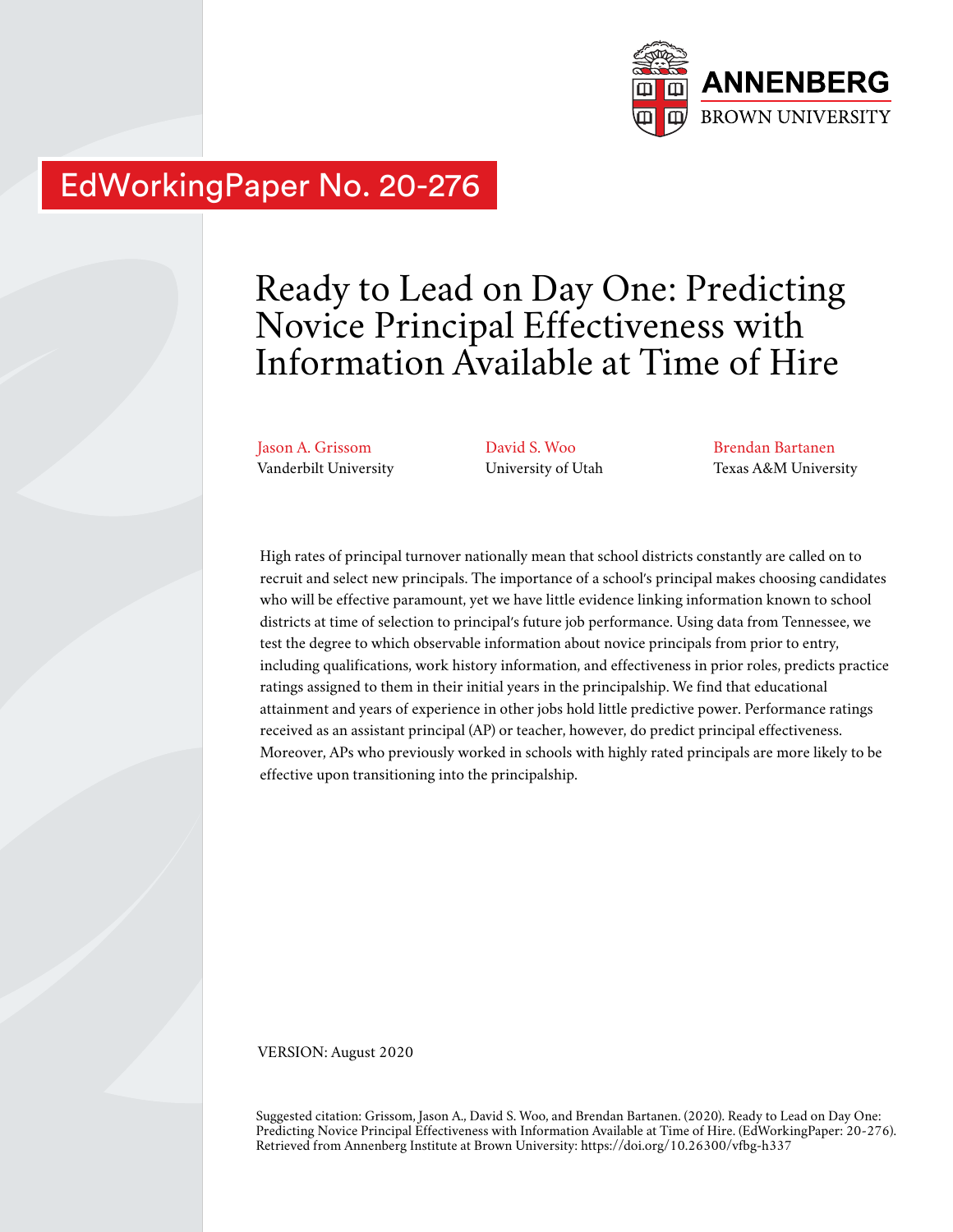# **Ready to Lead on Day One: Predicting Novice Principal Effectiveness with Information Available at Time of Hire**

Jason A. Grissom[\\*](#page-1-0) *Vanderbilt University*

David S. Woo *University of Utah*

Brendan Bartanen *Texas A&M University*

\*\*\*

High rates of principal turnover nationally mean that school districts constantly are called on to recruit and select new principals. The importance of a school's principal makes choosing candidates who will be effective paramount, yet we have little evidence linking information known to school districts at time of selection to principal's future job performance. Using data from Tennessee, we test the degree to which observable information about novice principals from prior to entry, including qualifications, work history information, and effectiveness in prior roles, predicts practice ratings assigned to them in their initial years in the principalship. We find that educational attainment and years of experience in other jobs hold little predictive power. Performance ratings received as an assistant principal (AP) or teacher, however, do predict principal effectiveness. Moreover, APs who previously worked in schools with highly rated principals are more likely to be effective upon transitioning into the principalship.

\*\*\*

Staffing schools with effective principals is an important goal for states and school

districts. From their first day on the job, principals serve a variety of central functions in schools, including managing resources, leading the instructional program, conducting classroom observations and providing teachers with feedback, hiring and retaining teachers, overseeing student discipline, ensuring school safety, and communicating with parents and other stakeholders, and their effectiveness in these roles is a key input to school success (Bartanen, 2020; Coelli & Green, 2012; Dhuey & Smith, 2014; Grissom et al., 2015; Liebowitz & Porter,

<span id="page-1-0"></span><sup>\*</sup> This research was supported by the Institute of Education Sciences, U.S. Department of Education, through Grant R305A190520 to NORC at the University of Chicago, with a subaward to Peabody College at Vanderbilt University. The opinions expressed are those of the authors and do not represent views of the Institute or the U.S. Department of Education. We thank participants at the 2018 meeting of the American Educational Research Association for feedback on an earlier draft. We also thank the Tennessee Department of Education and the Tennessee Education Research Alliance for access to the data used in this study.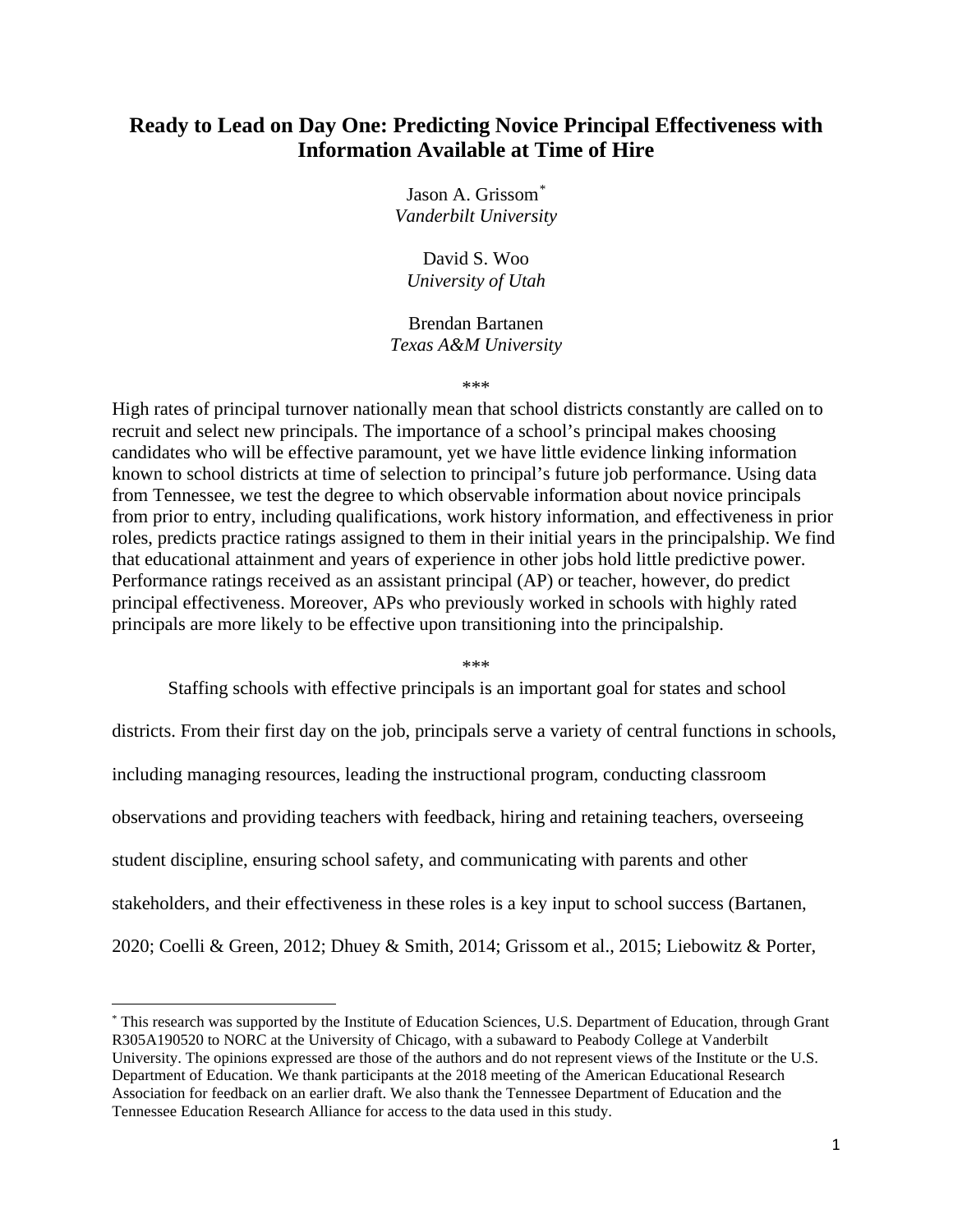2019). Yet identifying *which* candidates for school leadership positions are likely to be effective once they are hired is challenging, particularly for the brand-new principals who lead approximately 10% of schools nationally each year (Goldring & Taie, 2018). These principals are disproportionately located in high-poverty, low-achieving schools, where effective leadership matters most (Grissom, Bartanen, et al., 2019).

A challenge for school districts seeking to identify candidates who will be effective principals is that capacity for school leadership cannot be observed directly. Districts must rely on proxies. Unfortunately, we have little sense of which proxies are likely to be good signals of future performance. Few studies have attempted to link pre-service characteristics to performance measures once the principal is on the job, beyond examination of degree attainment or which leadership preparation program a candidate attended (e.g., Clark et al., 2009; Grissom, Mitani, et al., 2019). These studies generally conclude that the signal in such measures is weak, meaning that they are not useful as screening tools in principal selection processes. This challenge parallels one for selection of teachers, where "résumé information" similarly explains little variation in future effectiveness, though several recent studies have made some headway in improving predictions with formal application screening tools (Bruno & Strunk, 2019; Goldhaber et al., 2016). Such screening tools are not yet in common use for school leaders.

One area in which principal hiring processes could be advantaged relative to teacher hiring processes, at least for candidates brand-new to the role, is in the availability of information about job performance in other roles in education. Most new principals have been assistant principals (APs), and nearly all have been teachers. Particularly with the widespread adoption of multiple measures-based educator evaluation systems, districts often have access to carefully collected information about educators' on-the-job performance (Grissom & Youngs, 2016;

2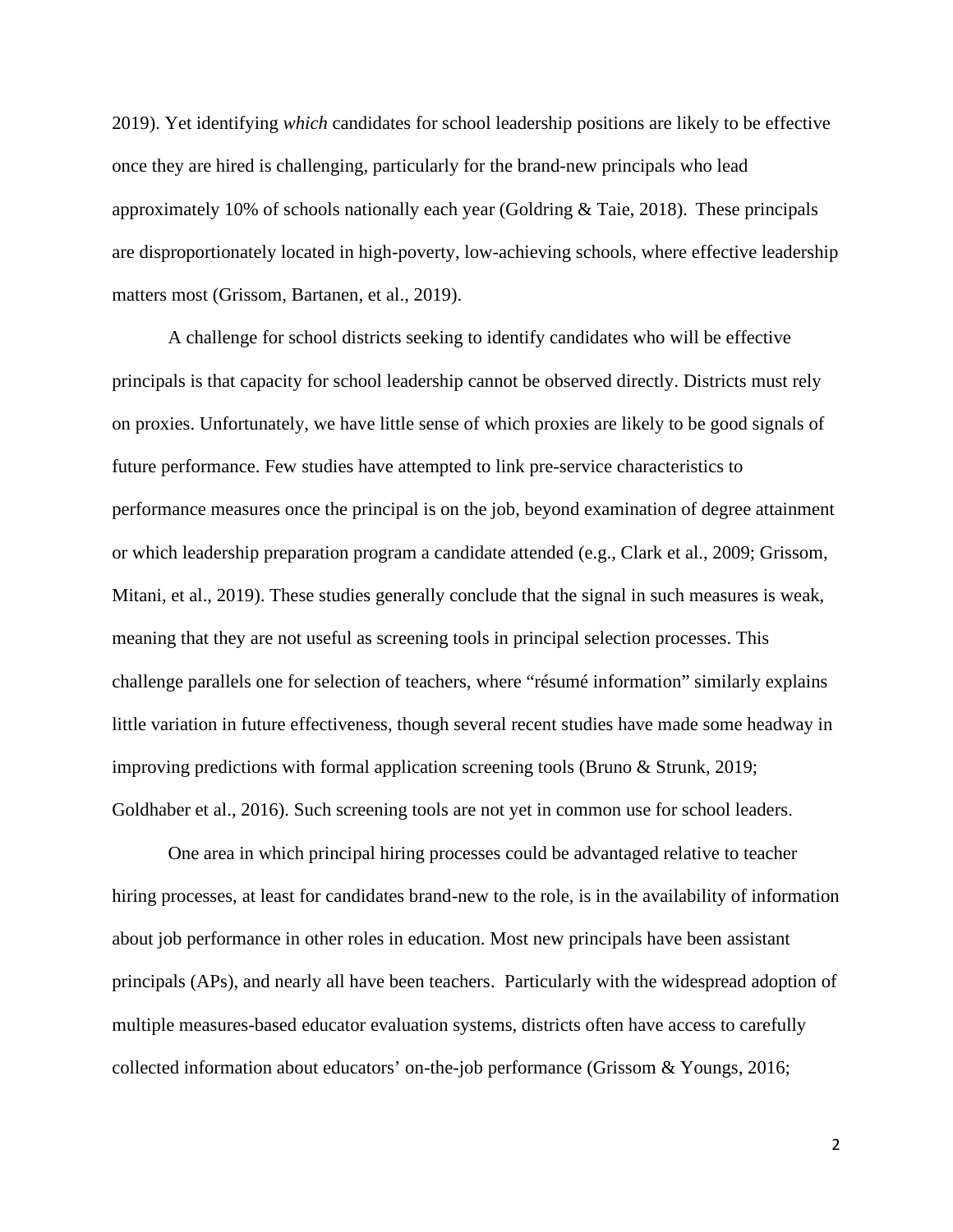Steinberg & Donaldson, 2015). To the extent that they measure skills or behaviors that translate into running a school, performance metrics such as teacher value-added or AP evaluation ratings could contain valuable information about the likelihood of future success as a principal. However, research on the predictive power of performance in other educator roles is scarce.

This study undertakes a systematic examination of the predictive power of pre-service characteristics for principal performance in the initial years on the job, with an eye toward measures that districts can use to guide principal selection. We ask: to what extent does information likely to be available to school districts at time of hire, such as standard educational attainment, work history, and performance in prior roles, predict job performance for earlycareer principals? We leverage longitudinal personnel data from Tennessee, a particularly useful setting for this examination because of the state's investment, since 2011-12, in collecting multiple measures of principal performance via a statewide educator evaluation system. We focus primarily practice ratings given to principals by their supervisors using a standardized rubric, which prior research has shown to correlate with a variety of other performance measures (Grissom et al., 2018). We predict ratings for novice principals using measures gleaned from administrative data, meaning from a data source district officials presumably could also access in making selection decisions. Recognizing that we only observe performance outcomes for principals who actually assume the role, we estimate these relationships via both ordinary least squares and a two-step model that makes use of variation in competition for vacancies, measured by the number of potential local applicants per vacancy, to correct for sample selection.

We find that few pieces of standard résumé information, such as highest degree or years of experience as a teacher or AP, predict future leadership performance. Prior experience at the same school level (e.g., in high school) similarly contains little signal, though prior experience in

3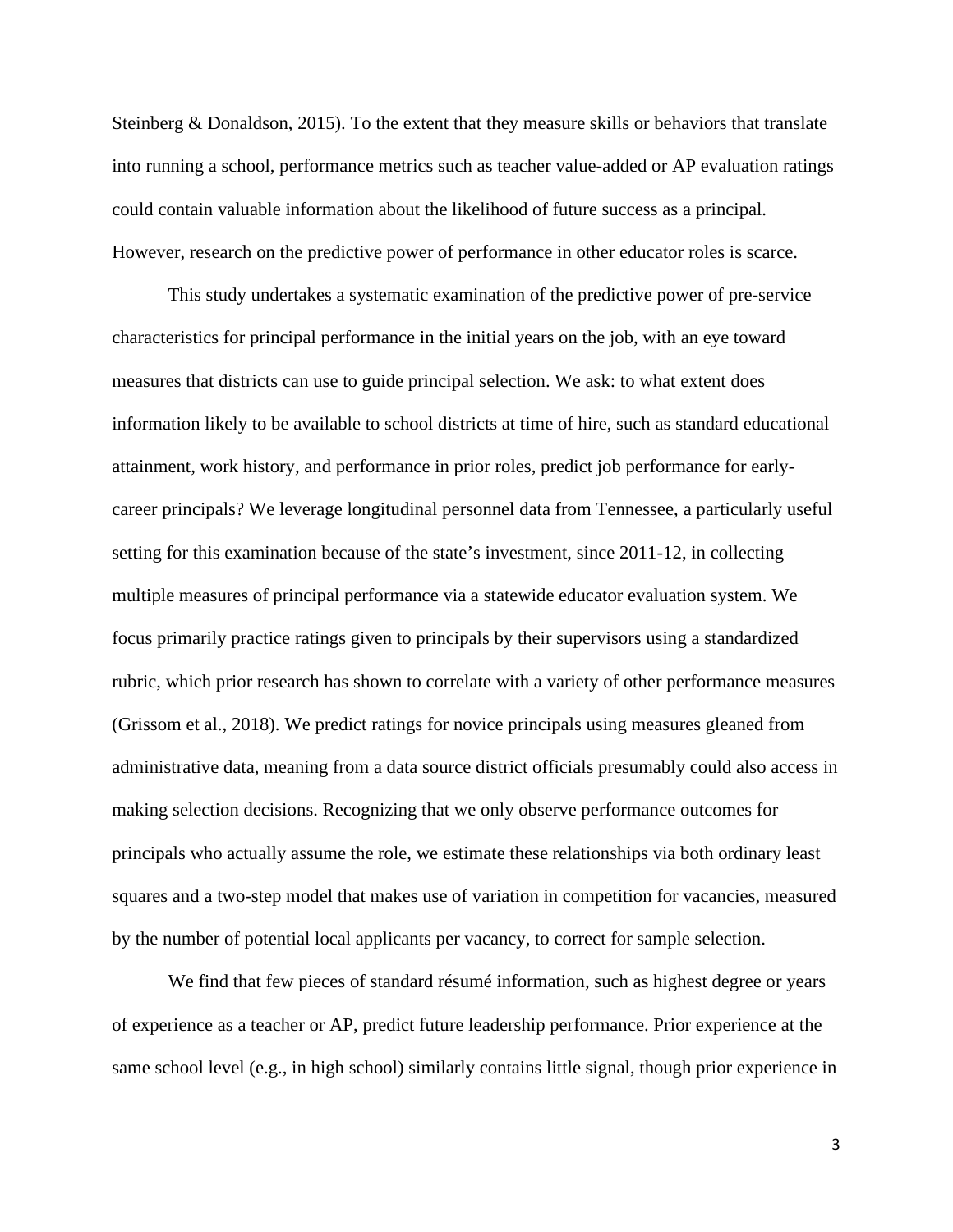a high-enrollment school does appear to predict success running a large school. For new principals coming into the role from the assistant principalship, the best predictor of success is the rating of their practice as an AP assigned by their supervising principal. We also find some evidence that leaders who were higher-performing when they were teachers are more effective. Also, for leaders entering from either AP or teacher roles, the effectiveness of the principal with whom they most recently worked also predicts performance. This last finding may suggest the importance of being mentored by a high-performing leader, or the skills gained from observing effective leadership practice.

# **Potential Signals of Capacity for Leadership**

School districts benefit from selecting and hiring high-quality principals. There are documented payoffs for teacher and student outcomes from bring an effective leader into a school (Coelli & Green, 2012; Grissom et al., 2015). Moreover, hiring an ineffective leader is costly, not only because less effective leaders are less able to improve schools but because less effective leaders are substantially more likely to turn over, which has its own consequences for schools and incurs replacement costs for the district (Bartanen et al., 2019; Levin & Bradley, 2019; Miller, 2013).

Accurately anticipating which principal candidates are likely to be effective, however, is difficult. School leadership is complex work that demands knowledge and skills across many domains, including instruction, organizational management, building climate and culture, and public engagement, among others (e.g., Grissom & Loeb, 2011; Leithwood et al., 2004; Sebastian & Allensworth, 2012). Direct measures of capacities across so many domains are challenging to collect. Licensure examinations, required by most states, purport to provide such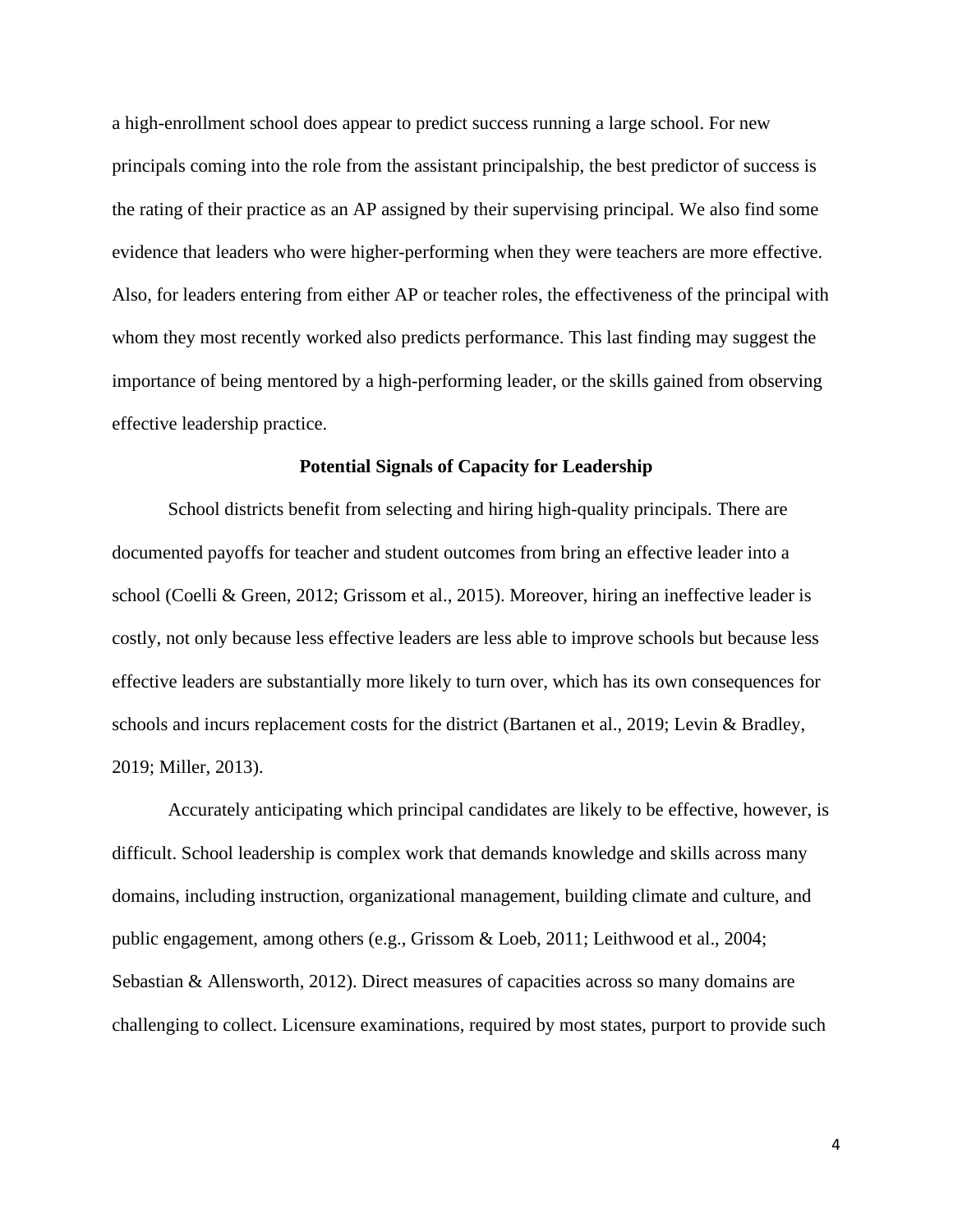measures, but research suggests that licensure test scores contain little signal about future principal performance (Grissom et al., 2017).

Although some of the capacity that is required for success in school leadership is due to innate ability, capacity is also built through experiences that provide opportunities for learning the required knowledge, skills, and behaviors. School districts typically have access to information about those experiences. Pre-service education is an example; candidate résumés will include degree attainment information and where degrees were obtained. Prior evidence on the predictive power of this information is mixed. Studies find that higher degree attainment is associated with some principal performance outcomes but not others (e.g., Bastian & Henry, 2015; Dhuey & Smith, 2014; Grissom et al., 2018; Grissom & Loeb, 2011), though studies generally have not focused specifically on degrees held by new principals (cf. Bastian & Henry, 2015). Research on programs attended or their characteristics similarly does not produce robust conclusions. Studies have found find no evidence that competitiveness of undergraduate institution is associated with principals' ability to raise student test scores, for example (Clark et al., 2009; Dhuey & Smith, 20[1](#page-5-0)4).<sup>1</sup> Potentially more relevant is information about leadership preparation programs, which typically are university-based graduate programs though can be offered by other providers. Here, general characteristics like whether the program is in-state or how competitive its admissions are appear to have little signal (e.g., Bastian & Henry, 2015; Dhuey & Smith, 2014). Although some research suggests benefits to performance from attending an "exemplary" program, defined by its offerings (Darling-Hammond et al., 2010; Orr & Orphanos, 2011), efforts to link specific preparation programs to later outcomes typically have found either little evidence that principals from touted programs produce different outcomes or

<span id="page-5-0"></span><sup>&</sup>lt;sup>1</sup> See Grissom et al. (2015) on the challenges of measuring principal performance by student test score gains.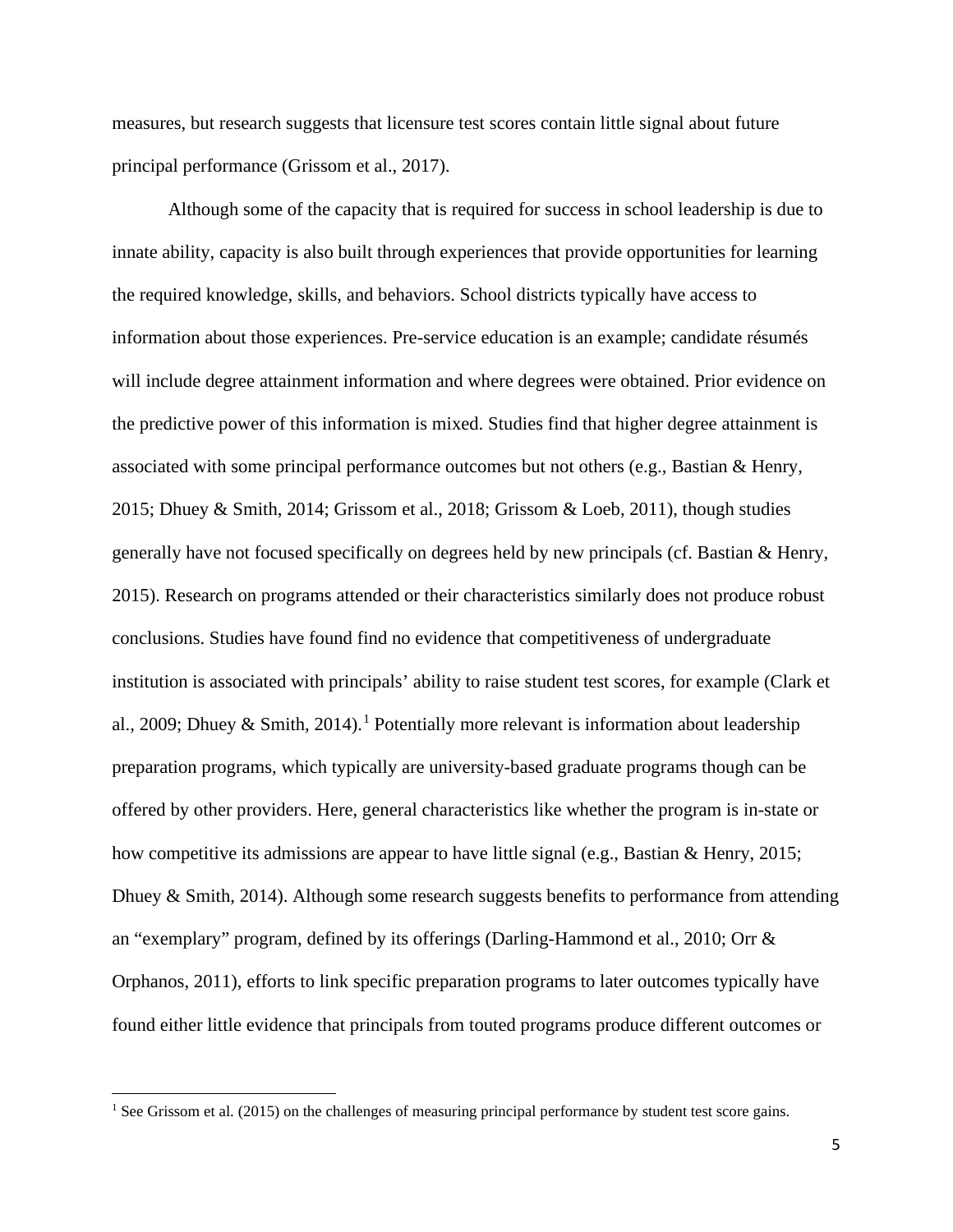that individual programs fail to provide consistent signals about principal effects across outcomes (e.g., Clifford et al., 2016b; Corcoran et al., 2012; Grissom, Mitani, et al., 2019).

Districts can also observe principals' work history information. Principals vary in how long they were a teacher, whether and how long they were an AP, and what other district roles they may have held. Studies generally have not found that total time in teaching correlates with principal performance outcomes (e.g., Clark et al., 2009; Grissom et al., 2018). Time as an AP seems more relevant to principal work, though the few studies linking principal performance (measured by student test score gains) to AP experience generally find no clear relationship (Bastian & Henry, 2015; Clark et al., 2009).

The Bastian and Henry (2015) study is noteworthy for taking a more nuanced look at new principals' work trajectories prior to entering the principalship and linking characteristics of those trajectories to performance, at least as measured by students' gains on state standardized tests in the principals' initial years on the job. In particular, they examine the school contexts in which new principals had prior experience, especially as an AP. They find some evidence that more effective high school principals previously had been a high school AP. They also find robust evidence that serving as an AP in a school with higher value-added to student achievement predicts seeing higher gains as a principal. The authors interpret this finding as suggesting that APs learn about effective school leadership from exposure.

A different kind of work history data about prospective principals to which districts are likely to have access is job performance in earlier roles in public education. Collection of such information has been facilitated by the widespread adoption of multiple-measures educator evaluation systems in the last ten years. For teachers, these systems typically collect classroom observation ratings and metrics based on student achievement, such as value-added. To the

6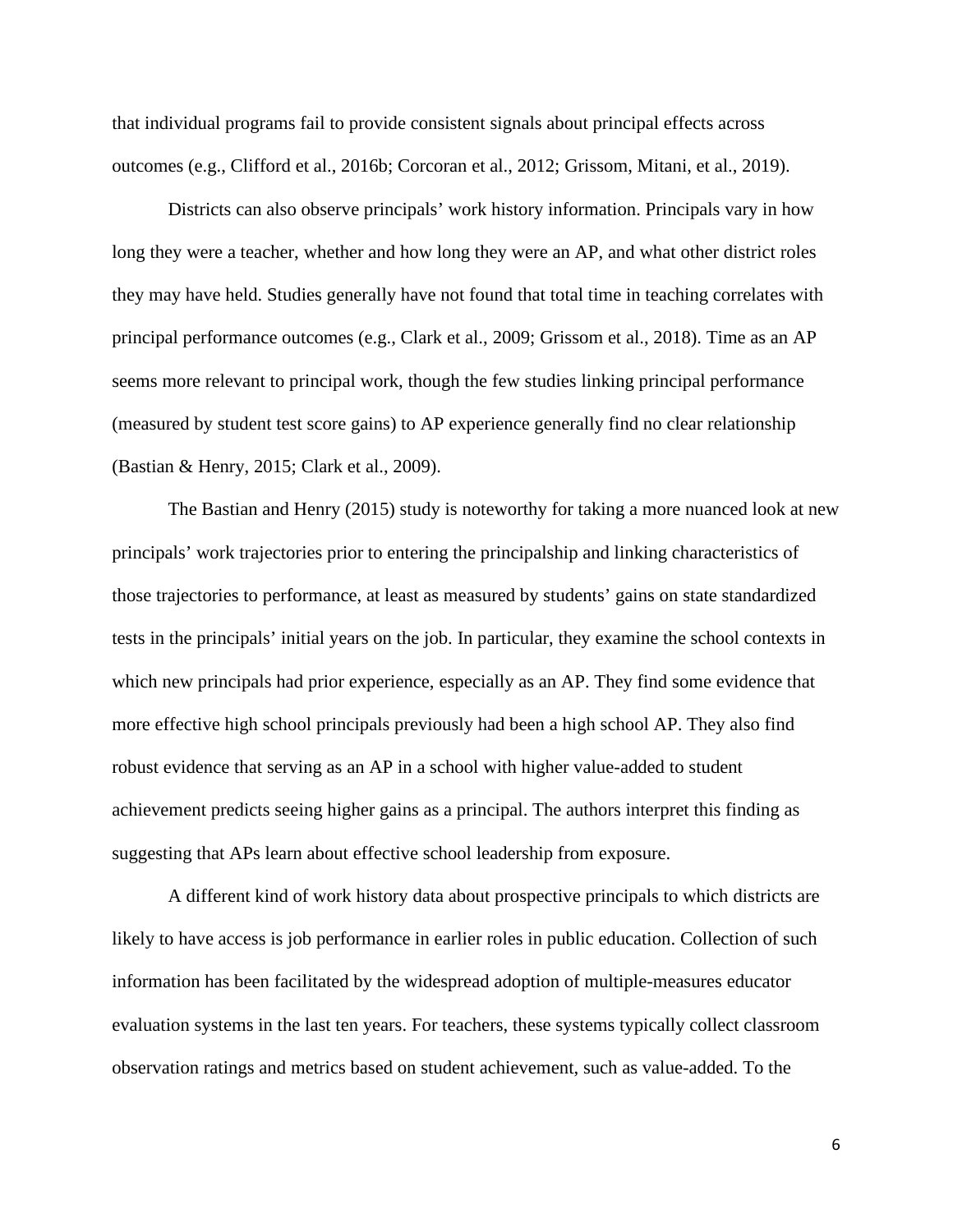extent that strong performance in the classroom translates into better leadership—perhaps because instructional leadership depends on understanding of successful instructional practice teacher performance information may be valuable in principal selection decisions. To this point, in a study of data from Washington state, Goldhaber and colleagues (2019) find some evidence that principals' value-added to student achievement is higher when their value-added was higher when they were in the classroom.

For other educators, such as APs, student achievement-based measures may not be relevant, but districts can still collect ratings of their practice. In Tennessee, for example, APs are rated by their supervising principals using the same standardized rubric of leadership practices that principals themselves are rated on by their own supervisors. If principals provide accurate ratings of these practices, which according to the rubric are the same practices required of effective principals, districts should be able to glean valuable insight into a principal candidate's leadership capacity from these scores. We know of no research, however, that attempts to link AP practice ratings to their future success as a principal.

#### **Data and Measures**

We make use of longitudinal administrative data files including information on all public education personnel in Tennessee from the 2001-02 to 2016-17 school years, provided by the Tennessee Department of Education (TDOE) via the Tennessee Education Research Alliance at Vanderbilt University. These files contain information about employees' background and professional characteristics, including gender, race/ethnicity, years of experience, highest degree earned, and employment role and location. From 2011-12 forward, we can also access educator evaluation information, which we discuss further below. For most principals in this time period, we can also link to files identifying which university-based leadership preparation program they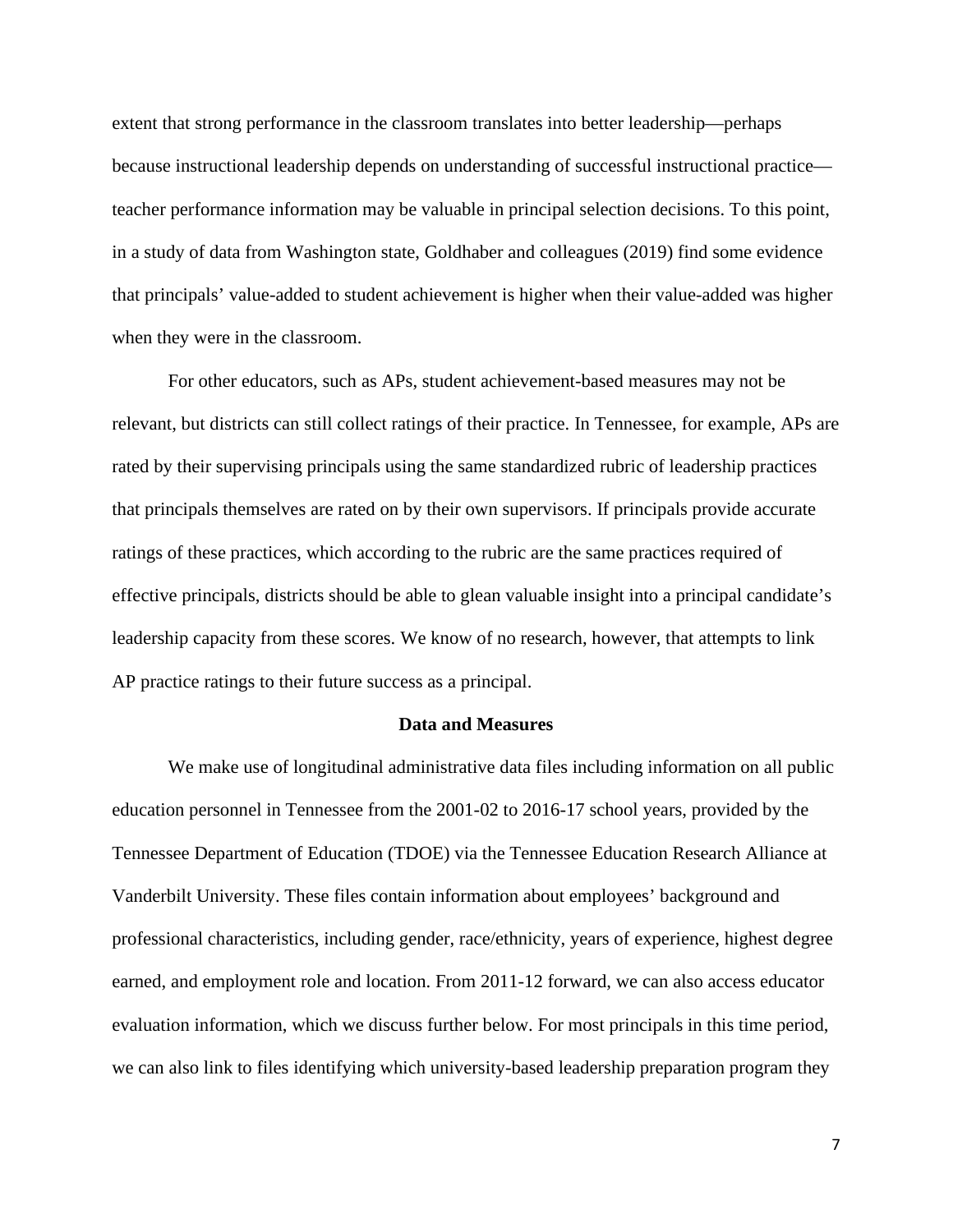completed. We merge these data with information on the characteristics of the schools and districts from TDOE and the National Center for Education Statistics' Common Core of Data (CCD) files. To construct some performance measures, we also access student-level enrollment and test score files, which contain information about student background, their teachers and schools, and their test score performance each year in the state's standardized testing program.

From the personnel files, we extract multiple job history measures, including what role the principal held immediately prior to moving into the principalship and years of experience in prior roles. The staff data contain a variable for total years of experience as an educator in Tennessee public schools but not time in individual job roles. However, we can construct jobspecific experience measures for educators we observe moving into a role beginning in the second year of the data (2002-03). Because our models rely on the period beginning in 2011-12 (coinciding with the implementation of the state's educator evaluation system), we can construct good prior-job experience measures—most importantly, time as an AP—for nearly all new principals in the analysis. We top-code our AP experience measure at 11 years (the number of years between the start of the data file and the first year of analysis) and use categorical indicators. To construct a measure of teacher experience, we subtract from total the number of observed years of experience in any non-teaching role from the staff data's measure of total years of experience as an educator.<sup>[2](#page-8-0)</sup>

The personnel files also permit us to capture measures of the working environment of new principals' prior positions. Nearly all were in school-based positions in the years prior to becoming a principal. For these educators, we observe school characteristics, such as school enrollment size, school level (e.g., elementary), and student demographic composition (e.g.,

<span id="page-8-0"></span><sup>&</sup>lt;sup>2</sup> Alternatively, we use observed years of teacher experience from 2002 forward, and our main findings are qualitatively similar.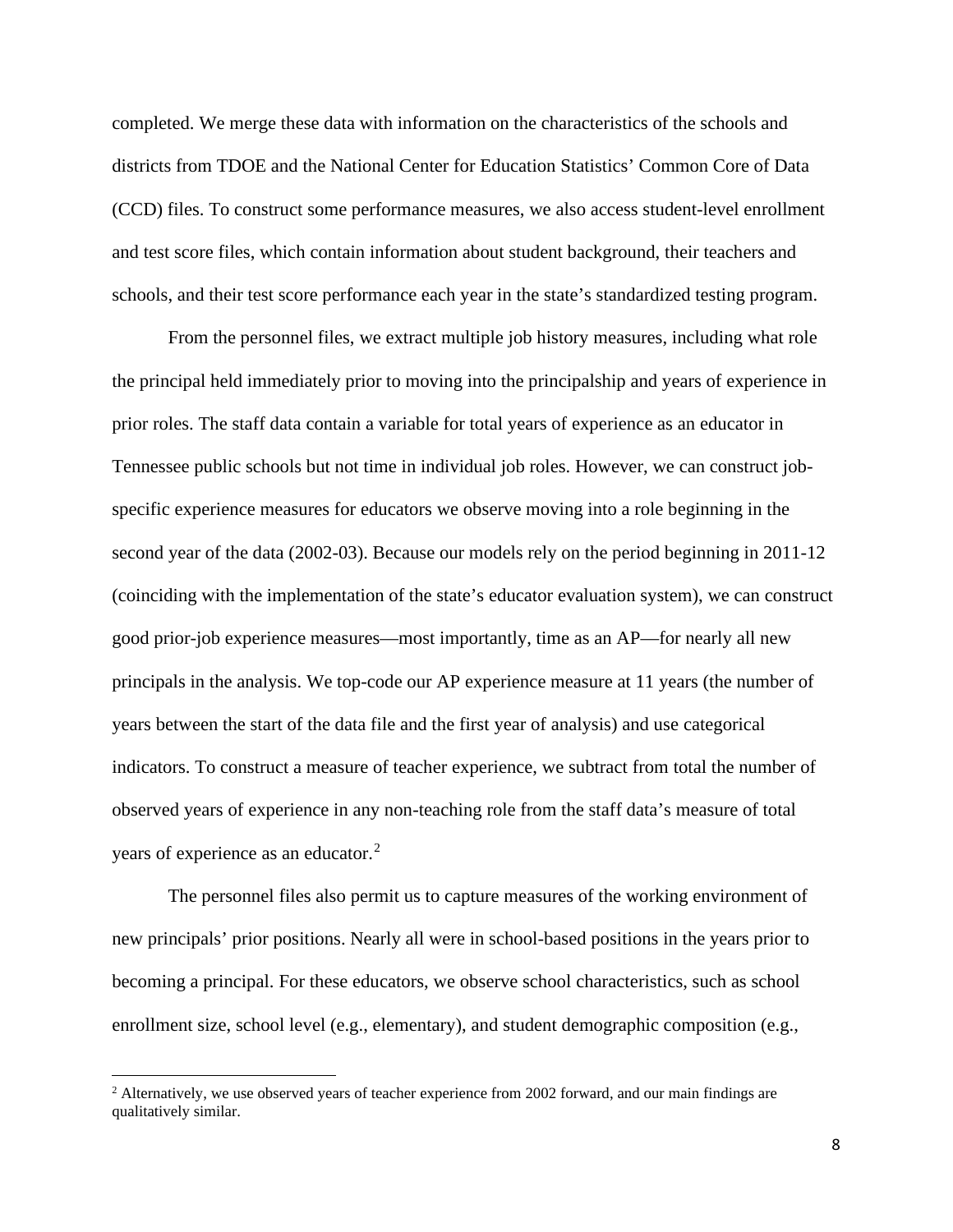proportion who are eligible for free or reduced-price lunch). We also observe school achievement levels, which we summarize with a standardized achievement index measuring a school's average student scores across all state-mandated assessments administered in that school,<sup>[3](#page-9-0)</sup> and school-level value-added (VA) in math and reading, which we combine. In addition, we use the staff files to identify the principal of the school in which any new principal most recently worked, permitting a linkage to that principal's characteristics and evaluation information.

# **Measuring Principals' Current and Prior Job Performance**

Our primary outcome measure comes from supervisors' ratings of principals' practice. Beginning in 2011-12, Tennessee implemented a statewide educator evaluation system, called the Tennessee Educator Acceleration Model (TEAM).<sup>[4](#page-9-1)</sup> Under this system, principals receive practice ratings twice each year from district leaders—the superintendent or his or her designee—who have been trained to rate principals using a rubric derived from the Tennessee Instructional Leadership Standards. These ratings comprise 50% of the overall evaluation score.[5](#page-9-2) The TEAM rubric contains 22 indicators of leadership practice grouped (as of 2016-17) into 4 domains: Instructional Leadership for Continuous Improvement, Culture for Teaching and Learning, Professional Learning and Growth, and Resource Management. While the number of

<span id="page-9-0"></span><sup>&</sup>lt;sup>3</sup> Students in grades 3-8 take yearly assessments in reading, language arts, mathematics, and science. High school students take end-of-course assessments in Algebra I, Algebra II, English I, English II, English III, Biology, Chemistry, and U.S. History. We construct the achievement index by standardizing student-level scores within grade and year (subject and year for EOC tests), then computing weighted school-level mean scores. Beginning in 2015- 16, Tennessee transitioned to a new testing system, called TNReady. Due to implementation challenges, there was no testing in grades 3-8 in 2015-16. To avoid dropping this year, we impute in 2015-16 index by averaging the school's index from 2014-15 and 2016-17.<br><sup>4</sup> The state also approved alternative evaluation systems, such as COACH and TIGER, that are employed by a few

<span id="page-9-1"></span>school districts. These systems also feature standardized rubrics that cover similar competencies. Approximately 85% of principals are in districts that adopted TEAM.

<span id="page-9-2"></span> $5$  The remainder of the evaluation score comes from school-level value-added (35%) and a school achievement measure (15%).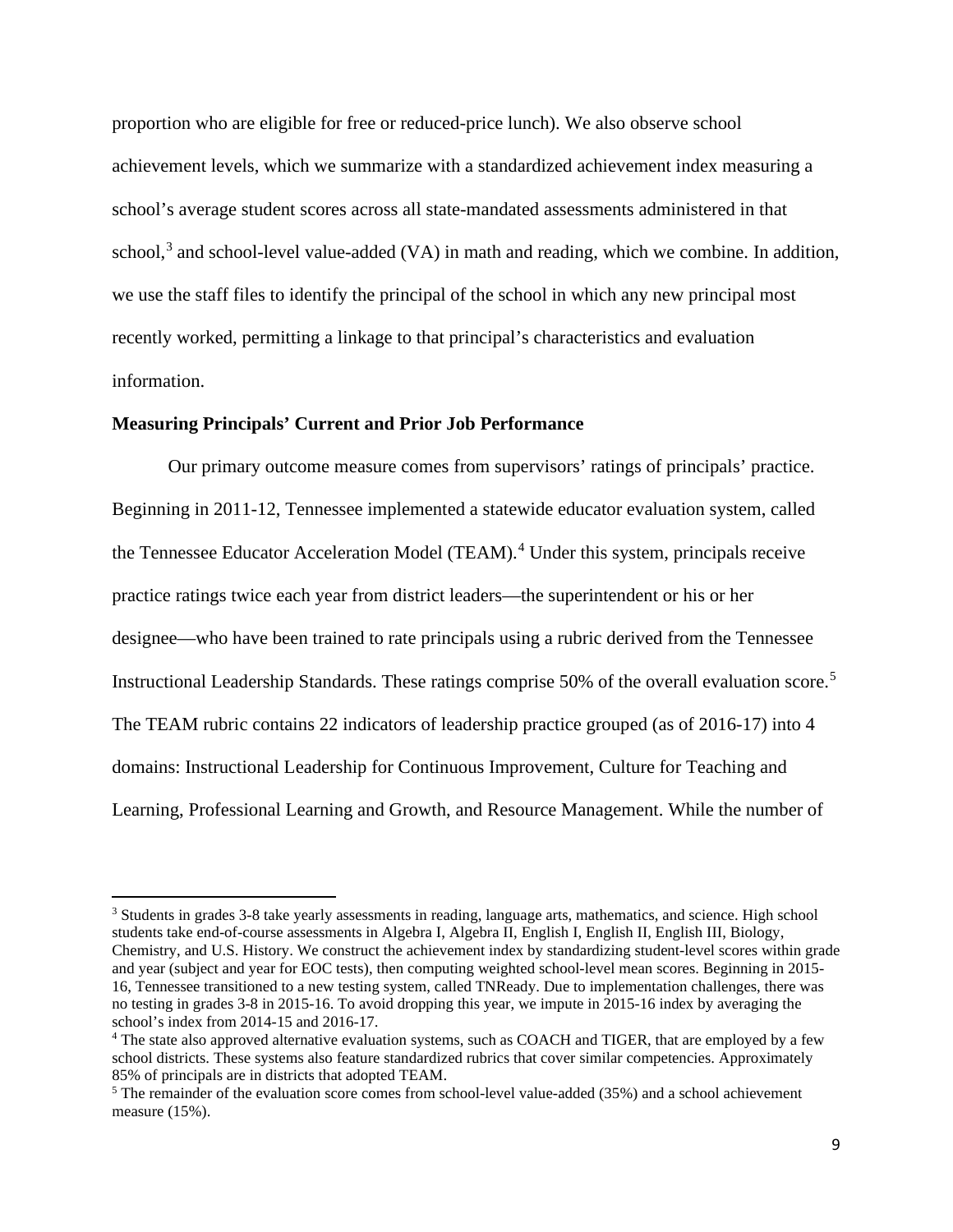content of these indicators and domains has changed several times since 2011-12, prior research on these scores shows that, regardless of the specific indicators included on the rubric in a year, the indicators are so highly inter-correlated that they can be reduced to a single underlying performance score using factor analysis (Grissom et al., 2018). That is, the supervisors' ratings do not differentiate areas of principal performance and instead identify a single underlying principal effectiveness construct. For this analysis, we use the mean observation rating (standardized by year) as a summary measure of effective leadership practice—at least from the point of view of the principal's supervisor.[6](#page-10-0)

We supplement our examination of principal practice ratings with an analysis of student achievement gains. Essentially, we estimate student-level achievement models with extensive covariates, including lagged achievement, and principal-by-school fixed effects.[7](#page-10-1) We take the coefficients on the principal-by-school fixed effects—the schools' net achievement gain during that principal's tenure, adjusted for covariates—to be a rough measure of principal effectiveness, though we note that researchers have raised numerous questions about the validity of existing approaches to principal value-added models as measures of principal performance (see Grissom et al., 2015), which is why we emphasize the practice ratings as our main outcome. Still, we offer some analysis of principal-by-school VA as a closer comparison to the test score-based models of principal performance estimated in prior studies.

<span id="page-10-0"></span><sup>&</sup>lt;sup>6</sup> An alternative to the mean observation rating is to factor-analyze the indicators to create a prediction for each principal. The factor score is almost perfectly correlated with the mean rating, however  $(r = 0.99)$ . For simplicity, and to include principals from districts with alternative state-approved observation rubrics (for whom we do not have indicator-level data) we use the mean rating.

<span id="page-10-1"></span><sup>&</sup>lt;sup>7</sup> Specifically, we regress a student's current-year standardized achievement score on a cubic polynomial of their prior-school scores in math, reading, and science, a cubic polynomial of their prior-school attendance, their demographic characteristics (race, gender, special education and gifted status, a flag for repeating the grade, a flag for switching schools during the current school year), school-by-year averages of the student characteristics, gradeby-year fixed effects, and principal-by-school fixed effects.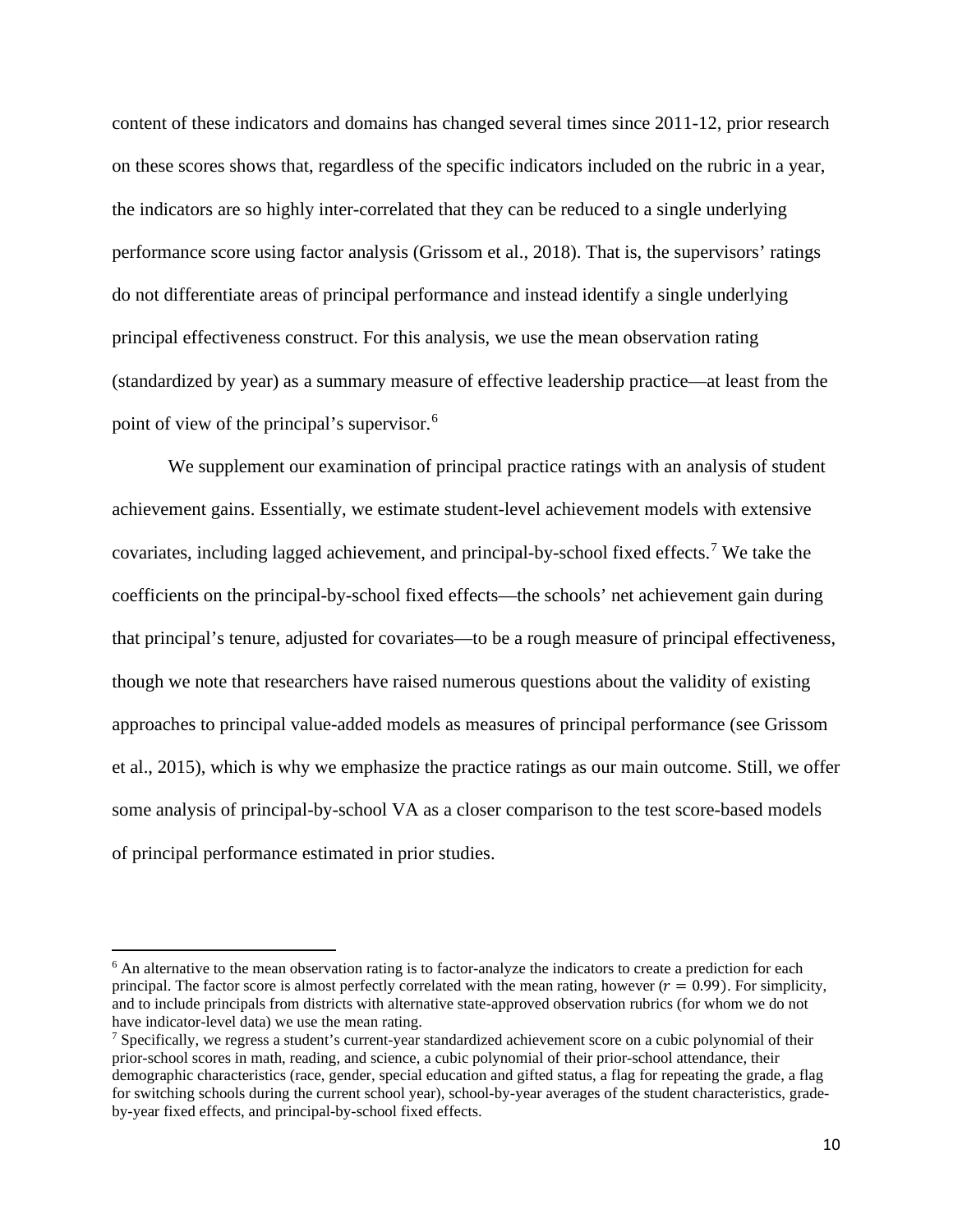Some analyses also make use of new principals' performance in prior educational roles. One is performance as an assistant principal (AP). APs, like principals, receive practice ratings as part of TEAM. These ratings use the same rubric as principals' ratings, though APs typically are evaluated by their own principal, rather than a district supervisor. For principals who have been APs, we use the mean practice rating for the most recent year that such a rating was assigned. We also examine effectiveness as a teacher. We capture most recent classroom observation score if it is available, though only a subset of novice principals in our data had been classroom teachers since TEAM was initiated in 2011-12.<sup>[8](#page-11-0)</sup> We also construct an average valueadded to student achievement with a model of student test scores as a function of students' prior achievement and demographic characteristics, classroom characteristics, school characteristics, and teacher fixed effects. [9](#page-11-1) Each teacher's average effect is estimated using any available years of data beginning in 2007-08, the first year for which we can link students and teachers reliably. This measure can only be created for teachers who had taught in a tested classroom since 2007- 08, which omits many novice principals who had either taught only untested grades/subjects or who had held only non-teaching roles (e.g., assistant principalships) in the intervening years.

# **Sample**

Tennessee is home to approximately 1,700 schools in 147 school districts. Our main analyses focus on first-year principals (i.e., those with no prior principal experience), of which the state employs approximately 150 each year. In robustness checks, we also examine outcomes for principals in years 1–3 on the job. Our analysis period begins in 2011-12, which is the first

<span id="page-11-0"></span><sup>8</sup> Approximately 43% of novice principals in our sample had been teachers at some point since TEAM's implementation.

<span id="page-11-1"></span><sup>9</sup> The exact covariates in these models mirror those described in footnote 7 for the principal-by-school models, except that we additionally control for classroom averages of the student covariates, and we control for most recent prior-year test scores and attendance rather than limiting to a prior school outcome.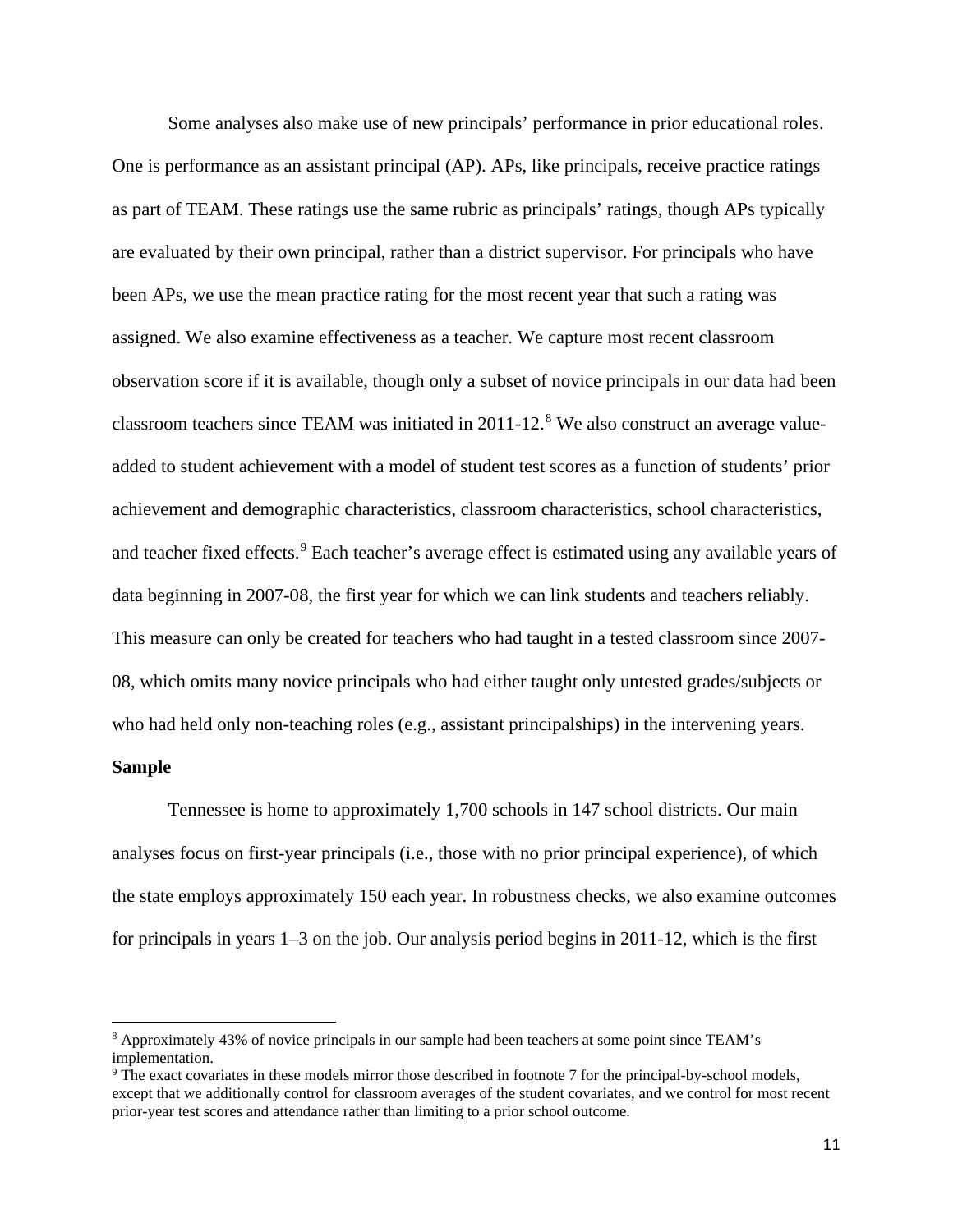year of the state's reformed educator evaluation system. Restricting to this later period also helps to ensure the accuracy of the job-specific experience measures for school administrators.

Table 1 describes first-year principals in these years. Sixty-one percent are female. Just 21% are Black, with nearly all of the remaining new principals reporting white as their racial category.[10](#page-12-0) The average new principal is 44 years old and holds a degree beyond a Master's degree. Roughly five out of every six new principals enter the position from an AP role, and 12 percent enter the position directly from being a teacher. Only a small number of new principals occupied other positions (e.g., central office, school counselor) in the year prior to entering the principalship. While most new principals in Tennessee were also once APs, these spells are typically short, with the average new principal having just 3.7 years of AP experience. However, they have considerably more experience as teachers (11.6 years, on average). Almost 60 percent of new principals are in elementary schools, with demographic characteristics that closely mirror those for the entire state, on average.

Table 1 also summarizes prior effectiveness of new principals. New principals who were APs were rated above average (0.12 SD above the mean score for all APs) in their last year in the role. Among those entering from teaching, their most recent classroom observation score was substantially above average (0.64 SD). New principals with prior teacher VA scores were also above the statewide mean, on average (0.32 SD). In contrast to this relatively high performance in their earlier roles, new principals tend to score low in the distribution of principal ratings in their first year—about half a standard deviation below the statewide average. Their principal value-added is just above the statewide average.

# **Methods**

<span id="page-12-0"></span> $10$  Only about 1% of Tennessee principals report another racial identification or ethnicity, and there are concerns about the accuracy of this information as reported by some school districts.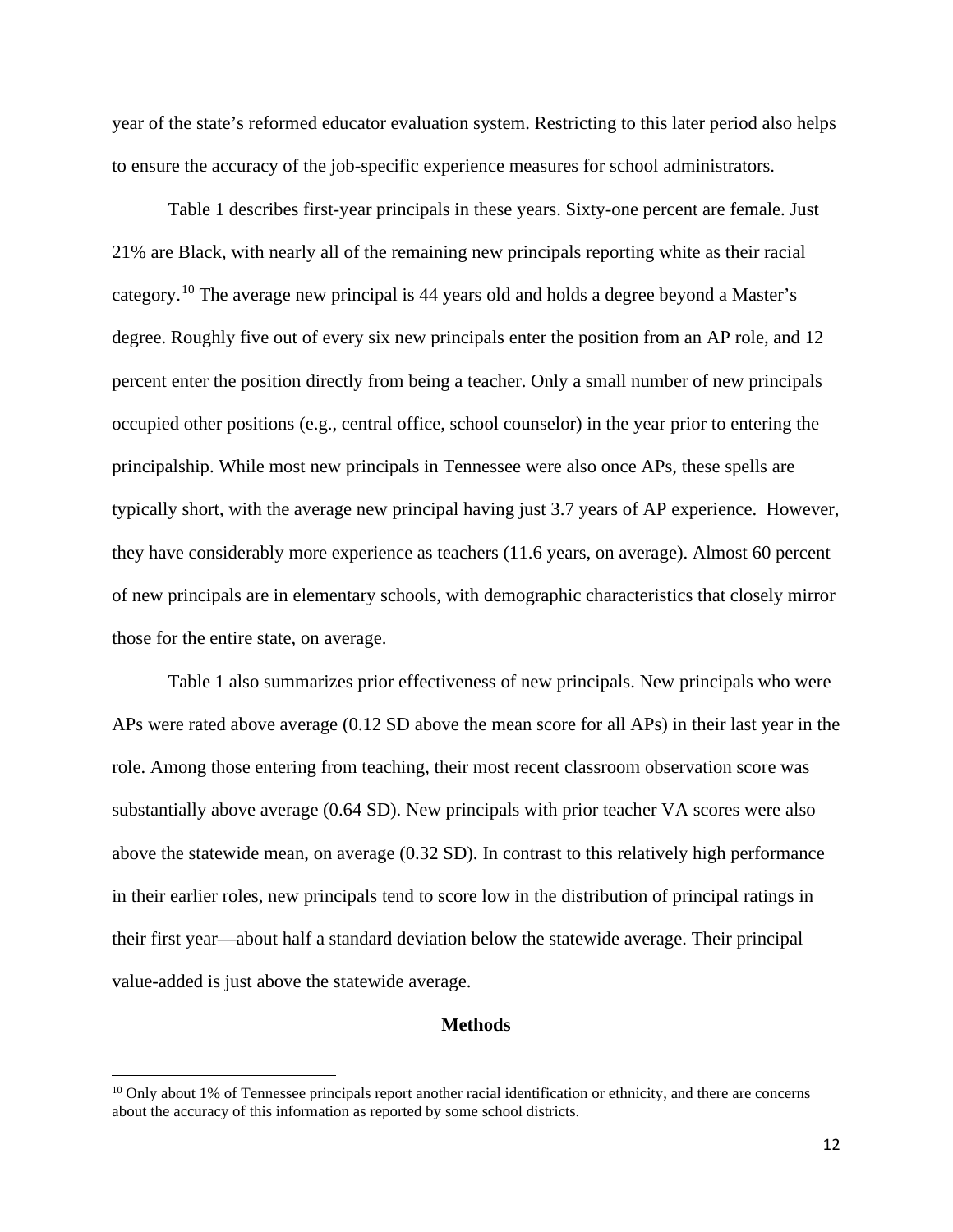We model performance in the first year in the principalship as a function of principals' personal characteristics, characteristics of their current schools, and multiple potential signals of their leadership capacity at the time they are hired in years 2012-13 to 2018-19. We start our analyses with the 2012-13 school year because our analyses make use of signals in the prior school year, and the evaluation data is available starting in 2011-12. Our main model is described by equation 1:

$$
Y_{idt} = Signal_{id,t-1}\beta_1 + X_{idt}\beta_2 + S_{idt}\beta_3 + \theta_t + \tau_d + \varepsilon_{idt}
$$
 (1)

where  $Y_{idt}$  is first-year performance measure (the first-year practice rating from the evaluation system or the principal VA score) for new principal *i* in district *d* at time *t*. Signal<sub>id,t-1</sub> is a set of potential proxies for school leadership capacity for principal *i* as of time *t-1*. These potential signals include measures of prior work experience, degree attainment, preparation program attended, measures of experience in different kinds of school environments, and performance measures from their time as an AP and teacher. We include a set of controls for personal characteristics,  $X_{idt}$ , which includes the principal's race<sup>11</sup>, gender, age, and age-squared. The model also controls for school characteristics  $S_{i}$  for the school that a principal works in during his or her first year. The school characteristics we include are the proportion of students that are eligible for free or reduced priced lunch, proportion of students that are Black, proportion of students that are Hispanic, proportion of students that received special education services, school size (in 100s), achievement level, grade level, and locale type. We include these school covariates because prior research has suggested that these environmental factors can influence principal evaluation scores (Grissom et al., 2018). We also include a time effect  $\theta_t$  to account for

<span id="page-13-0"></span><sup>11</sup> We operationalize race as *Black* and *Not Black* because almost all principals newly hired principals in Tennessee during the period of our study are either black or white. Gender is operationalized as either male or not male.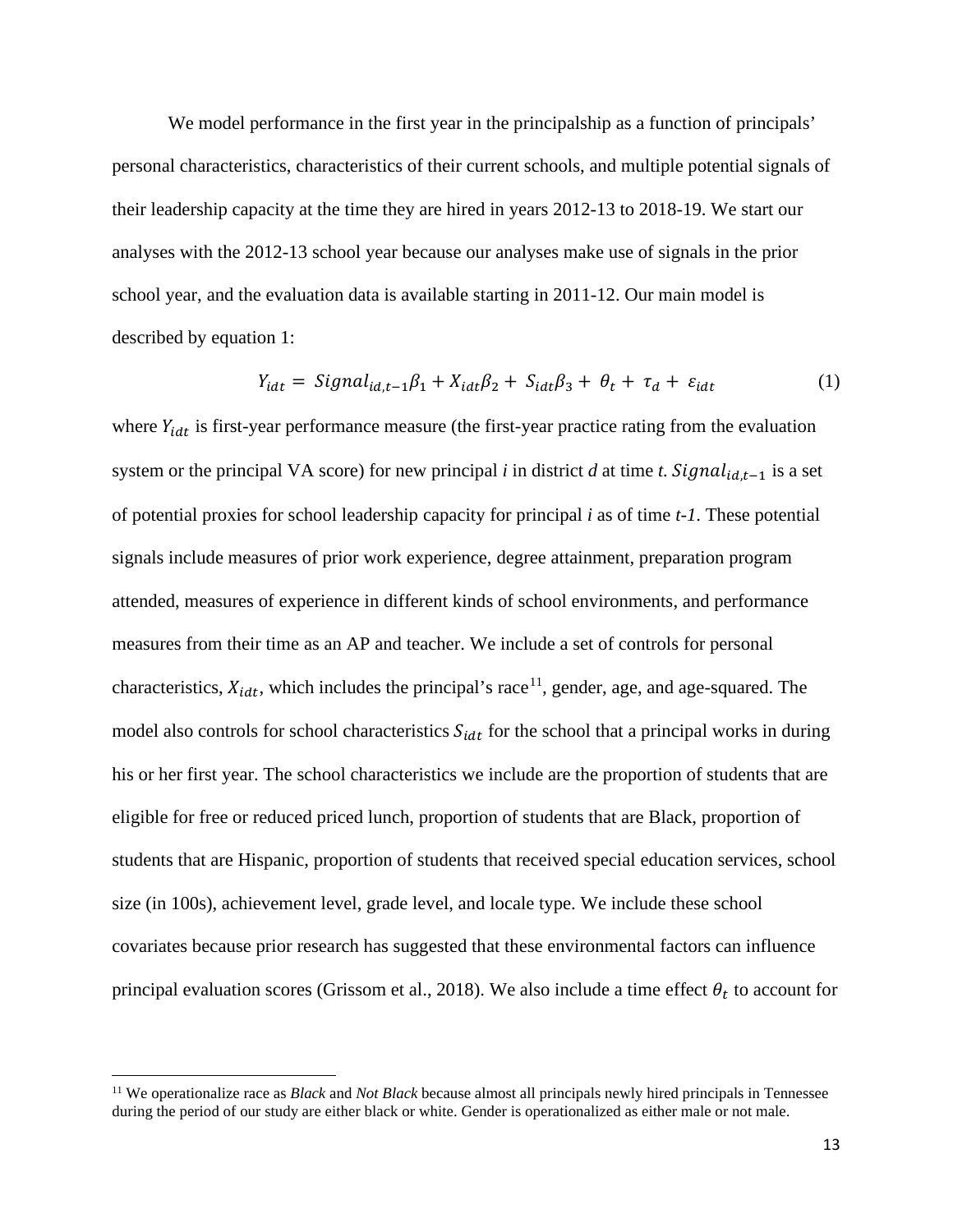statewide trends in or shocks to principal evaluation ratings. We cluster standard errors at the district level.

We estimate ordinary least squares models with and without district fixed effects  $(\tau_d)$ . Models with fixed effects account for time-invariant characteristics of districts that may relate both to principal effectiveness and the leadership signal measures. For instance, some districts may be more likely to give higher or lower observation scores to both APs and principals, leading to potential bias in correlations among scores, given that most principal hires are withindistrict.

We extend these models in two ways. First, we re-estimate the same models for principals in their first three years in the principalship. These models have larger samples, which can help with precision, but, given the importance of on-the-job learning for performance in principals' initial years of leadership, may have the disadvantage of attenuating the association between potential predictors of performance and the performance measure itself. However, we found minimal substantive differences between models relying on the first three years on the job and the single-year models we present below. Thus, for parsimony, we omit the three-year results here but can make them available upon request.

Second, we address potential sample selection bias that arises from the fact that we cannot observe principal performance for educators who are never hired into a principal position. For example, we might be concerned that districts tend to promote APs who receive higher evaluation ratings, which could bias the estimated relationship between prior evaluation information and principal performance in our sample of early-career principals.[12](#page-14-0) We address the

<span id="page-14-0"></span> $12$  In particular, we might be concerned that districts prefer to promote higher-scoring APs, such that the lowerscoring APs that do end up in our sample (i.e., enter the principalship) are unrepresentative of lower-scoring APs, more broadly. If lower-scoring APs who enter the principalship are strong candidates in other (unobserved) dimensions, our estimates of the relationship between AP performance and principal performance will be attenuated.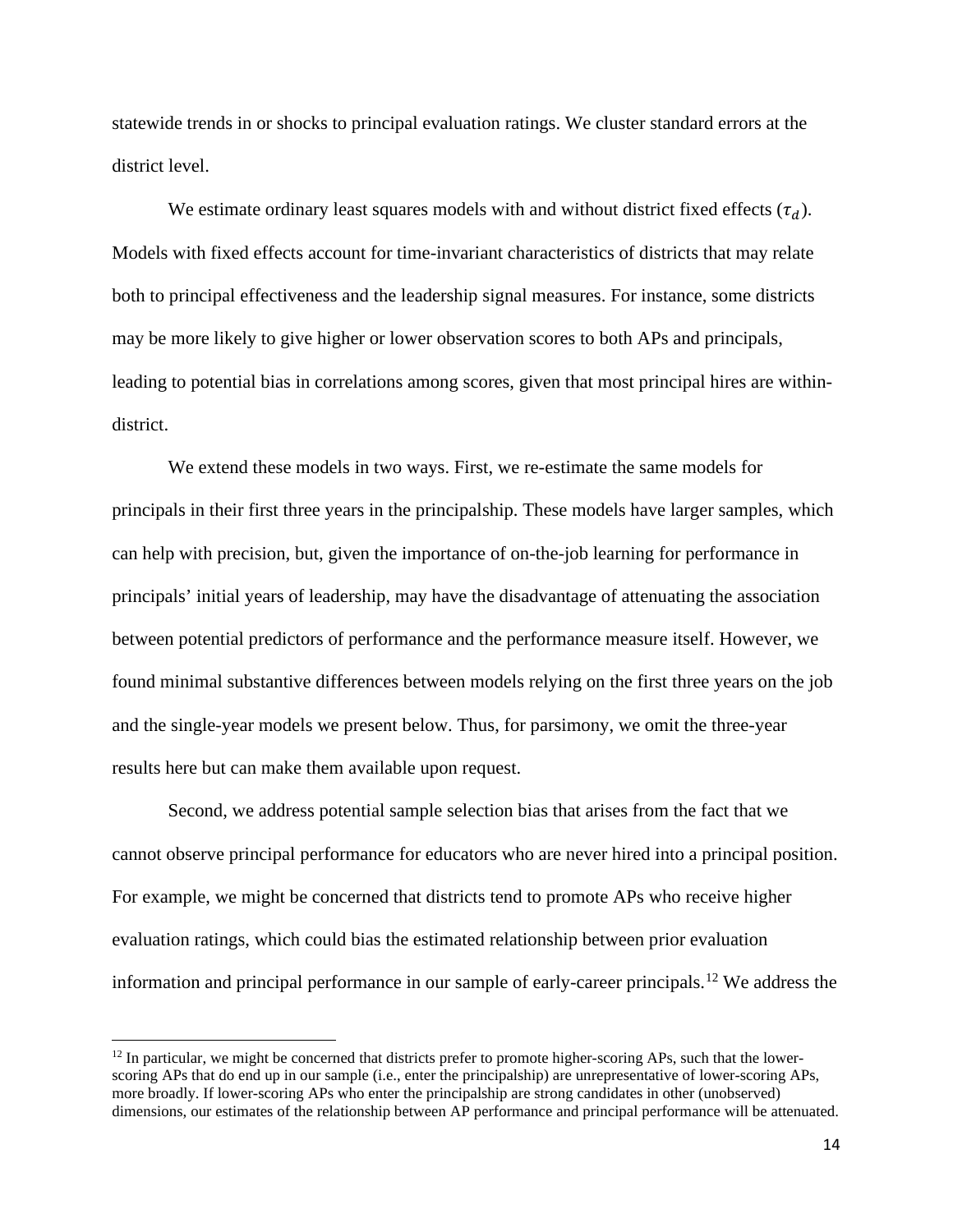potential for such bias with a Heckman selection model (Heckman, 1979). The first stage of the selection-correction model estimates the likelihood that eligible education personnel (i.e., those with administrator licenses) are selected into the principalship with a probit model. The second stage then models first-year principal performance (as in equation 1). We simultaneously estimate the two stages with the same potential leadership capacity signals and covariates using full information maximum likelihood. The first stage also includes the ratio of principal openings that year to the number of individuals in the district that have principal certification; in other words, when this value is higher, vacancies are less competitive, so it should be positively correlated with the likelihood that an educator becomes a principal but unrelated to their effectiveness as a principal, conditional on covariates. It can thus be excluded from the second equation, facilitating identification.<sup>[13](#page-15-0)</sup> We exclude district fixed effects from these models because our instrument does not vary much over time within districts. These selection-corrected estimates allow for a check on the trustworthiness of the main estimates.

#### **Predicting Early-Career Principal Performance**

# **Experience and Education**

We begin by testing the degree to which simple measures of prior work experiences signal principal effectiveness in the first year. Table 2 examines pathway into the principalship (columns 1–2) and length of experience in AP and teaching roles (columns 3–4). All models include principal demographics and school characteristics, though for parsimony those results are not tabulated (see Appendix Table 1 for full results). Even-numbered models include district fixed effects.

<span id="page-15-0"></span><sup>&</sup>lt;sup>13</sup> Our substantive findings are very similar when removing this exclusion restriction but generally have larger standard errors.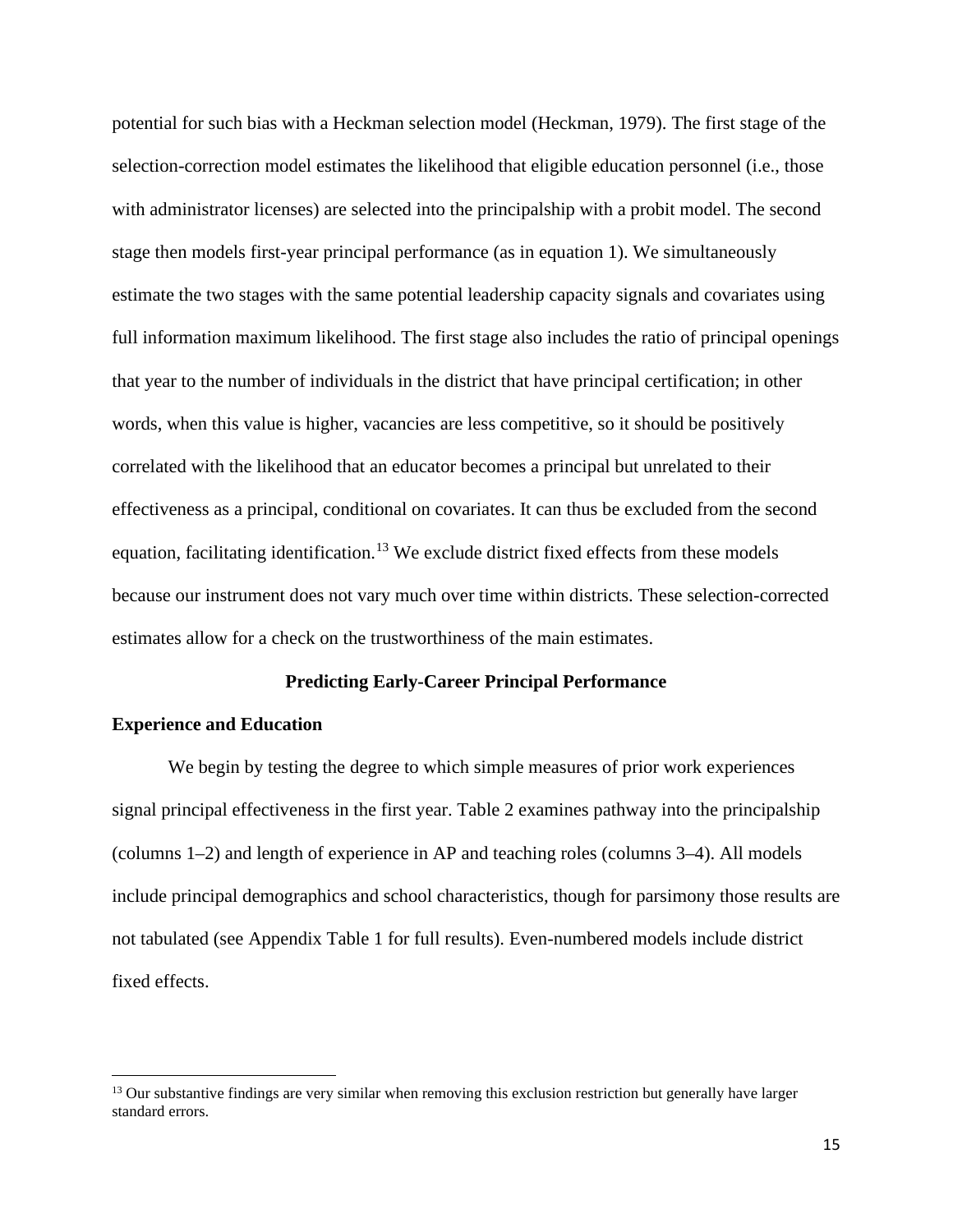Column 1 shows no evidence that principals coming from different roles perform differently in their first year in the principalship, on average. In no case can we reject the hypothesis that a coefficient is statistically different from zero at conventional levels (principals entering directly from teaching are the omitted group). We highlight that the difference between the two largest groups of new principals—those coming from AP roles and teaching—is very small and not statistically significant. Results are very similar with district fixed effects in column 2. Most recent prior position does not appear to be a good signal of future performance, though we note that with more than 80% of new principals coming from AP positions, our estimates are somewhat imprecise.

In columns 3 and 4, we replace binary prior-job indicators with job-specific years of experience measures. To allow for non-linearities, we operationalize AP and teacher experience as a series of experience categories; the omitted categories are zero years of AP experience and 0-3 years of teacher experience.<sup>[14](#page-16-0)</sup> Experience in other roles is included as a continuous predictor. Again, we find no evidence that new principals with different amounts of prior experience in key roles is informative about their performance. There is no clear pattern in the coefficients, and none are statistically significant.

Table 3 examines novice principals' practice ratings as a function of their educational attainment. We examine both highest degree attainment and the preparation program that the principal attended. Tennessee has 19 leadership preparation programs, but many are very small and produced few new principals over the time span of our data. Following Grissom, Mitani, and Woo (2019), we show results for the 12 largest programs, plus an omnibus group for small

<span id="page-16-0"></span><sup>&</sup>lt;sup>14</sup> Unless an exception is granted, the Tennessee Department of Education requires three years of teaching experience for an administrative license.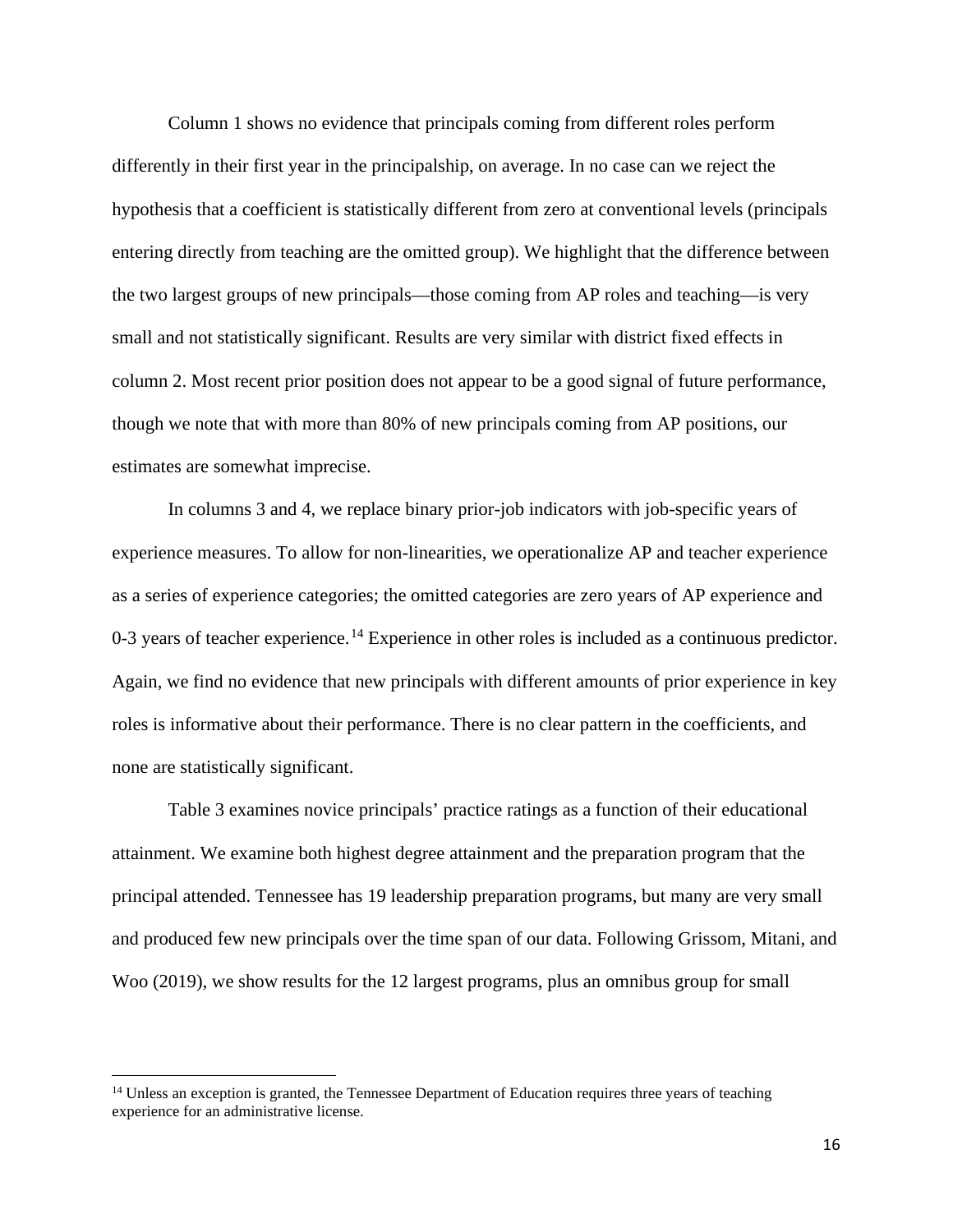programs. We also combine principals who attended a preparation program outside the state. We choose program 8, which has the most principals in our sample, as the reference group.

We find no evidence that what degree a new principal holds predicts their performance rating, whether or not we condition on preparation program attended. Columns 4 and 6 offer some evidence that a principal's preparation program is associated with their first-year performance when conditioning on district fixed effects, shown by the joint test of significance for the program indicators; these indicators are not jointly significantly in in models without district fixed effects. Figure 1 plots the estimates for each program from the fixed effects model. The 95% confidence intervals show that small samples from most programs make it difficult to rule out zero even among programs at the ends of the distribution of effects estimates.

#### **Other Work History Measures**

We next turn to experience at the same grade level as the school the new principal leads. That is, we ask whether prior experience in an elementary school, for example, predicts higher early-career performance for elementary school principals. Table 4, Panel A shows multiple ways of operationalizing this experience: an indicator for ever working at the same level in any role, the number of years of experience we observe at the same level, an indicator for having any AP experience at the same level, the number of years of that AP experience, and whether the most recent school in which the principal worked was at the same level. We show results with and without district fixed effects. Results are consistent across models: we find no evidence that prior experience at the same grade level predicts performance ratings in the first year. In other analyses (not shown), we examined these patterns separately for elementary and secondary schools, and results were similar.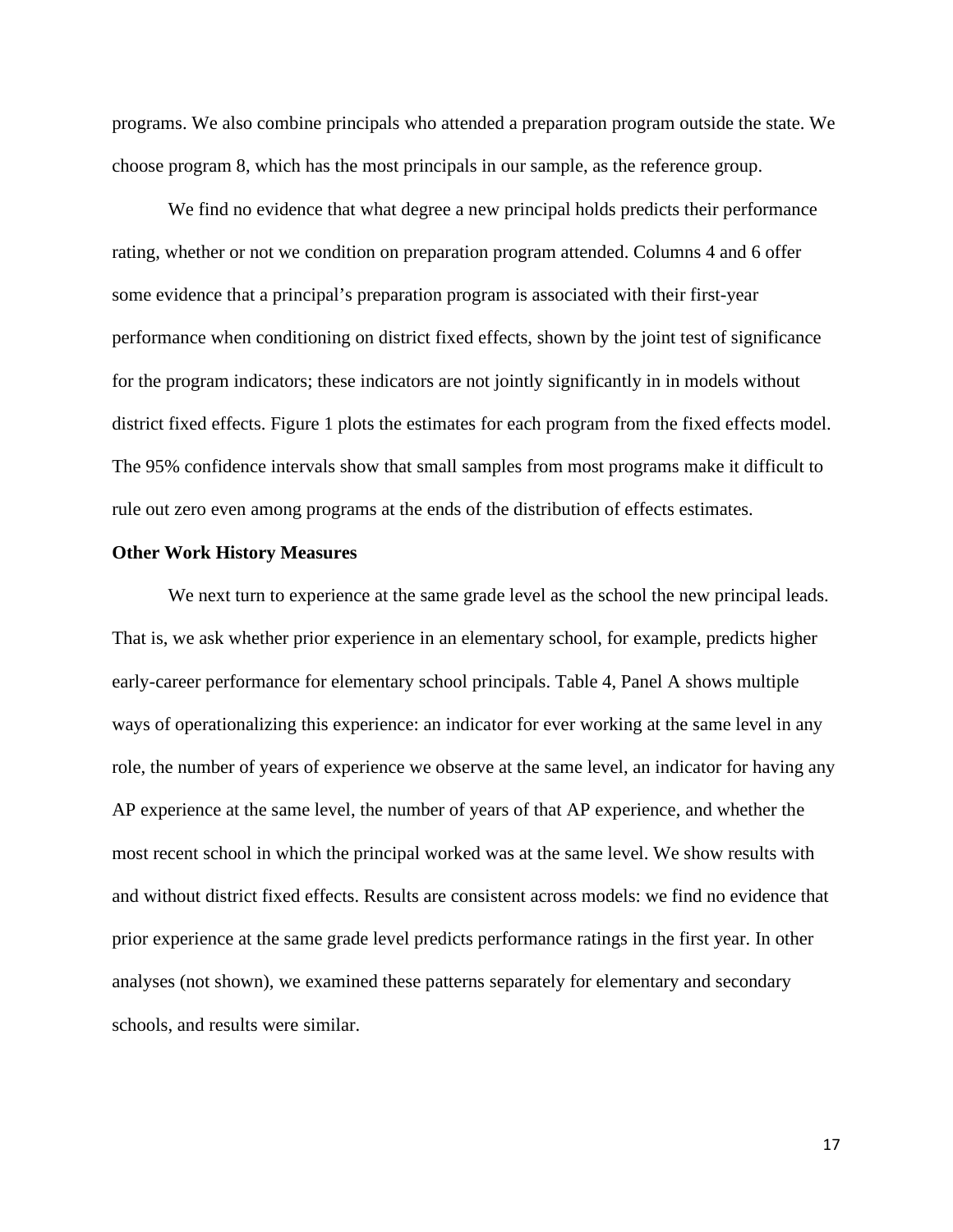Panel B conducts a similar exercise, this time for school size. We define *similar size* to be falling into the same tercile<sup>[15](#page-18-0)</sup> of enrollment size as the current school. Perhaps, for example, prior experience in a large school benefits performance in running a large school. We show similar operationalizations for size as for level in Panel A. Column 7 of Panel B suggests that there is a significant and positive relationship between years of experience as an AP in a similarly sized school and practice ratings as a first-year principal. Similarly, Column 9 shows that there is a significant and positive relationship with experience at a similarly sized school in the year prior to becoming a principal. However, neither of these associations holds when district fixed effects are included in the model (columns 8 and 10). Moreover, when we use quartiles and quintiles of school size to define similarity as a sensitivity check, we do not find significant associations between experience in schools of similar size and practice ratings, nor do we find clear evidence of an association when we look separately for small or large schools. [16](#page-18-1) We conclude that this kind of experience is at best a weak signal of a principal's initial job performance.

Next, we consider whether past experiences in high-performing schools or with highperforming leaders predicts novice principal performance. Such a relationship could emerge either because educators learn about how to lead a school well in such environments or because of selection—that is, high-ability future leaders may be more likely to be hired into educational roles in such schools. For these and all subsequent analyses, we restrict our samples to the 91% of new principals who were either an AP or teacher in Tennessee in the year prior to becoming a

<span id="page-18-0"></span><sup>&</sup>lt;sup>15</sup> Schools in the lowest tercile have fewer than 439 students enrolled, and schools in the largest tercile have more than 689 students enrolled.

<span id="page-18-1"></span><sup>&</sup>lt;sup>16</sup> We conducted these analyses using quartiles and quintiles of school size and found that the coefficients were not consistent across different operationalizations of same school size. These results for quartiles and quintiles are reported in Appendix Table 2. Schools in the lowest quartile have fewer than 385 students, and schools in the largest quartile have more than 782 students. Schools in the smallest quintile have fewer than 348 students, and schools in the largest quintile have more than 855.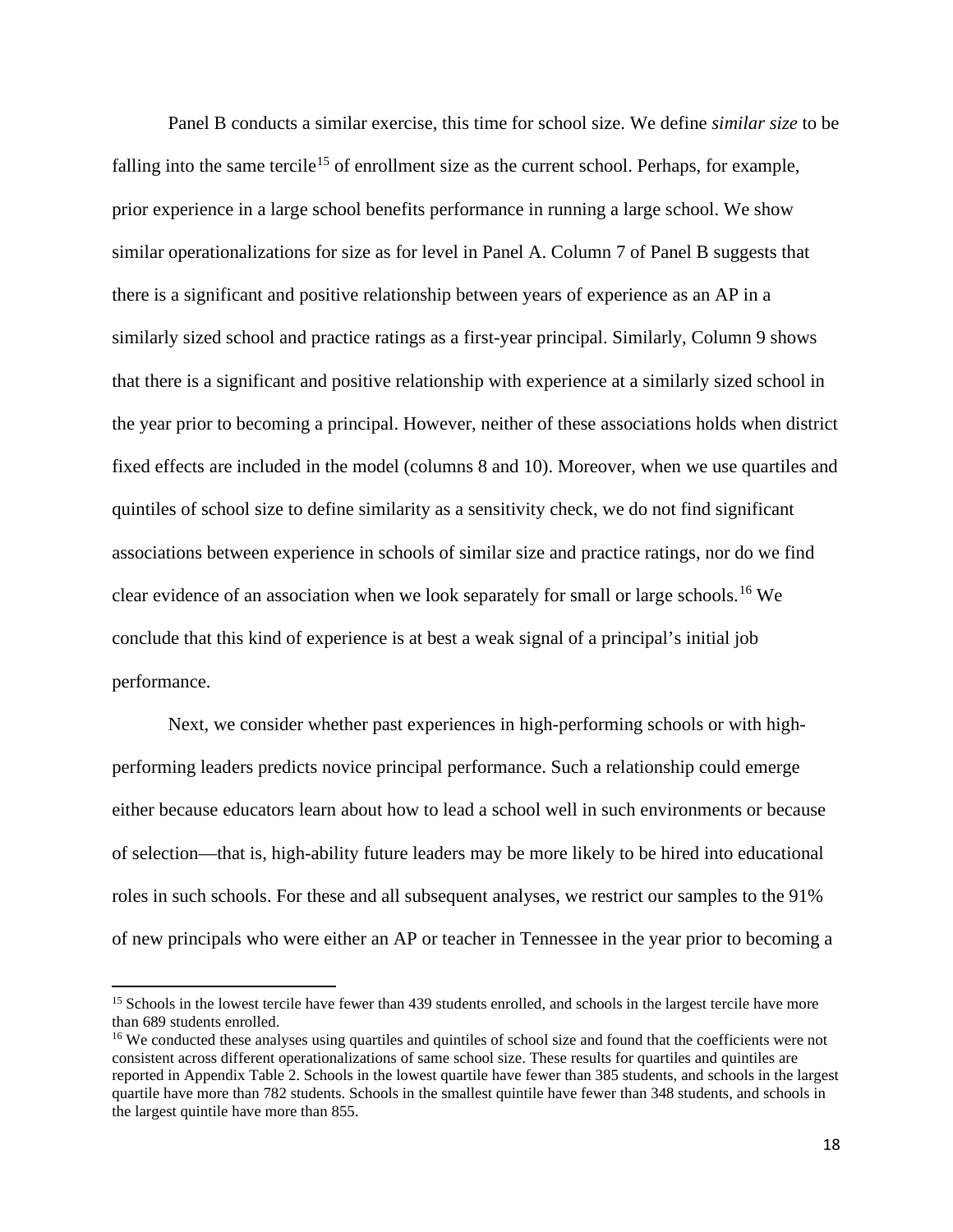principal because new principals coming from other roles typically were not working in schools, meaning we are missing prior-job context information (they also often do not have performance information from the statewide educator evaluation system, which we examine later).

Table 5 considers three different indicators of school or leadership performance in the new principal's prior school: the school's value-added to student achievement, the school's achievement level, and the principal's practice rating. We show results separately for each of the three measures of prior school performance in columns 1 through 6 (with and without district fixed effects), then include them together in columns 7 and 8. In these models, we bootstrap standard errors because school VA is an estimated value, a practice we continue for subsequent analyses. While our preferred models pool principals coming from AP and teaching positions, we find qualitatively similar patterns when separating them, though smaller samples make the teacher estimates less precise (see Appendix Table 3).

We find that the prior school's VA (columns 1 and 2) and the prior principal's practice ratings (columns 5 and 6) separately predict the performance as a first-year principal, with and without district fixed effects. The achievement level of the prior school shows less robust evidence of an association; the coefficient is small and not statistically significant once district fixed effects are included (column 4). When we include all three measures in the model simultaneously (columns 7 and 8), we find that only the prior principal's practice rating remains statistically or substantively meaningful. Column 8, for instance, shows that a 1 SD increase in the prior principal's observation score is associated with a 0.13 SD increase in first-year principal observation score  $(p < 0.001)$ . This result suggests that the salient predictor of new principal performance is having worked for an effective principal in your prior school, rather than merely working in a school with high test scores or growth.

19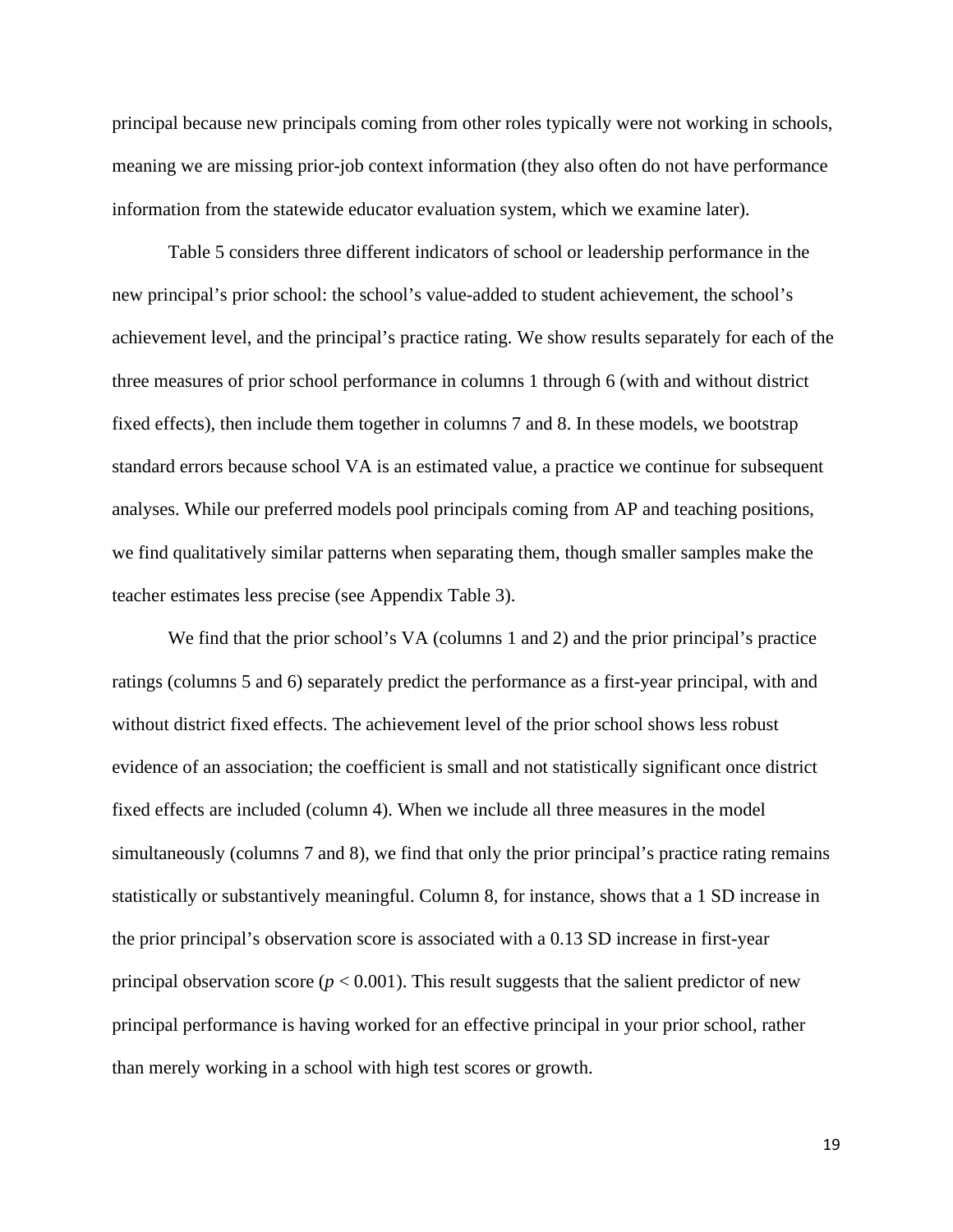# **Performance in Prior Educational Roles**

In this section, we consider the extent to which measures of novice principals' own past performance (i.e., performance in prior positions as an AP or teacher) signal their first-year performance as a principal. Here, we can draw on three measures of prior effectiveness: AP practice ratings, teacher observation ratings, and teacher VA. For AP practice ratings, we use the mean rating from the year prior to becoming a principal. For teacher observation ratings, we use the most recent available rating, regardless of whether we observe it in the most recent year. Finally, we estimate an average VA measure by leveraging all available years of test score data.

Results for AP practice ratings appear in Table 6. We find a consistent positive relationship between past AP performance and new principal performance; column 2 (which includes district fixed effects) shows that a 1 SD increase an AP observation scores is associated with a 0.20 SD increase in first-year principal observation score. Columns 3 and 4 show that this pattern holds even when we account for measures of prior school performance. In particular, column 4 shows that both AP performance and the performance of the supervising principal predict first-year principal performance, conditional on one another. For districts making principal selection decisions, there appear to be independent benefits from hiring more effective APs and APs who worked under more effective principals.

Table 7 turns to teaching performance. Columns 1–2 consider mean VA over all years for which we can calculate this value. In both cases, we find evidence that teachers with higher VA to student achievement are more effective first-year principals, with a 1 SD increase in VA corresponding to about a 0.14 SD increase in practice ratings in the first year  $(p < 0.05)$ . Columns 3–4 add the mean classroom observation rating, which are also positive but not statistically significant at conventional levels, perhaps due to the smaller sample of new

20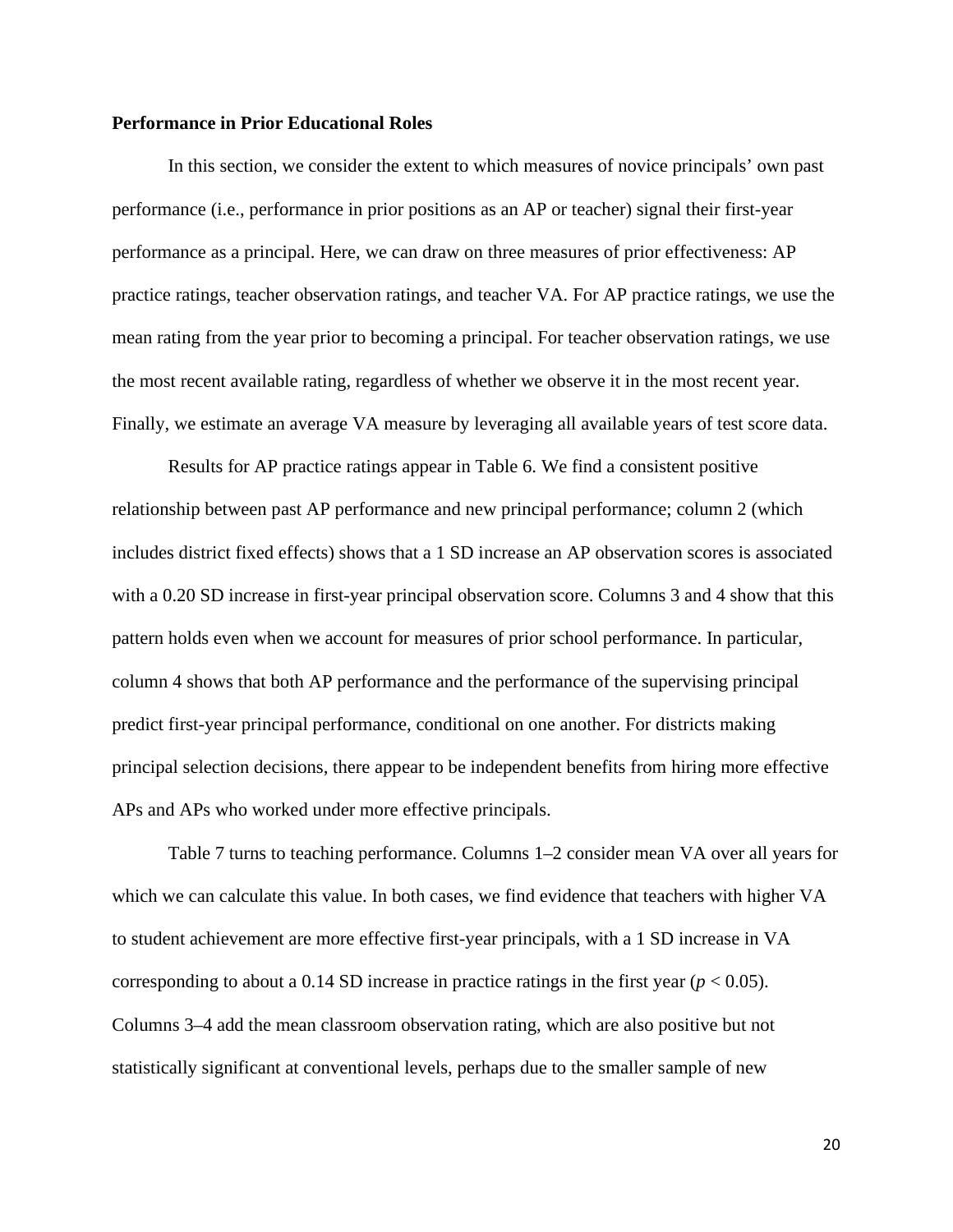principals for whom we observe these ratings. Although still positive, value-added is no longer statistically significant in these models, reflecting both smaller samples and positive correlations with observation ratings. The last two columns add the prior school's VA, the prior school's achievement level, and the prior principal's practice rating. In model 6, both the mean teacher VA and observation coefficients are small and not statistically significant. The prior principal's practice rating, however, is positive ( $\beta = 0.13$ ,  $p < 0.001$ ), reinforcing the finding from Table 6 that the performance of an educator's most recent principal signals that educator's own propensity for success in the principal's office, even accounting for their own past performance.

Table 8 shifts to examining a different measure of novice principal performance: VA to student test scores in math and reading. For parsimony, we show only models with district fixed effects. Panel A shows the estimated relationship between principal VA and AP practice ratings. When AP practice ratings are the only prior performance measure included in the regression, we find that a 1 SD increase in AP practice ratings is associated with a 0.06–0.09 SD increase in principal VA (*p* < 0.05 in both subjects). However, inclusion of prior school performance makes this coefficient not statistically significant. Instead, we find a large positive association between prior school value-added and principal value-added in both subjects, similar to Bastian & Henry (2015). A one standard deviation increase in the prior school's VA is associated with a 0.27 SD increase in principal VA in math and 0.28 SD in reading.

Panel B of Table 8 looks instead at the performance of novice principals when they were teachers. We do not find strong evidence of a relationship between teacher VA or observation rating and principal VA in math. In reading, however, we find that a 1 SD increase in average VA as a teacher is associated with an increase in principal VA of approximately 0.1 SD. Average teacher observation ratings are also positively correlated, though not statistically significant at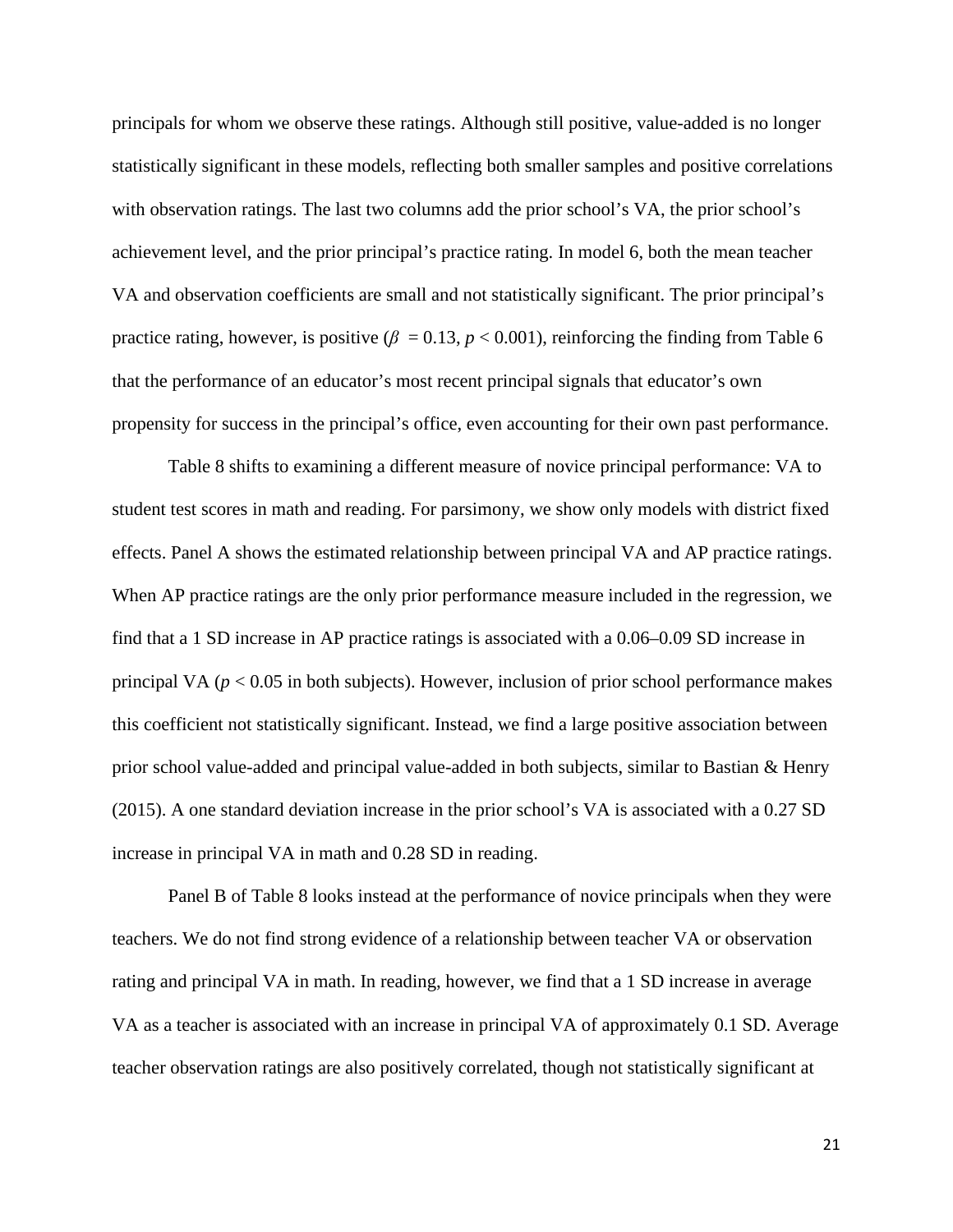conventional levels. The prior school's VA remains a consistent predictor of principal VA in both subjects in these models.

# **Results from Selection-Corrected Models**

As described in the methods section, one potential concern with these analyses is that the relationship between measures of qualifications and experiences at time of selection and performance as a principal may be biased by sample selection. To account for this possibility, we re-estimate the main models with a Heckman selection correction, using a measure of the competitiveness of the principal vacancy as an instrument for whether an educator with principal certification actually enters the principalship.<sup>[17](#page-22-0)</sup>

Results from selection-corrected models, which are reported in Appendix Tables 5–9, generally suggest that sample selection bias is not a major concern in modeling new principal performance. The inverse Mills ratio from the first-stage model of selection is seldom statistically significant in the second-stage model of first-year performance, thus producing results that are very similar to those from the uncorrected models.

To illustrate, Table 9 shows the selection-corrected estimates that correspond to Table 6, column 3, which tests whether the AP practice rating predicts the first-year principal practice rating. The AP practice rating is positive and statistically significant in the first stage, suggesting that higher-scoring APs are more likely to be hired as principals. Also, as in the appendix models, the competitiveness measure predicts selection in the expected direction; where there are more openings per educator with principal licensure, an individual's probability of being hired as a principal is higher. The inverse Mills ratio, however, is small in magnitude and not statistically

<span id="page-22-0"></span><sup>&</sup>lt;sup>17</sup> With one exception, this instrument is statistically significant in every selection equation.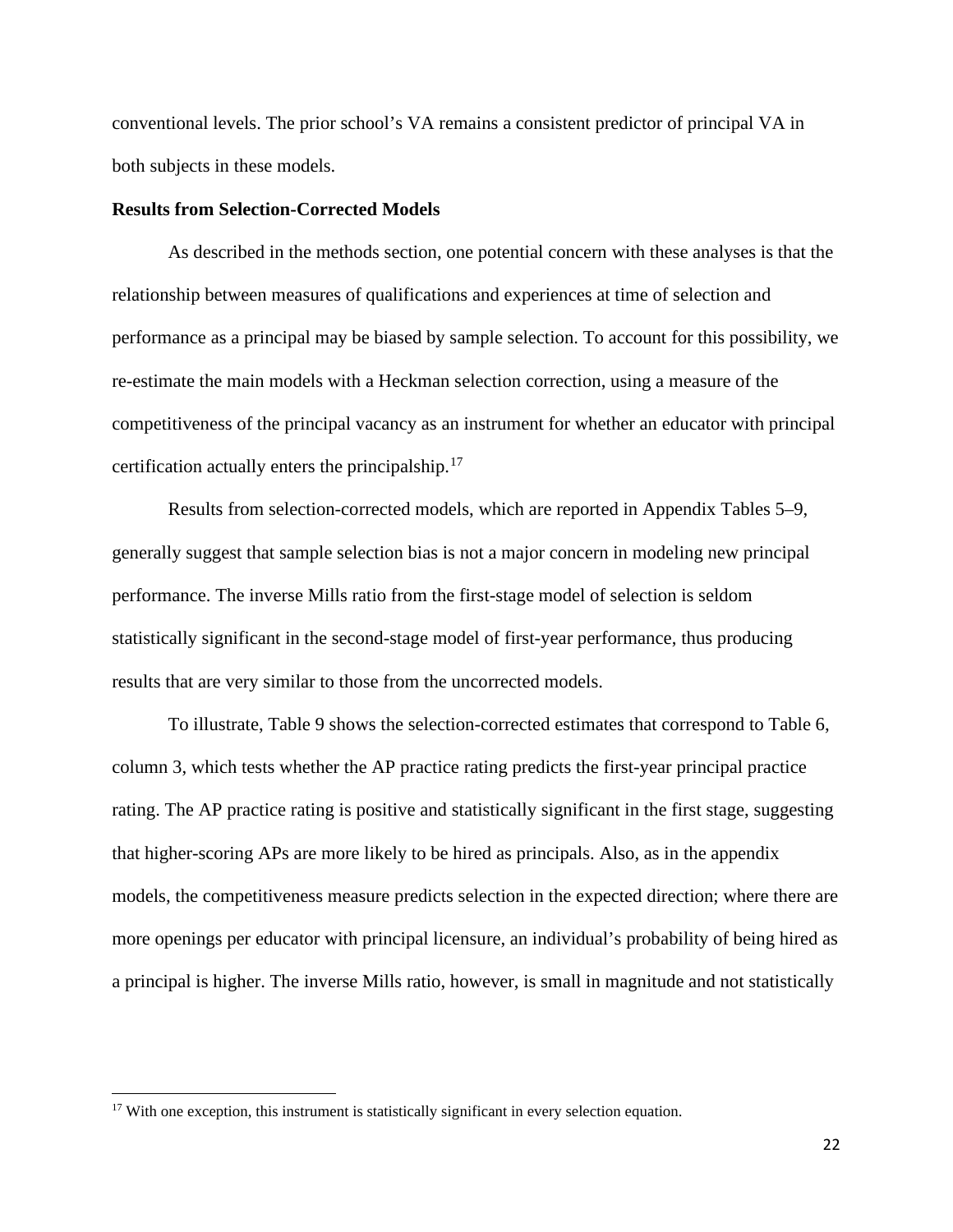significant in the second stage. Further, the coefficient on the AP practice rating is 0.24 in column 2, which is very similar to the coefficient reported in Table 6 (0.23).

# **Discussion and Conclusions**

Choosing new school leaders with the best chance for success in the position from the beginning is an important objective for school systems, especially given that novice principals are more likely to lead schools with larger numbers of low-income students and lower levels of achievement (Grissom, Bartanen, et al., 2019). Even accounting for selection, our analysis suggests that several metrics available to school districts at the time that a new principal is hired signal early-career performance. In particular, although length of experience in prior roles is not a predictor, success in those roles is. Among new principals entering from AP roles, the practice ratings they were given as APs in the past strongly predict their current practice ratings, and may predict value-added as well, though to a lesser degree. In other words, it appears that APs who implement successful leadership practices go on to be principals who implement successful leadership practices, on average. This finding makes intuitive sense, given close connections between APs' and principals' job responsibilities. Consistent with Goldhaber et al. (2019), we also find in some models that new principals who were more effective teachers, particularly as measured by their average VA to student achievement, are rated more highly as well, and have higher VA as principals, particularly in reading. We conclude that school districts with access to reliable information about potential principals' performance in prior roles will benefit from making that information integral to decisions about principal hiring.

We also find a robust connection between the practice ratings of the last principal with whom a principal worked—usually as an AP—and the new principal's own practice ratings. This relationship holds even when we condition on the new principal's own prior effectiveness. We

23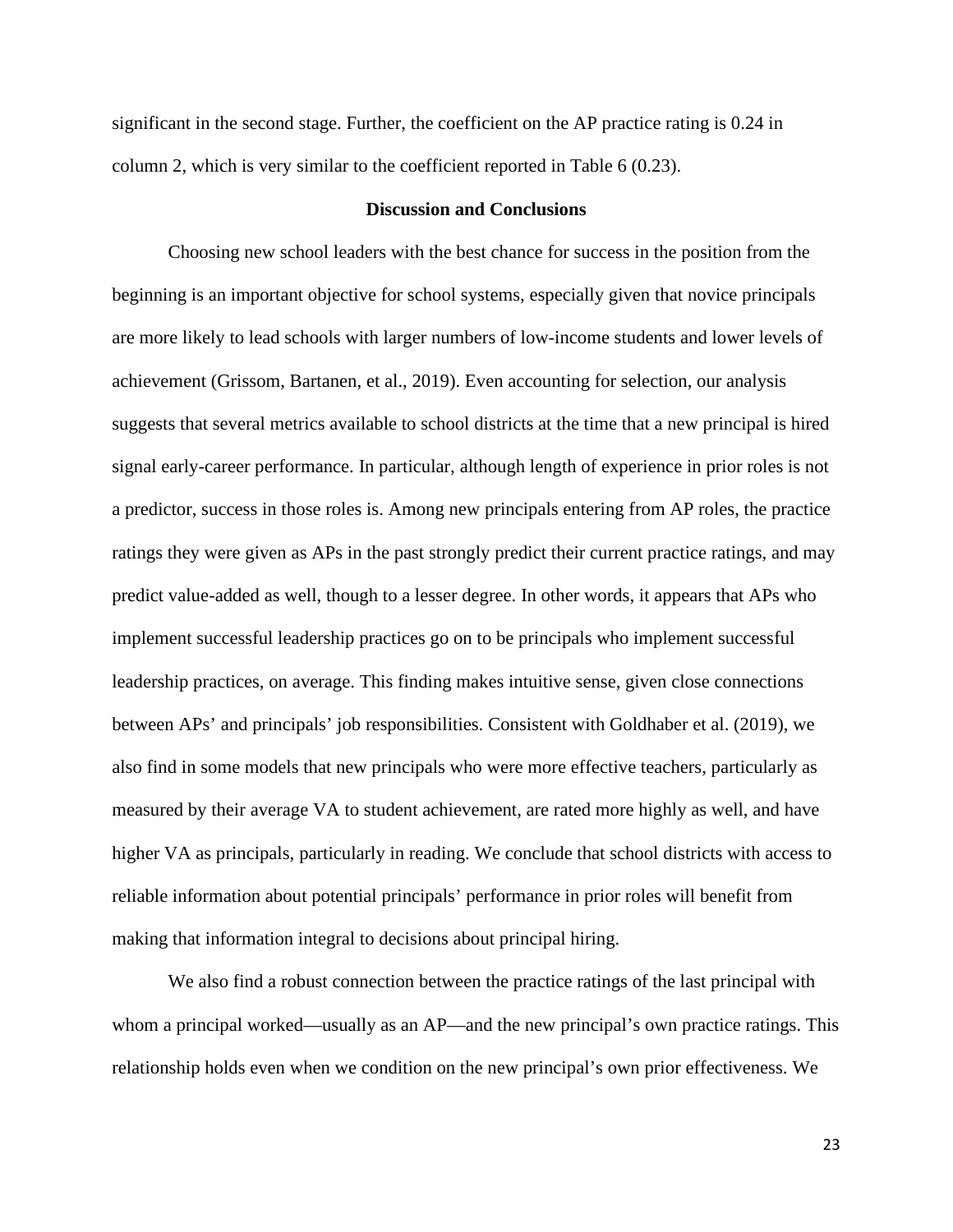take this as likely evidence that future principals learn from working with, observing, and potentially being mentored by an effective leader in ways that benefit their own future performance. This on-the-job learning builds future capacity in ways that working in a school with a less effective principal does not.

These results sit in an interesting contrast to our findings regarding working previously in a high-VA school, which does not predict future practice ratings (nor does working with highly rated principal previously predict future value-added). Working in a high-VA school, however, does predict principal value-added in both math and reading, similar to a pattern observed in North Carolina (Bastian & Henry, 2015). Bastian and Henry (2015) interpret this connection as evidence that APs in high-VA schools learn something about how a successful school functions that they translate into their principal work. We do not want to make too much of principal VA as a measure of principal performance given concerns about its validity, and sorting may also explain this association. Still, this pattern suggests the possibility that what future principals learn from working with a highly rated principal and working in a high-performing school is different, with the former leading to effective leadership practices (but not necessarily higher growth) and the latter leading to higher test score growth (but not necessarily more effective practices). We consider this pattern an intriguing one for future research.

Perhaps as important as our findings about what characteristics of a novice principal's prior work history serve as signals of future effectiveness are conclusions about which are not. Length of service overall or in particular roles falls into this category; effective novice principals span the range of short and long tenures in AP, teaching, and other roles.<sup>[18](#page-24-0)</sup> That length of time as an AP does not predict effectiveness but that markers of that experience, such as the

<span id="page-24-0"></span><sup>&</sup>lt;sup>18</sup> Our findings cannot speak to the performance of novice principals with no teaching experience, given that Tennessee licensure requirements mandate at least three years.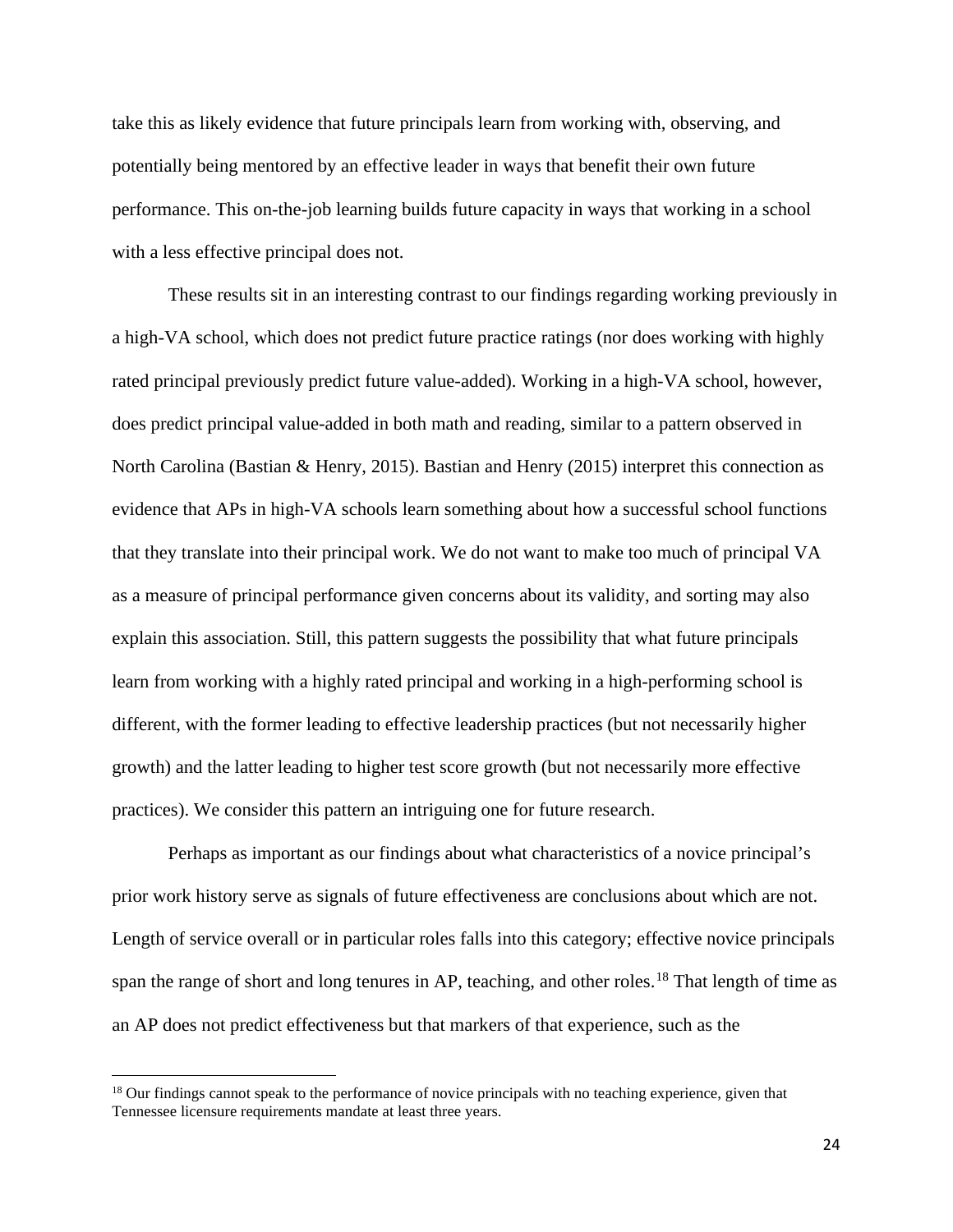effectiveness of the supervising principal, does supports conclusions from prior research that not all AP experiences prepare future building leaders to be successful in the role (Allen & Weaver, 2014). Similarly, level of degree attainment fails to predict effectiveness, though preparation program attended may partially differentiate new principals' ratings (see also Grissom, Mitani, et al., 2019). We do not find much evidence that experience overall or as an AP in a school of the same grade level or of similar size has a significant relationship with performance as a novice principal, nor does past experience in a high-achieving school.

Our results have implications for the design of principal selection processes. In choosing new principals, it appears that districts should place more value on prior performance and with which leaders a potential principal has served than on how long they have served, what degree they hold, and whether they have worked in a similar kind of school environment. Selection processes should be designed to ensure collection of detailed job history information that includes performance metrics and other signals and consideration and appropriate weighting of this information in hiring decisions. Such information can even be collected well in advance of principal selection for use in planning leadership development and preparation. A growing number of school districts have implemented "leader tracking systems" for this purpose, enabling districts to identify future leaders with evidence of the right capabilities early in the pipeline and target them with training opportunities and other experiences to prepare them for a future principalship (Anderson, Turnbull, & Arcaira, 2017). One use of such systems may be to match high-potential future leaders with effective mentors or supervising principals, which our results suggest may be especially valuable leadership development.

Our study faces several limitations. Although our data come from the universe of education personnel in Tennessee, and thus represent leaders across urban, suburban, and rural

25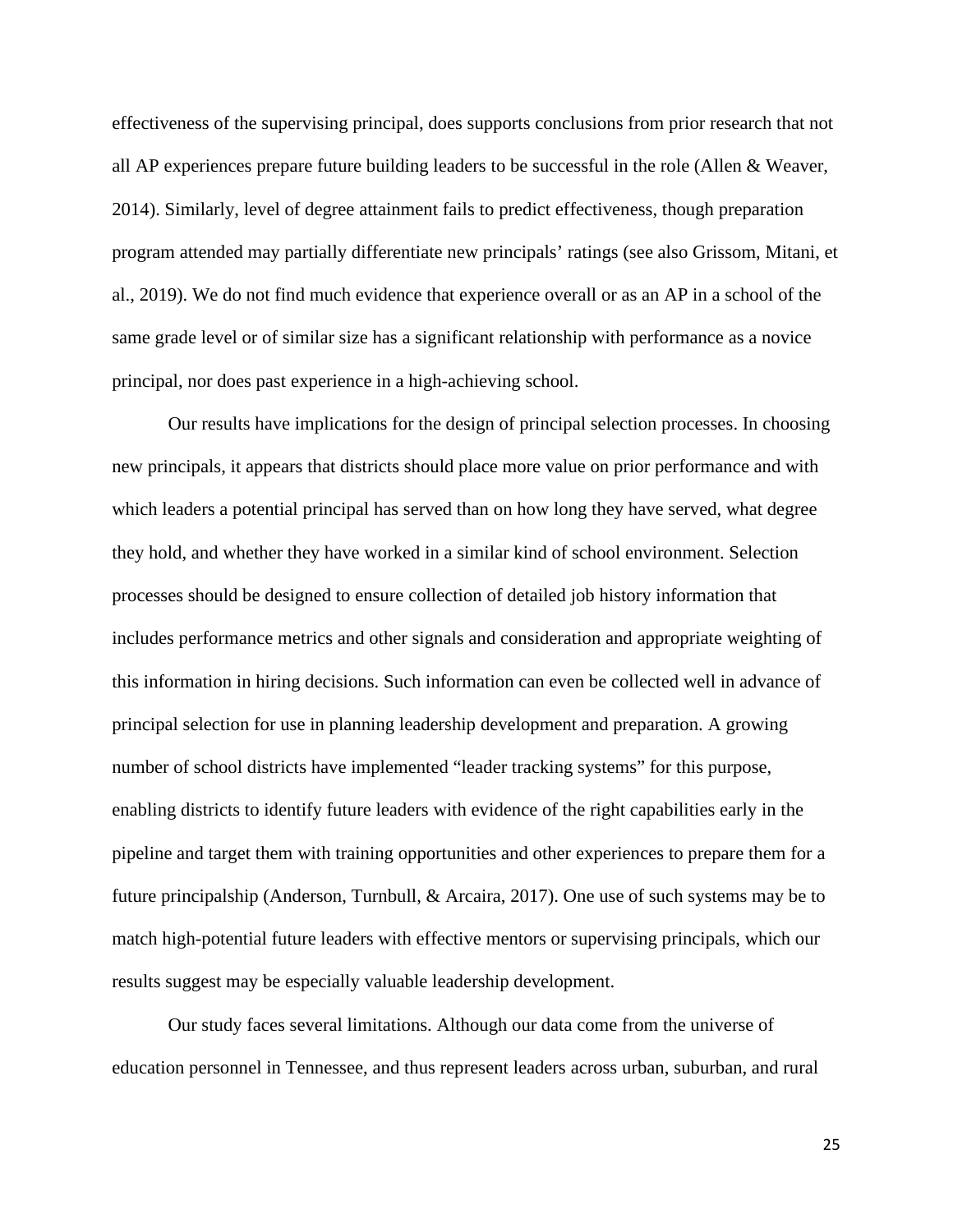contexts, we cannot be sure that our findings generalize to other states, particularly those without the kind of well-developed teacher and leader evaluation system that facilitates our analysis. Even in a state with a system that has been in place for nearly a decade, availability of effectiveness data combines with relatively small samples of new principals entering the principalship each year to place limits on power in some models. For example, the typical multiyear lag between time in the classroom and entry into a principal job means that we can examine teaching effectiveness measures for relatively few new principals. With a longer time horizon, future studies might uncover more consistent relationships between teacher observation information, including specific areas of the job in which a teacher excels, and principal performance. Another limitation is the perhaps narrow operationalizations of principal performance we employ. We rely primarily on practice ratings assigned by supervisors, which prior work suggests capture meaningful aspects of principals' work (Grissom et al., 2018), but other measures, such as feedback from teachers, might provide a more well-rounded view of novice principals' effectiveness.

Future work might delve more carefully into the mechanisms linking—or not—work history measures with principal performance. For example, are more effective teachers more likely to be effective principals because instructional skills and knowledge are useful in instructional leadership, or because those skills are correlated with other kinds of expertise (e.g., time management, relationship building) that makes a principal successful? At the same time, if teachers build those skills over a career, why is teaching experience not correlated with future principal effectiveness? Also, given the context-specific nature of school leadership, why does experience in a similar kind of school, including as an AP, not appear associated with novice principal performance? Our results also suggest that it would be useful to learn more about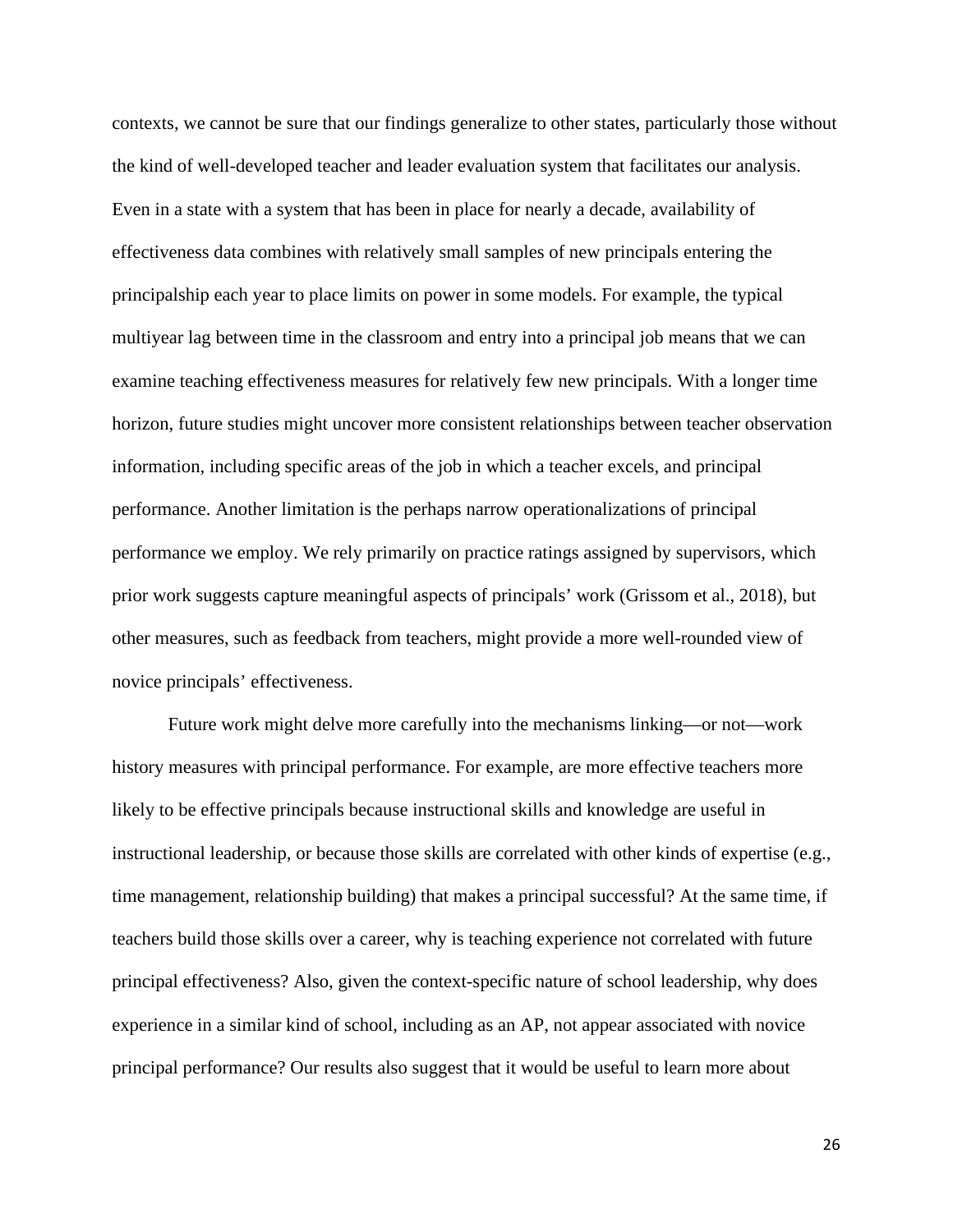mentoring relationships for future principals and how aspiring leaders build skills on-the-job prior to entry into the principal's office, as well as what strategies successful districts employ to develop and select high-quality early-career principals.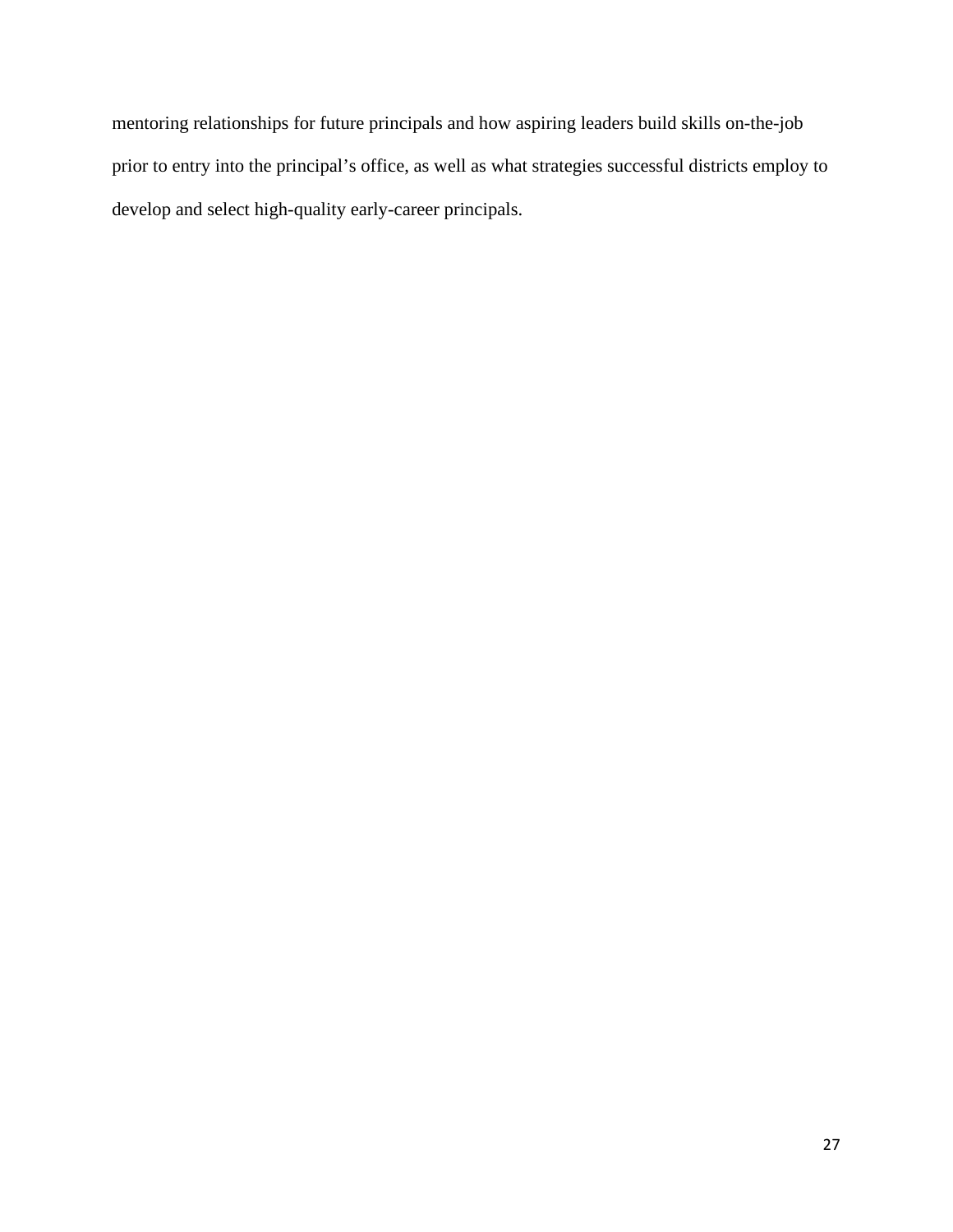# **References**

- Allen, J. G., & Weaver, R. L. (2014). Learning to lead: The professional development needs of assistant principals. *Education Leadership Review*, *15*(2), 14–32.
- Anderson, L. M., Turnbull, B. J., & Arcaira, E.R. (2017). Leader tracking systems: Turning data into information for school leadership. Policy Studies Associates.
- Bartanen, B. (2020). Principal quality and student attendance. *Educational Researcher*, *49*(2), 101–113.
- Bartanen, B., Grissom, J. A., & Rogers, L. K. (2019). The impacts of principal turnover. *Educational Evaluation and Policy Analysis*, *41*(3), 350–374.
- Bastian, K. C., & Henry, G. T. (2015). The apprentice: Pathways to the principalship and student achievement. *Educational Administration Quarterly*, *51*(4), 600–639.
- Bruno, P., & Strunk, K. O. (2019). Making the cut: The effectiveness of teacher screening and hiring in the Los Angeles Unified School District. *Educational Evaluation and Policy Analysis*, *41*(4), 426–460.
- Clark, D., Martorell, P., & Rockoff, J. (2009). School principals and school performance. Working Paper 38. *National Center for Analysis of Longitudinal Data in Education Research*.
- Clifford, M., Larsen, E., Lemke, M., Chambers, D., & Swanlund, A. (2016). *Following the Leaders: An analysis of grauate effectiveness from five principal preparation programs*. George W. Bush Institute and American Institutes for Research.
- Coelli, M., & Green, D. A. (2012). Leadership effects: School principals and student outcomes. *Economics of Education Review*, *31*(1), 92–109.
- Corcoran, S. P., Schwartz, A. E., & Weinstein, M. (2012). Training your own: The impact of New York City's Aspiring Principals Program on student achievement. *Educational Evaluation and Policy Analysis*, *34*(2), 232–253.
- Darling-Hammond, L., Meyerson, D., LaPointe, M., & Orr, M. T. (2010). *Preparing principals for a changing world: Lessons from effective school leadership programs*. John Wiley & Sons.
- Dhuey, E., & Smith, J. (2014). How important are school principals in the production of student achievement? *Canadian Journal of Economics*, *47*(2), 634–663.
- Goldhaber, D., Grout, C., & Huntington-Klein, N. (2016). Screen twice, cut once: Assessing the predictive validity of applicant selection tools. *Education Finance and Policy*, *12*(2), 197–223.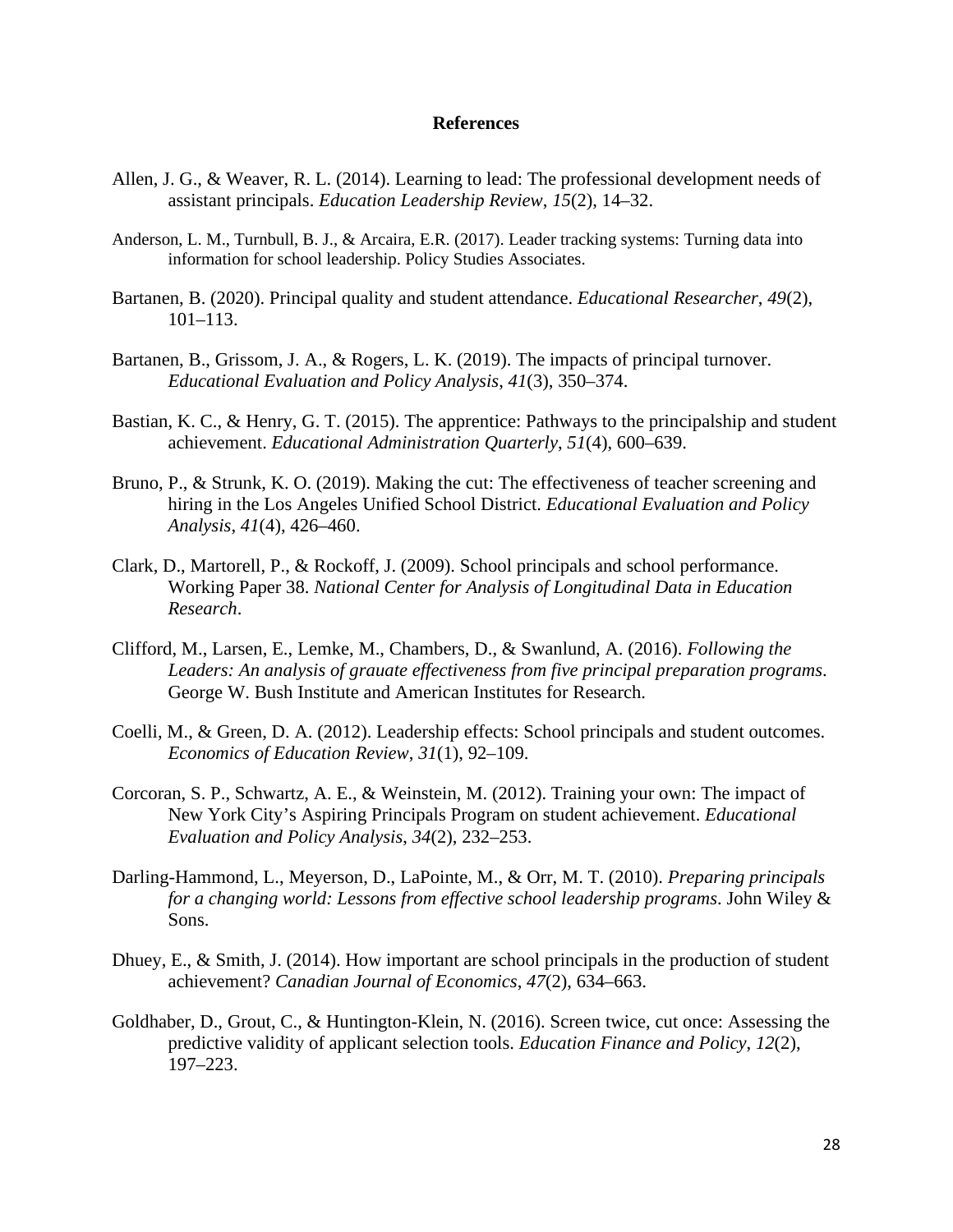- Goldhaber, D., Holden, K., & Chen, B. (2019). *Do more effective teachers become more effective principals?* CALDER Working Paper No. 215-0119-1. https://caldercenter.org/sites/default/files/CALDER%20WP%20215-0119-1.pdf
- Goldring, R., & Taie, S. (2018). *Principal attrition and mobility: Results From the 2016-17 Principal Follow-up Survey: First look (NCES 2018-066)*. National Center for Education Statistics.
- Grissom, J. A., Bartanen, B., & Mitani, H. (2019). Principal sorting and the distribution of principal quality. *AERA Open*, *5*(2), 1-21.
- Grissom, J. A., Blissett, R. S. L., & Mitani, H. (2018). Evaluating school principals: Supervisor ratings of principal practice and principal job performance. *Educational Evaluation and Policy Analysis*, *40*(3), 446–472.
- Grissom, J. A., Kalogrides, D., & Loeb, S. (2015). Using student test scores to measure principal performance. *Educational Evaluation and Policy Analysis*, *37*(1), 3–28.
- Grissom, J. A., & Loeb, S. (2011). Triangulating principal effectiveness: How perspectives of parents, teachers, and assistant principals identify the central importance of managerial skills. *American Educational Research Journal*, *48*(5), 1091–1123.
- Grissom, J. A., Mitani, H., & Blissett, R. S. L. (2017). Principal licensure exams and future job performance: Evidence from the School Leaders Licensure Assessment. *Educational Evaluation and Policy Analysis*, *39*(2), 248–280.
- Grissom, J. A., Mitani, H., & Woo, D. S. (2019). Principal preparation programs and principal outcomes. *Educational Administration Quarterly*, *55*(1), 73–115.
- Grissom, J. A., & Youngs, P. (2016). *Improving Teacher Evaluation Systems: Making the Most of Multiple Measures*. Teachers College Press.
- Heckman, J. J. (1979). Sample selection bias as a specification error. *Econometrica*, *47*(1), 153– 161.
- Leithwood, K., Seashore Louis, K., Anderson, S., & Wahlstrom, K. (2004). *Review of research: How leadership influences student learning* [Report]. Wallace Foundation.
- Levin, S., & Bradley, K. (2019). *Understanding and addressing principal turnover: A review of the research*. Learning Policy Institute. https://learningpolicyinstitute.org/product/nasspunderstanding-addressing-principal-turnover-review-research-report
- Liebowitz, D. D., & Porter, L. (2019). The effect of principal behaviors on student, teacher, and school outcomes: A systematic review and meta-analysis of the empirical literature. *Review of Educational Research*, *89*(5), 785–827.
- Miller, A. (2013). Principal turnover and student achievement. *Economics of Education Review*, *36*, 60–72.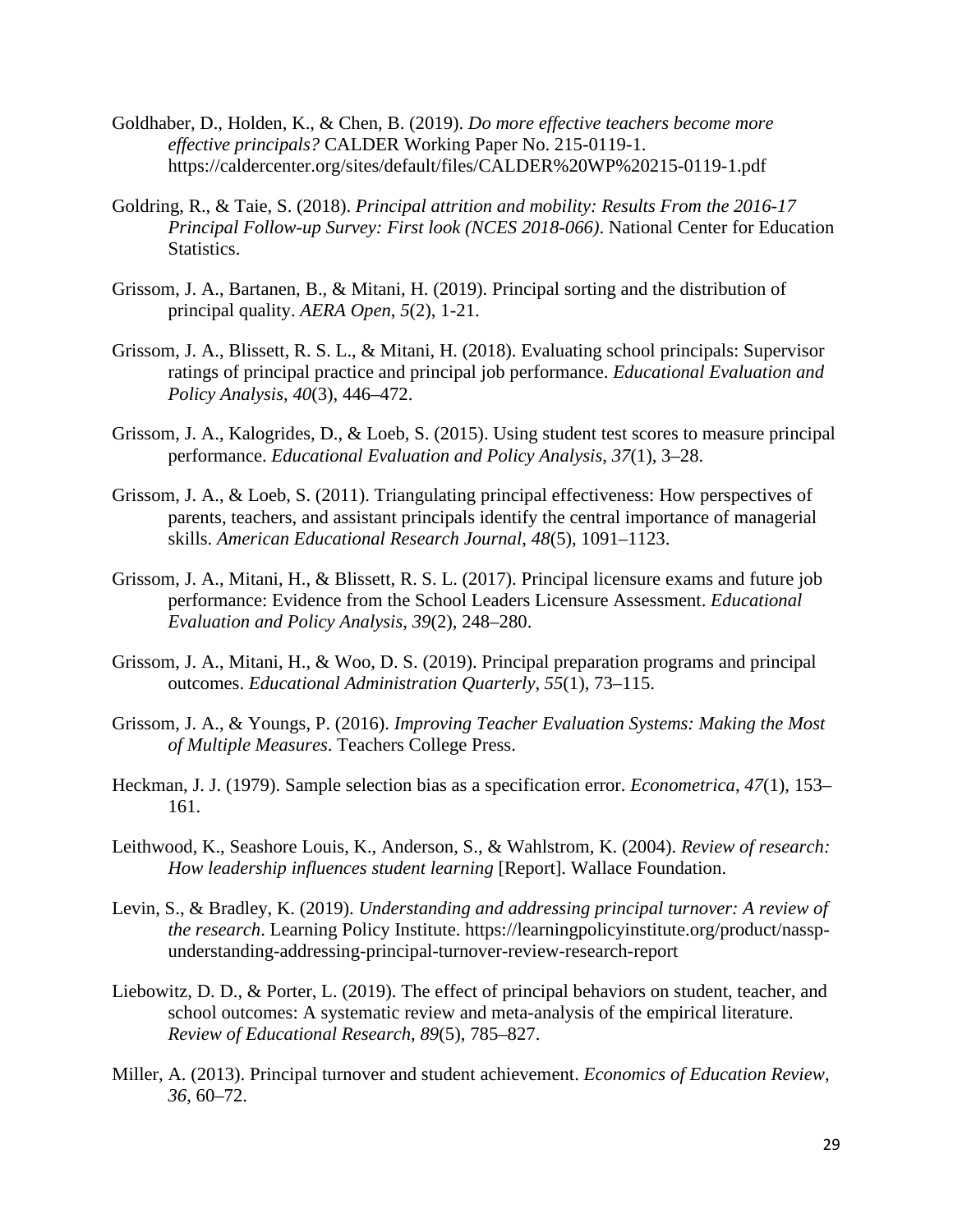- Orr, M. T., & Orphanos, S. (2011). How graduate-level preparation influences the effectiveness of school leaders: A comparison of the outcomes of exemplary and conventional leadership preparation programs for principals. *Educational Administration Quarterly*, *47*(1), 18–70.
- Sebastian, J., & Allensworth, E. (2012). The influence of principal leadership on classroom instruction and student learning: A study of mediated pathways to learning. *Educational Administration Quarterly*, *48*(4), 626–663.
- Steinberg, M. P., & Donaldson, M. L. (2015). The new educational accountability: Understanding the landscape of teacher evaluation in the post-NCLB era. *Education Finance and Policy*, *11*(3), 340–359.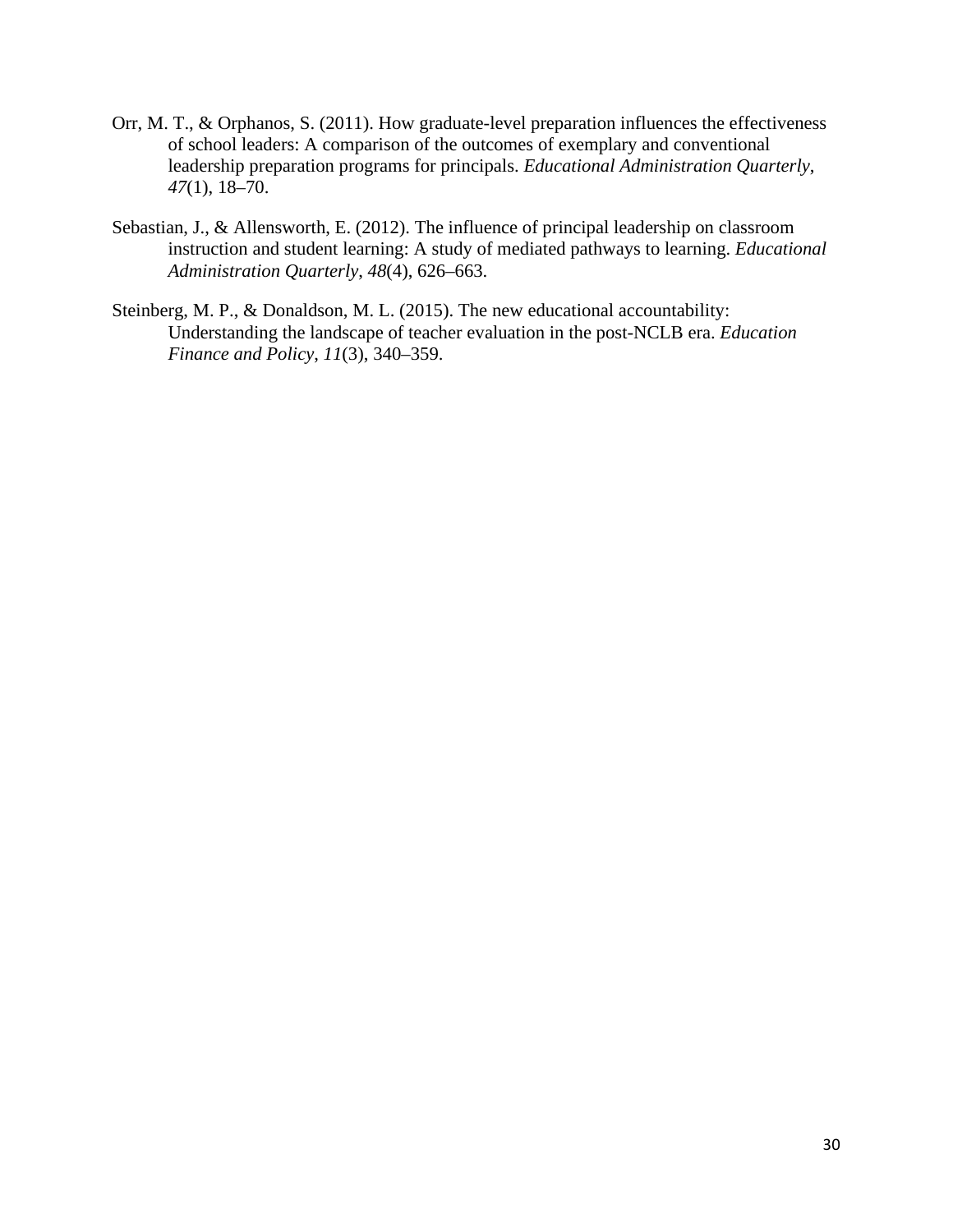

Figure 1. Principal preparation programs and predicted first-year principal practice ratings

 $\mathrm{OOS} = \mathrm{Out\text{-}of\text{-}state}$  programs, Small = omnibus category for small programs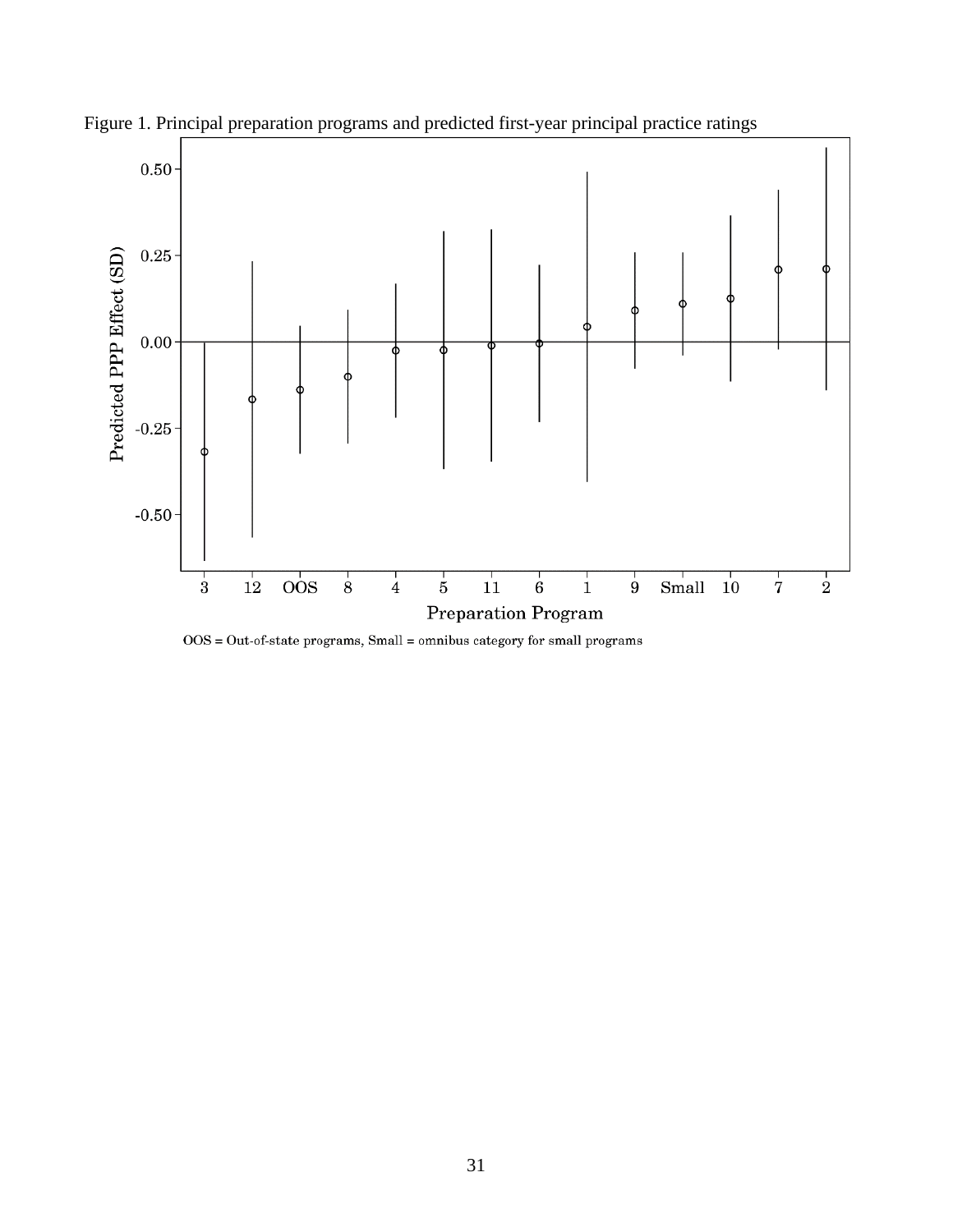Table 1. Characteristics of new principals and their schools

|                                                                     | Mean    | <b>SD</b> | Min     | Max   |
|---------------------------------------------------------------------|---------|-----------|---------|-------|
| New principal characteristics                                       |         |           |         |       |
| Female                                                              | 0.61    | 0.49      | 0.00    | 1.00  |
| <b>Black</b>                                                        | 0.21    | 0.41      | 0.00    | 1.00  |
| Age                                                                 | 44.10   | 7.61      | 28.00   | 69.00 |
| Highest degree is MA                                                | 0.36    | 0.48      | 0.00    | 1.00  |
| Highest degree is EdS or doctorate                                  | 0.50    | 0.50      | 0.00    | 1.00  |
| Prior Job: AP                                                       | 0.83    | 0.38      | 0.00    | 1.00  |
| Prior Job: Teacher                                                  | 0.12    | 0.32      | 0.00    | 1.00  |
| Prior Job: Student services                                         | 0.04    | 0.19      | 0.00    | 1.00  |
| Prior Job: Central office                                           | 0.02    | 0.13      | 0.00    | 1.00  |
| Years as an AP                                                      | 3.69    | 3.07      | 0.00    | 16.00 |
| Years as a teacher                                                  | 11.64   | 6.48      | 0.00    | 35.00 |
| <b>School characteristics</b>                                       |         |           |         |       |
| Proportion free/reduced lunch eligible                              | 0.56    | 0.23      | 0.01    | 1.00  |
| Proportion special education                                        | 0.16    | 0.09      | 0.00    | 0.99  |
| <b>Proportion Black</b>                                             | 0.23    | 0.28      | 0.00    | 1.00  |
| Proportion Hispanic                                                 | 0.08    | 0.10      | 0.00    | 0.76  |
| Achievement index (standardized)                                    | $-0.03$ | 0.91      | $-4.86$ | 2.67  |
| School size (in 100s)                                               | 6.34    | 3.71      | 0.01    | 25.48 |
| Elementary school                                                   | 0.58    | 0.49      | 0.00    | 1.00  |
| Middle school                                                       | 0.20    | 0.40      | 0.00    | 1.00  |
| High school                                                         | 0.18    | 0.38      | 0.00    | 1.00  |
| Urban                                                               | 0.29    | 0.45      | 0.00    | 1.00  |
| Suburban                                                            | 0.16    | 0.36      | 0.00    | 1.00  |
| Town                                                                | 0.18    | 0.38      | 0.00    | 1.00  |
| Rural                                                               | 0.38    | 0.49      | 0.00    | 1.00  |
| Prior performance measures (own and prior school/principal)         |         |           |         |       |
| Prior AP practice rating (for those entering from the AP role)      | 0.12    | 0.97      | $-4.52$ | 2.10  |
| Prior teacher observation rating (for those entering from teaching) | 0.64    | 0.79      | $-2.00$ | 1.85  |
| Prior school value-added                                            | $-0.05$ | 0.85      | $-4.52$ | 2.36  |
| Prior school achievement                                            | 0.11    | 0.88      | $-5.29$ | 3.15  |
| Prior principal's practice rating                                   | 0.07    | 1.03      | $-4.97$ | 2.26  |
| Average value-added as a teacher (if observed)                      | 0.32    | 0.93      | $-4.04$ | 3.54  |
| Performance measures during first year in principalship             |         |           |         |       |
| Practice rating                                                     | $-0.52$ | 0.91      | $-5.03$ | 1.99  |
| Principal value-added (math)                                        | 0.07    | 0.98      | $-3.78$ | 4.64  |
| Principal value-added (reading)                                     | 0.06    | 1.03      | $-7.52$ | 4.66  |

New principals  $N = 1266$ . Performance measures are standardized.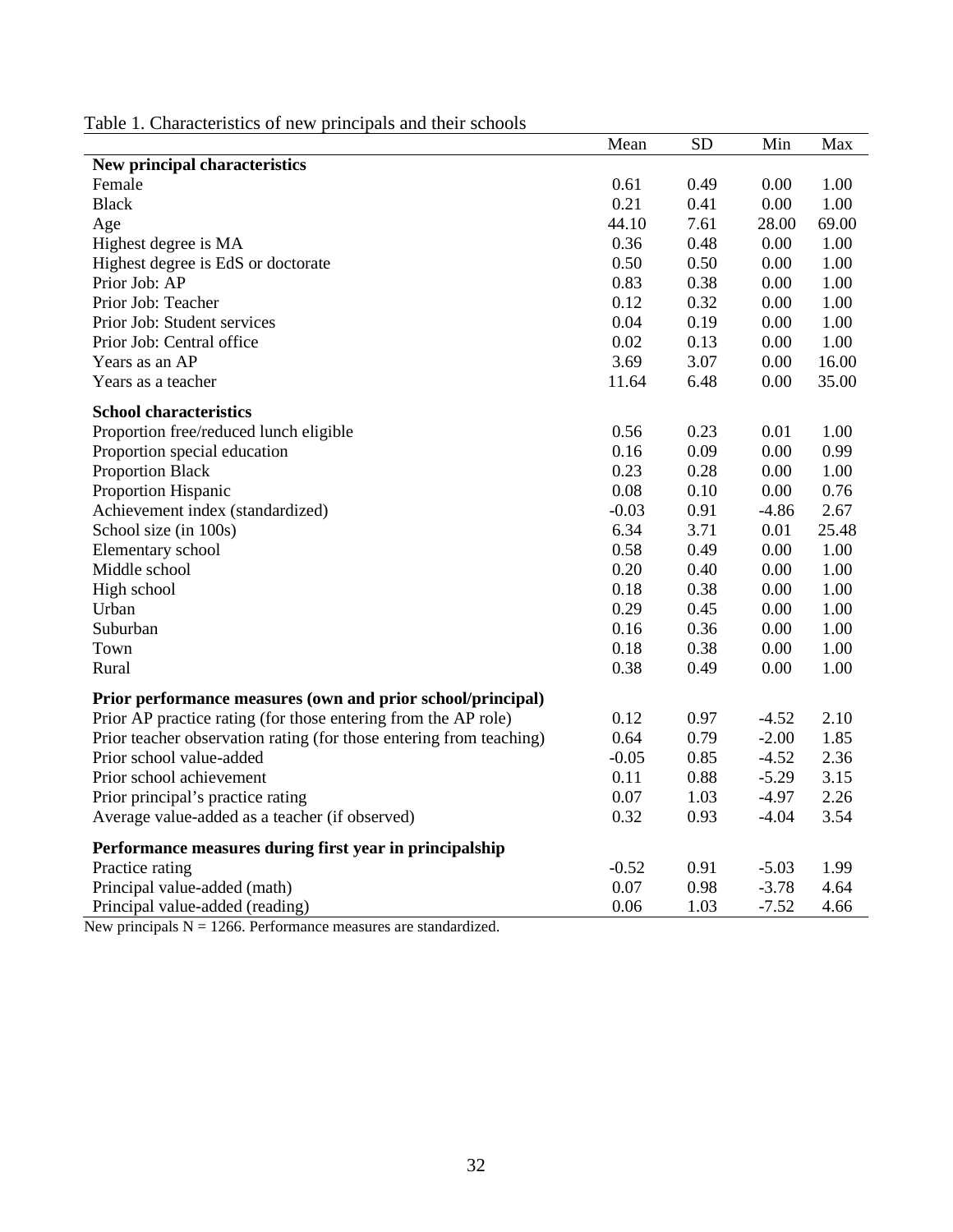|                                     | (1)    | (2)         | (3)     | (4)     |
|-------------------------------------|--------|-------------|---------|---------|
| Prior Job: AP                       | 0.05   | 0.07        |         |         |
|                                     | (0.09) | (0.09)      |         |         |
| Prior Job: Student services         | 0.16   | 0.04        |         |         |
|                                     | (0.12) | (0.13)      |         |         |
| Prior Job: Central office           | 0.12   | 0.22        |         |         |
|                                     | (0.23) | (0.22)      |         |         |
| AP for 1 year                       |        |             | 0.03    | 0.04    |
|                                     |        |             | (0.10)  | (0.10)  |
| AP for 2 year                       |        |             | 0.00    | 0.05    |
|                                     |        |             | (0.11)  | (0.09)  |
| AP for 3 year                       |        |             | $-0.08$ | $-0.07$ |
|                                     |        |             | (0.10)  | (0.09)  |
| AP for 4-5 years                    |        |             | $-0.02$ | 0.04    |
|                                     |        |             | (0.10)  | (0.09)  |
| AP for 6-7 years                    |        |             | 0.07    | 0.08    |
|                                     |        |             | (0.11)  | (0.12)  |
| AP for 8 or more years              |        |             | 0.08    | $-0.01$ |
|                                     |        |             | (0.12)  | (0.12)  |
| Teacher for 4-5 years               |        |             | 0.04    | 0.11    |
|                                     |        |             | (0.11)  | (0.09)  |
| Teacher for 6-10 years              |        |             | 0.05    | 0.06    |
|                                     |        |             | (0.09)  | (0.07)  |
| Teacher for 11-15 years             |        |             | 0.08    | 0.10    |
|                                     |        |             | (0.12)  | (0.10)  |
| Teacher for 16 or more years        |        |             | $-0.02$ | 0.01    |
|                                     |        |             | (0.13)  | (0.10)  |
| Years in any other TN education job |        |             | 0.01    | 0.01    |
|                                     |        |             | (0.01)  | (0.01)  |
| District fixed effects              |        | $\mathbf X$ |         | X       |
| Observations                        | 1266   | 1266        | 1266    | 1266    |
| Adjusted $R^2$                      | 0.10   | 0.38        | 0.10    | 0.38    |

Table 2. Prior job experiences and novice principal practice ratings

Standard errors clustered at school district level are reported in parentheses. All models control for demographics and school characteristics. Full table reported in Appendix Table 1.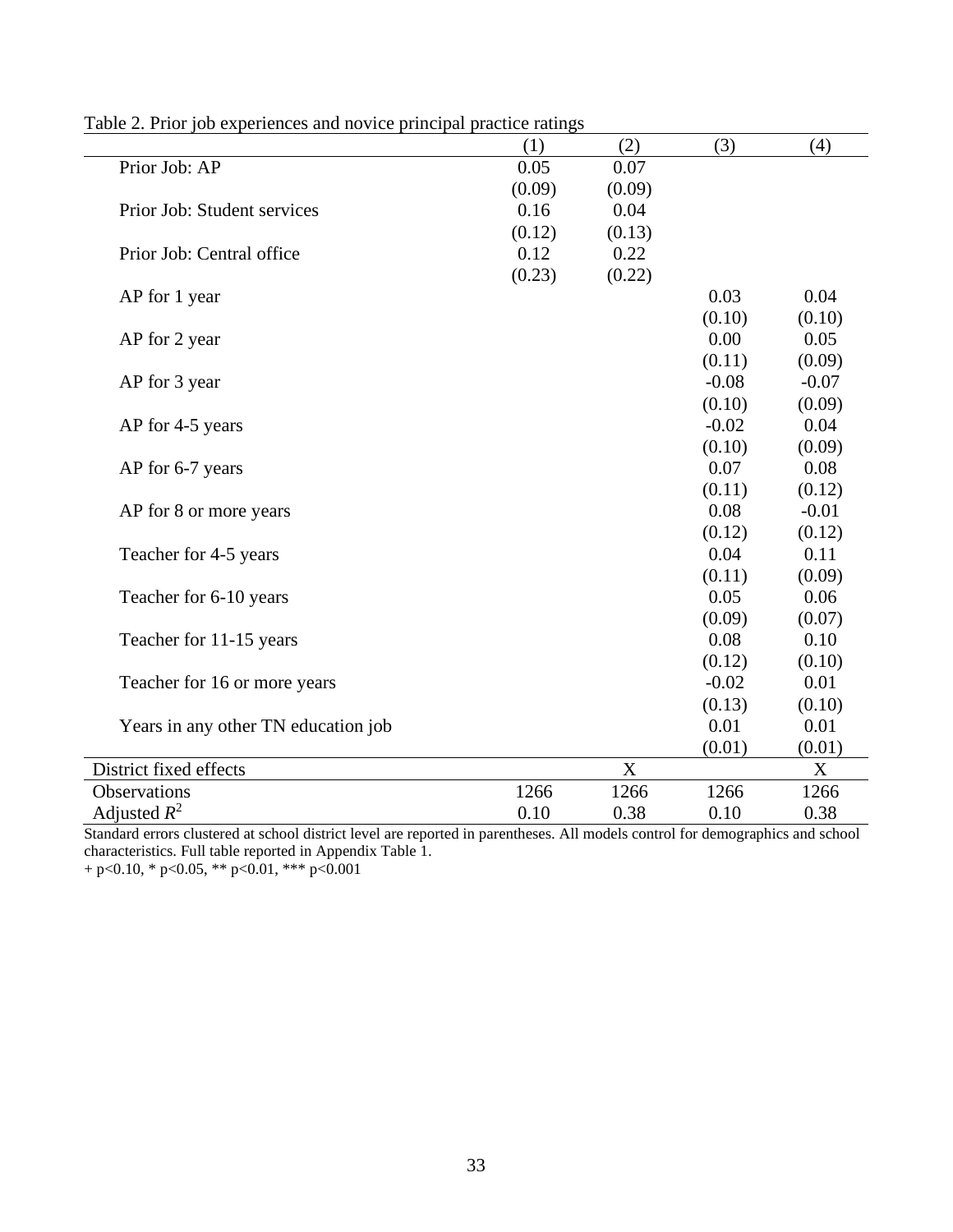| abio 9. Laacanonal anaminchi and novice principal praetice ratings |        |             |         |         |         |         |
|--------------------------------------------------------------------|--------|-------------|---------|---------|---------|---------|
|                                                                    | (1)    | (2)         | (3)     | (4)     | (5)     | (6)     |
| Highest degree is MA                                               | 0.12   | 0.09        |         |         | 0.13    | 0.10    |
|                                                                    | (0.11) | (0.09)      |         |         | (0.11)  | (0.09)  |
| Highest degree is EdS or                                           | 0.03   | 0.02        |         |         | 0.06    | 0.04    |
| doctorate                                                          | (0.09) | (0.07)      |         |         | (0.08)  | (0.07)  |
| Preparation program 1                                              |        |             | $-0.19$ | 0.18    | $-0.19$ | 0.14    |
|                                                                    |        |             | (0.24)  | (0.26)  | (0.25)  | (0.26)  |
| Preparation program 2                                              |        |             | 0.28    | $0.34*$ | 0.28    | $0.31+$ |
|                                                                    |        |             | (0.18)  | (0.17)  | (0.19)  | (0.17)  |
| Preparation program 3                                              |        |             | 0.01    | $-0.22$ | 0.02    | $-0.22$ |
|                                                                    |        |             | (0.15)  | (0.19)  | (0.15)  | (0.19)  |
| Preparation program 4                                              |        |             | 0.04    | 0.07    | 0.05    | 0.08    |
|                                                                    |        |             | (0.12)  | (0.15)  | (0.12)  | (0.15)  |
| Preparation program 5                                              |        |             | $0.31+$ | 0.10    | 0.30    | 0.08    |
|                                                                    |        |             | (0.17)  | (0.19)  | (0.19)  | (0.18)  |
| Preparation program 6                                              |        |             | $0.39+$ | 0.10    | $0.39+$ | 0.10    |
|                                                                    |        |             | (0.21)  | (0.15)  | (0.21)  | (0.15)  |
| Preparation program 7                                              |        |             | $0.30+$ | $0.31*$ | $0.30+$ | $0.31*$ |
|                                                                    |        |             | (0.18)  | (0.15)  | (0.18)  | (0.15)  |
| Preparation program 8                                              |        |             | Ref.    | Ref.    | Ref.    | Ref.    |
|                                                                    |        |             |         |         |         |         |
| Preparation program 9                                              |        |             | 0.17    | 0.20    | 0.16    | 0.19    |
|                                                                    |        |             | (0.18)  | (0.17)  | (0.19)  | (0.16)  |
| Preparation program 10                                             |        |             | 0.24    | 0.22    | $0.26+$ | 0.23    |
|                                                                    |        |             | (0.16)  | (0.16)  | (0.15)  | (0.17)  |
| Preparation program 11                                             |        |             | $-0.18$ | 0.08    | $-0.17$ | 0.09    |
|                                                                    |        |             | (0.18)  | (0.15)  | (0.18)  | (0.15)  |
| Preparation program 12                                             |        |             | 0.07    | $-0.05$ | 0.05    | $-0.07$ |
|                                                                    |        |             | (0.24)  | (0.27)  | (0.24)  | (0.27)  |
| Small preparation                                                  |        |             | $0.27+$ | 0.22    | $0.26+$ | 0.21    |
| programs (combined)                                                |        |             | (0.15)  | (0.13)  | (0.15)  | (0.13)  |
| Out-of-state programs                                              |        |             | 0.07    | $-0.02$ | 0.07    | $-0.04$ |
| (combined)                                                         |        |             | (0.12)  | (0.15)  | (0.13)  | (0.15)  |
| District fixed effects                                             |        | $\mathbf X$ |         | X       |         | X       |
| Joint significance of prep                                         |        |             | 0.294   | < 0.001 | 0.295   | < 0.001 |
| programs                                                           |        |             |         |         |         |         |
| Observations                                                       | 0.10   | 0.41        | 0.11    | 0.41    | 0.11    | 0.41    |
| Adjusted $R^2$                                                     | 916    | 916         | 916     | 916     | 916     | 916     |

Table 3. Educational attainment and novice principal practice ratings

 $\mathbf{r}$ 

Standard errors clustered at school district are reported in parentheses. All models control for demographic and school characteristics.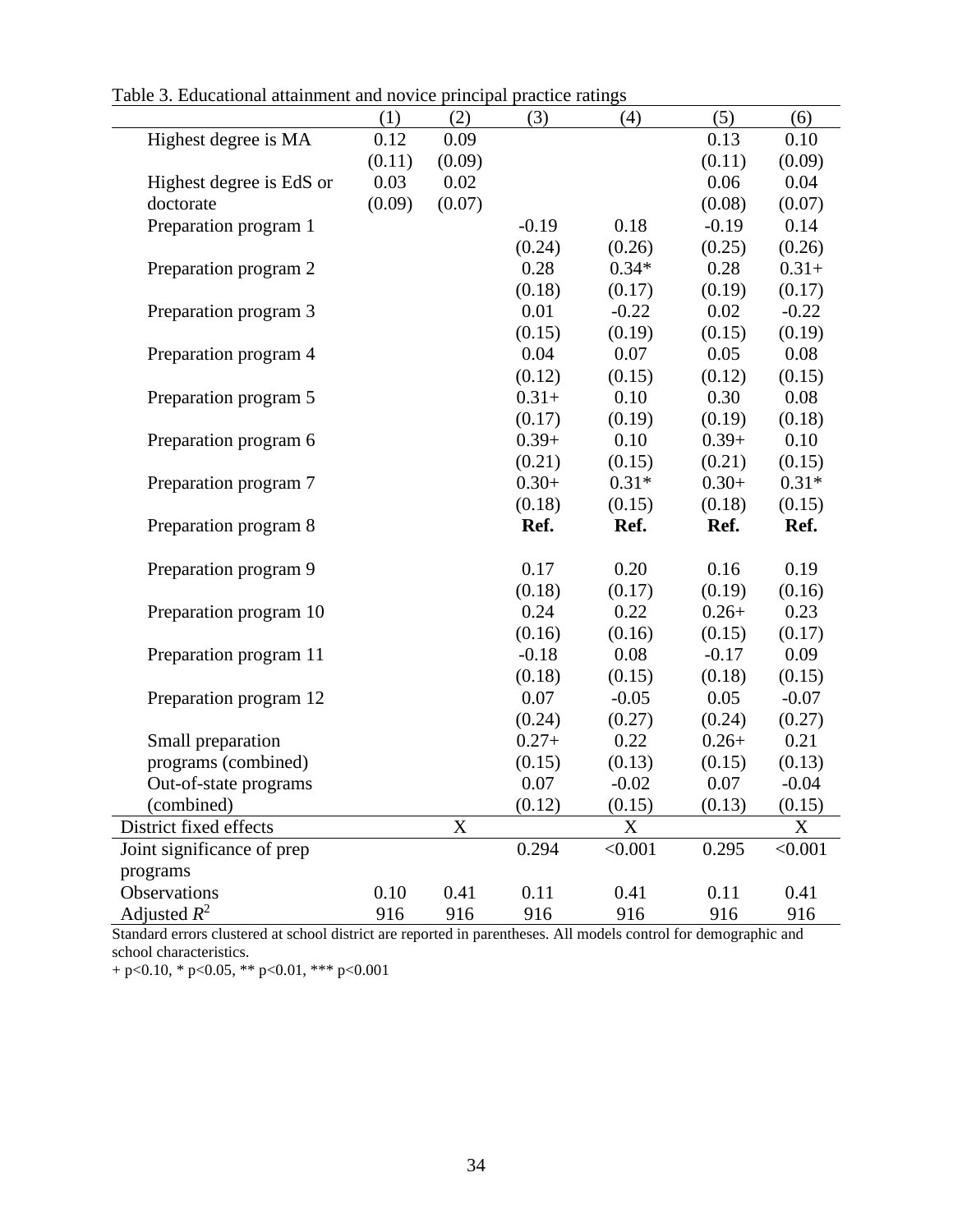| Panel A: Experience at the same level            | (1)    | (2)                       | (3)    | (4)                       | (5)    | (6)                       | (7)     | (8)    | (9)     | (10)   |
|--------------------------------------------------|--------|---------------------------|--------|---------------------------|--------|---------------------------|---------|--------|---------|--------|
| Any experience at the same level                 | 0.03   | 0.01                      |        |                           |        |                           |         |        |         |        |
|                                                  | (0.08) | (0.08)                    |        |                           |        |                           |         |        |         |        |
| Years of experience at the same level            |        |                           | 0.01   | 0.01                      |        |                           |         |        |         |        |
|                                                  |        |                           | (0.01) | (0.01)                    |        |                           |         |        |         |        |
| Any AP experience at the same level              |        |                           |        |                           | 0.04   | 0.04                      |         |        |         |        |
|                                                  |        |                           |        |                           | (0.07) | (0.07)                    |         |        |         |        |
| Years of AP experience at the same level         |        |                           |        |                           |        |                           | 0.01    | 0.01   |         |        |
|                                                  |        |                           |        |                           |        |                           | (0.01)  | (0.01) |         |        |
| Prior school: Same Level                         |        |                           |        |                           |        |                           |         |        | 0.09    | 0.06   |
|                                                  |        |                           |        |                           |        |                           |         |        | (0.08)  | (0.07) |
| District fixed effects                           |        | X                         |        | X                         |        | X                         |         | X      |         | X      |
| Observations                                     | 1162   | 1162                      | 1162   | 1162                      | 1162   | 1162                      | 1162    | 1162   | 1162    | 1162   |
| Adjusted $\mathbb{R}^2$                          | 0.11   | 0.39                      | 0.11   | 0.39                      | 0.11   | 0.39                      | 0.11    | 0.39   | 0.11    | 0.39   |
| Panel B: Experience in similarly sized school    | (1)    | (2)                       | (3)    | (4)                       | (5)    | (6)                       | (7)     | (8)    | (9)     | (10)   |
| Any experience in similarly sized school         | 0.01   | $-0.03$                   |        |                           |        |                           |         |        |         |        |
|                                                  | (0.08) | (0.07)                    |        |                           |        |                           |         |        |         |        |
| Years of similarly sized school experience       |        |                           | 0.01   | 0.00                      |        |                           |         |        |         |        |
|                                                  |        |                           | (0.01) | (0.01)                    |        |                           |         |        |         |        |
| Any AP experience in similarly sized school      |        |                           |        |                           | 0.08   | $-0.00$                   |         |        |         |        |
|                                                  |        |                           |        |                           | (0.06) | (0.05)                    |         |        |         |        |
| Years of AP experience in similarly sized school |        |                           |        |                           |        |                           | $0.02+$ | 0.00   |         |        |
|                                                  |        |                           |        |                           |        |                           | (0.01)  | (0.01) |         |        |
| Prior school: similar size                       |        |                           |        |                           |        |                           |         |        | $0.13*$ | 0.04   |
|                                                  |        |                           |        |                           |        |                           |         |        | (0.07)  | (0.07) |
| District fixed effects                           |        | $\boldsymbol{\mathrm{X}}$ |        | $\boldsymbol{\mathrm{X}}$ |        | $\boldsymbol{\mathrm{X}}$ |         | X      |         | X      |
| <b>Observations</b>                              | 1215   | 1215                      | 1215   | 1215                      | 1215   | 1215                      | 1215    | 1215   | 1215    | 1215   |
| <b>Adjusted R2</b>                               | 0.10   | 0.39                      | 0.11   | 0.39                      | 0.10   | 0.39                      | 0.11    | 0.39   | 0.11    | 0.39   |

Table 4. Experience at the same grade level and size and novice principal practice ratings

Standard errors clustered at school district are reported in parentheses. All models control for demographic and school characteristics. Similarly sized schools are schools in the same tercile of school size. Schools in the smallest tercile of schools have less than 439 students, and schools in the largest tercile of schools have more than 689 students.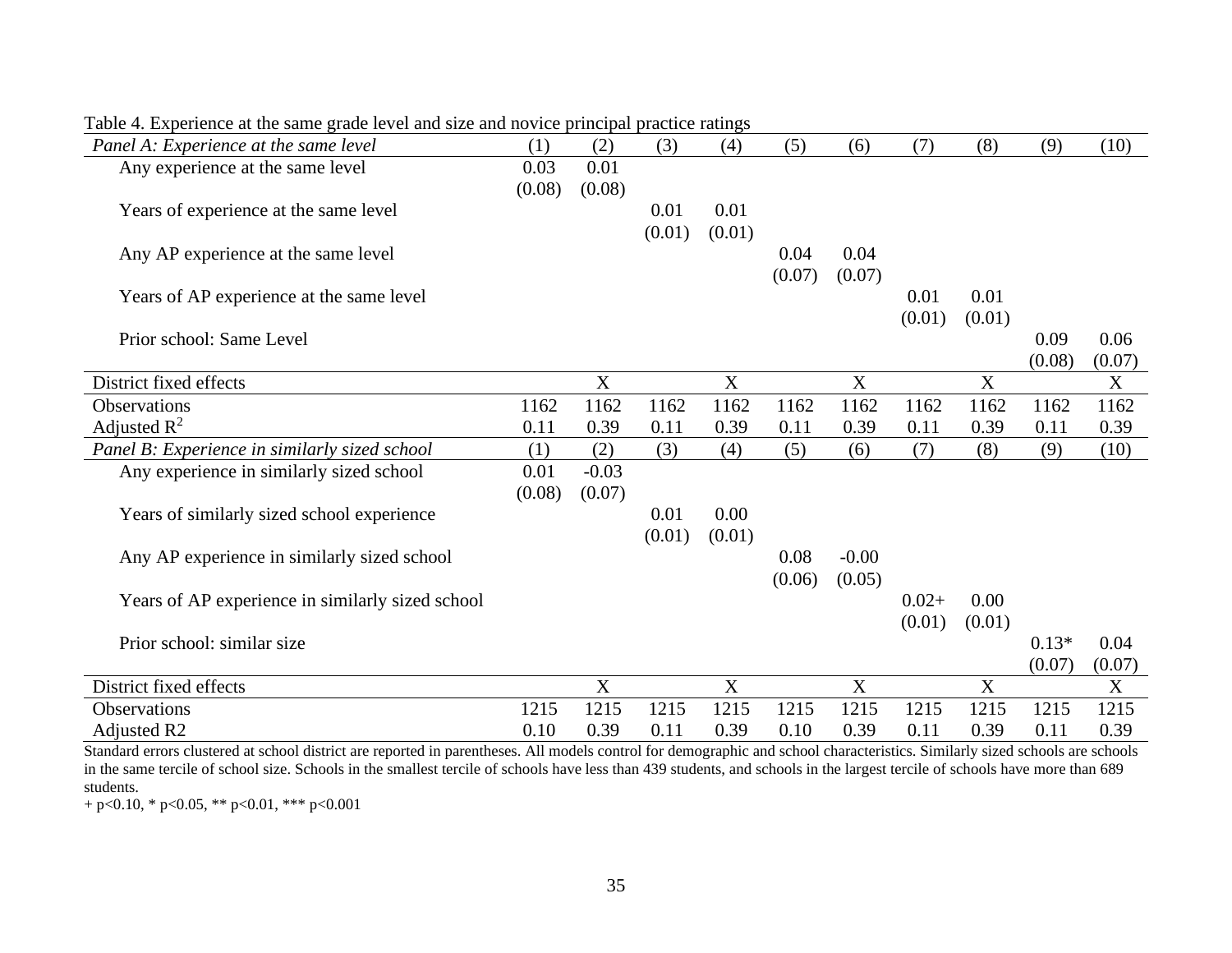|                        | (1)      | (2)     | (3)     | (4)    | (5)       | (6)       | (7)       | (8)       |
|------------------------|----------|---------|---------|--------|-----------|-----------|-----------|-----------|
| Prior School:          | $0.13**$ | $0.08*$ |         |        |           |           | 0.03      | 0.04      |
| Value-Added            | (0.05)   | (0.04)  |         |        |           |           | (0.05)    | (0.05)    |
| Prior School:          |          |         | $0.10*$ | 0.03   |           |           | $-0.01$   | $-0.02$   |
| Achievement            |          |         | (0.04)  | (0.04) |           |           | (0.06)    | (0.06)    |
| Prior Principal's      |          |         |         |        | $0.29***$ | $0.14***$ | $0.27***$ | $0.13***$ |
| <b>Practice Rating</b> |          |         |         |        | (0.04)    | (0.03)    | (0.04)    | (0.04)    |
| Prior Job: AP          | 0.03     | 0.07    | 0.04    | 0.08   | 0.00      | 0.08      | $-0.02$   | 0.07      |
|                        | (0.11)   | (0.10)  | (0.10)  | (0.09) | (0.10)    | (0.10)    | (0.10)    | (0.10)    |
| District fixed         |          | X       |         | X      |           | X         |           | X         |
| effects                |          |         |         |        |           |           |           |           |
| <b>Observations</b>    | 1147     | 1147    | 1174    | 1174   | 1029      | 1029      | 1004      | 1004      |
| Adjusted $R^2$         | 0.12     | 0.39    | 0.11    | 0.38   | 0.23      | 0.41      | 0.23      | 0.41      |

Table 5. Prior school's performance and novice principal practice ratings (teachers and APs)

Standard errors bootstrapped over 500 replications and clustered at school district are reported in parentheses. All models control for demographic and school characteristics.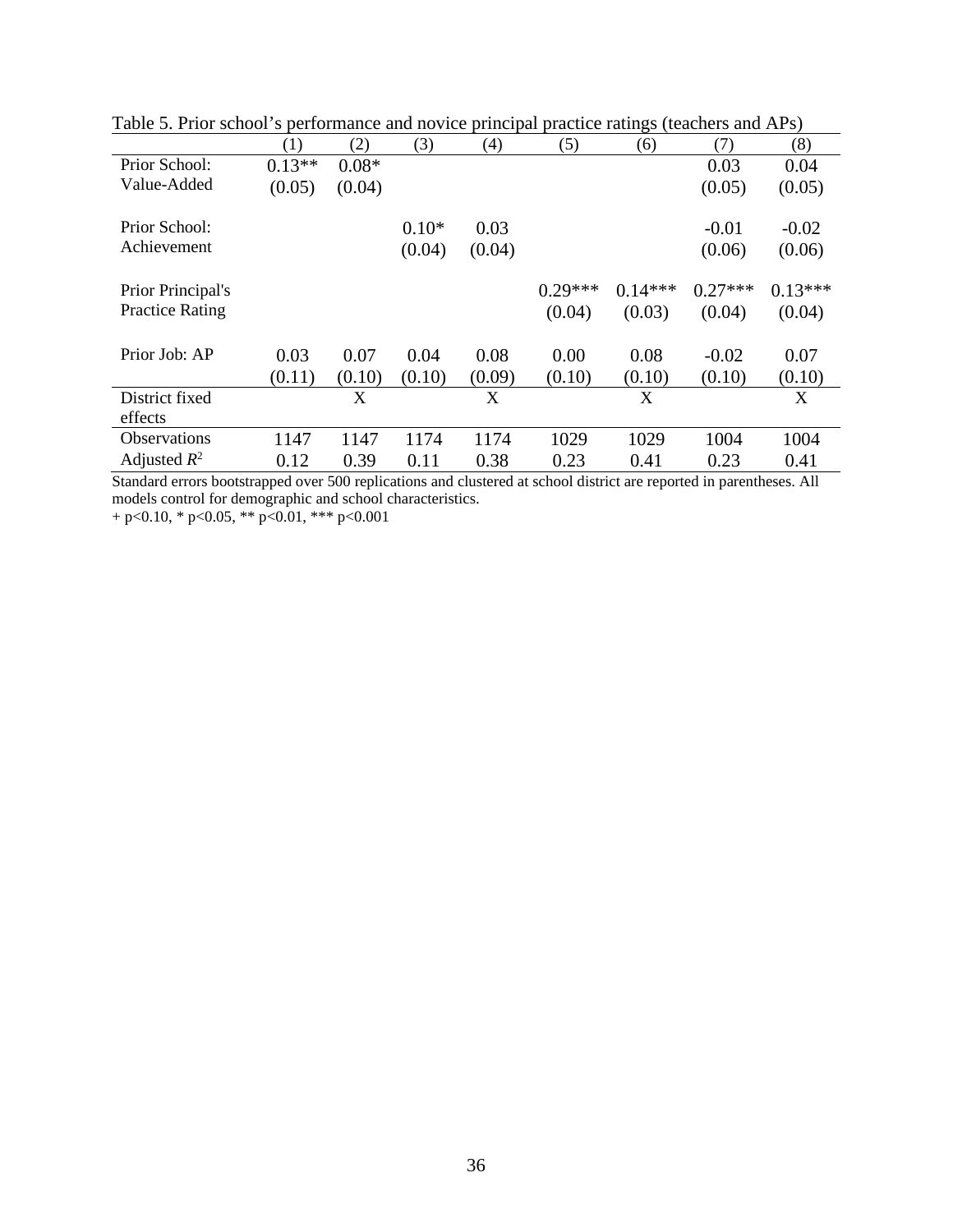|                                          | (1)       | (2)       | (3)       | (4)       |
|------------------------------------------|-----------|-----------|-----------|-----------|
| Prior AP Practice Rating                 | $0.35***$ | $0.20***$ | $0.23***$ | $0.13***$ |
|                                          | (0.04)    | (0.03)    | (0.04)    | (0.03)    |
| Prior School: Value-Added                |           |           | 0.04      | 0.04      |
|                                          |           |           | (0.05)    | (0.05)    |
| Prior School: Achievement                |           |           | $-0.04$   | $-0.05$   |
|                                          |           |           | (0.06)    | (0.05)    |
| <b>Prior Principal's Practice Rating</b> |           |           | $0.20***$ | $0.12**$  |
|                                          |           |           | (0.05)    | (0.04)    |
| District fixed effects                   |           | X         |           | X         |
| <b>Observations</b>                      | 947       | 947       | 813       | 813       |
| Adjusted $R^2$                           | 0.26      | 0.45      | 0.32      | 0.47      |

Table 6. AP practice ratings and novice principal practice ratings

Standard errors bootstrapped over 500 replications and clustered at school district are reported in parentheses. All models control for demographic and school characteristics. Models 3 and 4 also control for experience and education.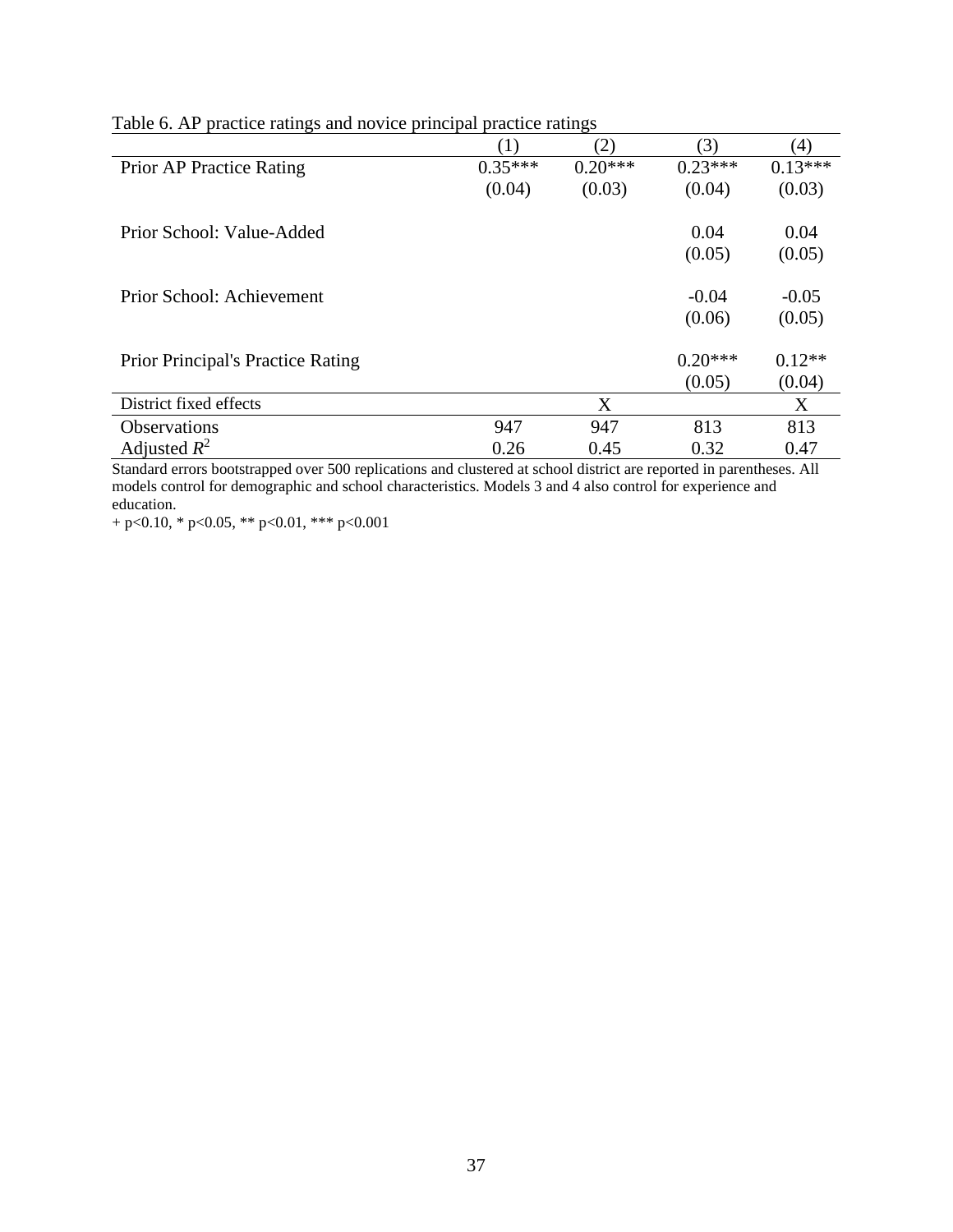|                                          | (1)     | (2)     | (3)     | (4)    | (5)       | (6)     |
|------------------------------------------|---------|---------|---------|--------|-----------|---------|
| Average Value-Added as a Teacher         | $0.13*$ | $0.14*$ | 0.10    | 0.09   | $-0.01$   | 0.02    |
|                                          | (0.06)  | (0.06)  | (0.07)  | (0.10) | (0.05)    | (0.06)  |
|                                          |         |         |         |        |           |         |
| <b>Average Teacher Observation</b>       |         |         | 0.12    | 0.11   | 0.08      | 0.02    |
| Rating                                   |         |         | (0.10)  | (0.09) | (0.08)    | (0.08)  |
|                                          |         |         |         |        |           |         |
| Prior School: Value-Added                |         |         |         |        | 0.01      | $-0.00$ |
|                                          |         |         |         |        | (0.08)    | (0.09)  |
|                                          |         |         |         |        |           |         |
| Prior School: Achievement                |         |         |         |        | $-0.03$   | $-0.01$ |
|                                          |         |         |         |        | (0.11)    | (0.09)  |
|                                          |         |         |         |        |           |         |
| <b>Prior Principal's Practice Rating</b> |         |         |         |        | $0.29***$ | $0.13*$ |
|                                          |         |         |         |        | (0.06)    | (0.06)  |
|                                          |         |         |         |        |           |         |
| Prior Job: AP                            | $-0.03$ | 0.09    | $-0.09$ | 0.05   | 0.04      | 0.13    |
|                                          | (0.14)  | (0.16)  | (0.16)  | (0.17) | (0.16)    | (0.18)  |
| <b>District Fixed Effects</b>            |         | X       |         | X      |           | X       |
| <b>Observations</b>                      | 461     | 461     | 313     | 313    | 284       | 284     |
| Adjusted $R^2$                           | 0.14    | 0.41    | 0.14    | 0.44   | 0.25      | 0.46    |

Table 7. Average value-added as a teacher and novice principal practice ratings

Standard errors bootstrapped over 500 replications and clustered at school district are reported in parentheses. All models control for demographic and school characteristics. Models 5 and 6 also control for experience and education.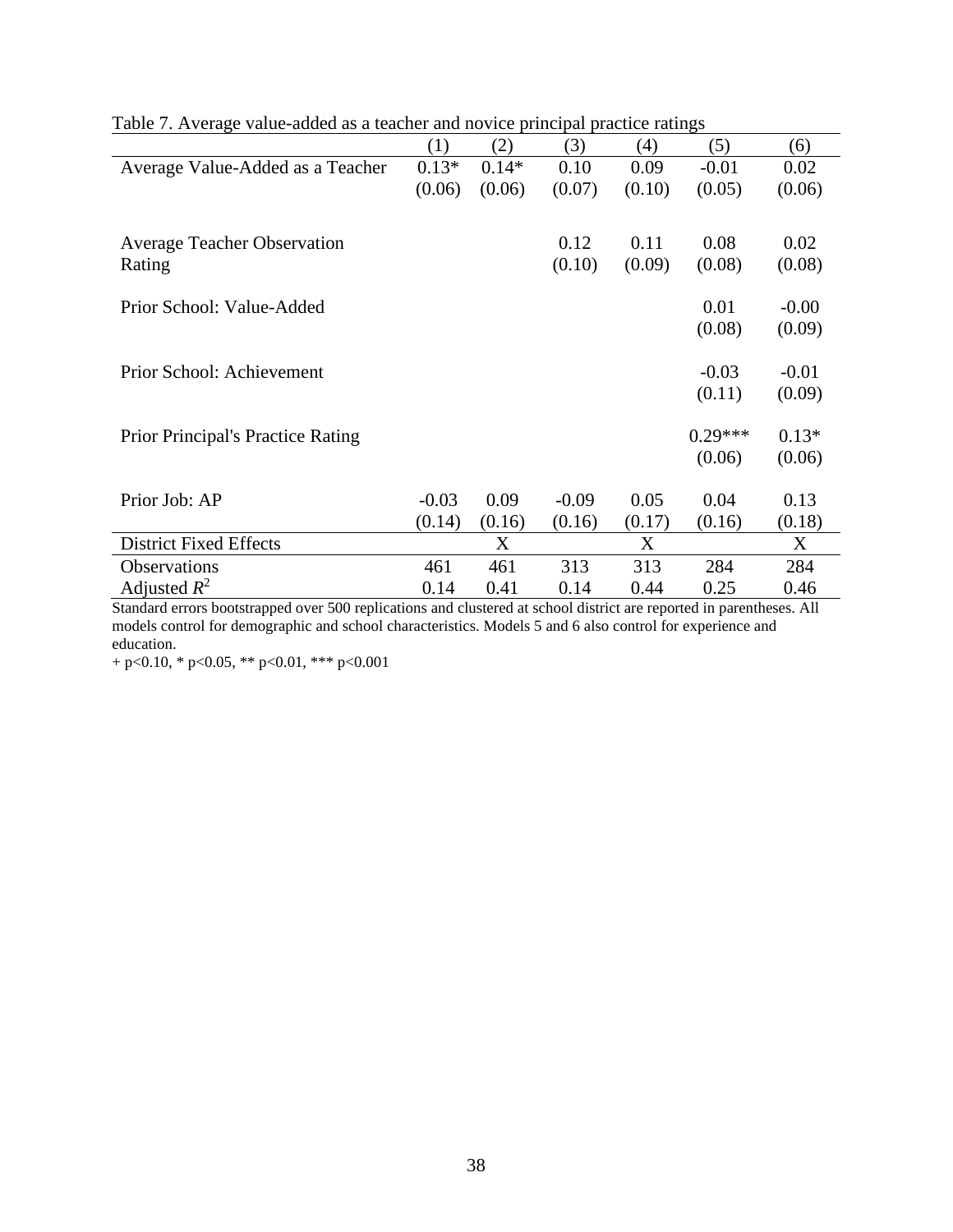| Panel A: Including AP ratings             | (1)     |          | (2)       | (3)        |         | (4)        |
|-------------------------------------------|---------|----------|-----------|------------|---------|------------|
|                                           | Math VA |          | Math VA   | Reading VA |         | Reading VA |
| Prior AP Practice Rating                  | $0.09*$ |          | 0.05      | $0.06*$    |         | 0.02       |
|                                           | (0.03)  |          | (0.03)    | (0.03)     |         | (0.04)     |
| Prior School: Value-Added                 |         |          | $0.27***$ |            |         | $0.28***$  |
|                                           |         |          | (0.06)    |            |         | (0.05)     |
| Prior School: Achievement                 |         | $-0.10+$ |           |            |         | $-0.04$    |
|                                           |         |          | (0.05)    |            |         | (0.06)     |
| Prior Principal's Practice Rating         |         |          | $-0.02$   |            |         | 0.04       |
|                                           |         |          | (0.03)    |            |         | (0.03)     |
| Observations                              | 918     |          | 800       | 914        |         | 797        |
| Adjusted $R^2$                            | 0.31    |          | 0.37      | 0.30       |         | 0.32       |
| Panel B: Including Average VA             | (1)     | (2)      | (3)       | (4)        | (5)     | (6)        |
|                                           | Math    | Math     | Math      | Reading    | Reading | Reading    |
| Average Value-Added as a Teacher          | 0.05    | 0.02     | $-0.04$   | $0.11**$   | $0.10+$ | $0.11*$    |
|                                           | (0.06)  | (0.07)   | (0.06)    | (0.04)     | (0.06)  | (0.04)     |
| <b>Average Teacher Observation Rating</b> |         | $-0.01$  | $-0.09$   |            | 0.12    | 0.11       |
|                                           |         | (0.08)   | (0.08)    |            | (0.07)  | (0.09)     |
| Prior School: Value-Added                 |         |          | $0.22*$   |            |         | $0.31**$   |
|                                           |         |          | (0.11)    |            |         | (0.11)     |
| Prior School: Achievement                 |         |          | $-0.13$   |            |         | 0.13       |
|                                           |         |          | (0.10)    |            |         | (0.09)     |
| Prior Principal's Practice Rating         |         |          | 0.04      |            |         | 0.02       |
|                                           |         |          | (0.07)    |            |         | (0.07)     |
| Prior Job: AP                             | 0.08    | 0.08     | $-0.01$   | $-0.03$    | $-0.08$ | $-0.12$    |
|                                           | (0.16)  | (0.15)   | (0.20)    | (0.15)     | (0.19)  | (0.18)     |
| Observations                              | 480     | 324      | 289       | 476        | 320     | 285        |
| Adjusted $R^2$                            | 0.31    | 0.38     | 0.38      | 0.29       | 0.33    | 0.39       |

Table 8. Prior performance and novice principal value-added in math and reading

Standard errors bootstrapped over 500 replications and clustered at school district are reported in parentheses. All models include district fixed effects and control for demographic and school characteristics. Models 3 and 4 of Panel A, and models 5 and 6 of Panel B also include experience and education.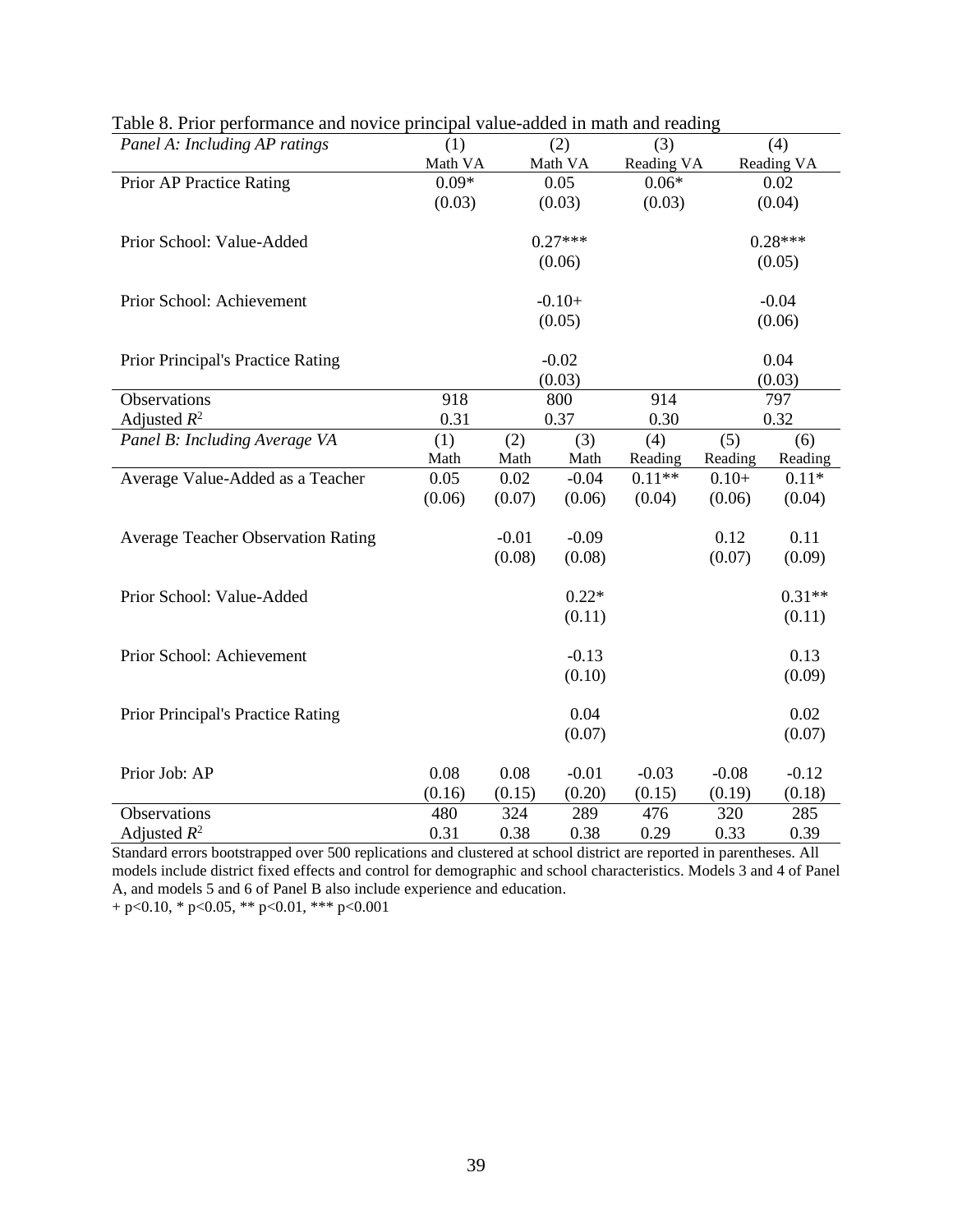|                                          | (1)        | (2)       |
|------------------------------------------|------------|-----------|
| Main                                     |            |           |
| <b>AP Practice Rating</b>                | $0.35***$  | $0.24***$ |
|                                          | (0.04)     | (0.03)    |
| Prior School: Value-Added                |            | 0.04      |
|                                          |            | (0.05)    |
| Prior School: Achievement                |            | $-0.04$   |
|                                          |            | (0.06)    |
| <b>Prior Principal's Practice Rating</b> |            | $0.20***$ |
|                                          |            | (0.04)    |
| Selection                                |            |           |
| # openings/# certified                   | $16.03***$ | 14.89***  |
|                                          | (1.51)     | (1.79)    |
| <b>AP Practice Rating</b>                | $0.10***$  | $0.14***$ |
|                                          | (0.03)     | (0.03)    |
| Prior School: Value-Added                |            | 0.04      |
|                                          |            | (0.04)    |
| Prior School: Achievement                |            | $-0.02$   |
|                                          |            | (0.05)    |
| <b>Prior Principal's Practice Rating</b> |            | $-0.03$   |
|                                          |            | (0.03)    |
| <b>Inverse Mills Ratio</b>               | 0.07       | 0.07      |
|                                          | (0.10)     | (0.12)    |
| Observations                             | 10788      | 10116     |
| Selected                                 | 947        | 813       |
| Chi Sq.                                  | 429.67     | 550.27    |
| df M                                     | 48         | 50        |

Table 9. AP practice ratings and novice principal practice rating, with selection correction

Standard errors bootstrapped over 500 replications and clustered at school district are reported in parentheses. Firststage model controls for principal characteristics, experience, education, and prior school characteristics; secondstage model controls for principal characteristics, experience, education, and current school characteristics. + p<0.10, \* p<0.05, \*\* p<0.01, \*\*\* p<0.001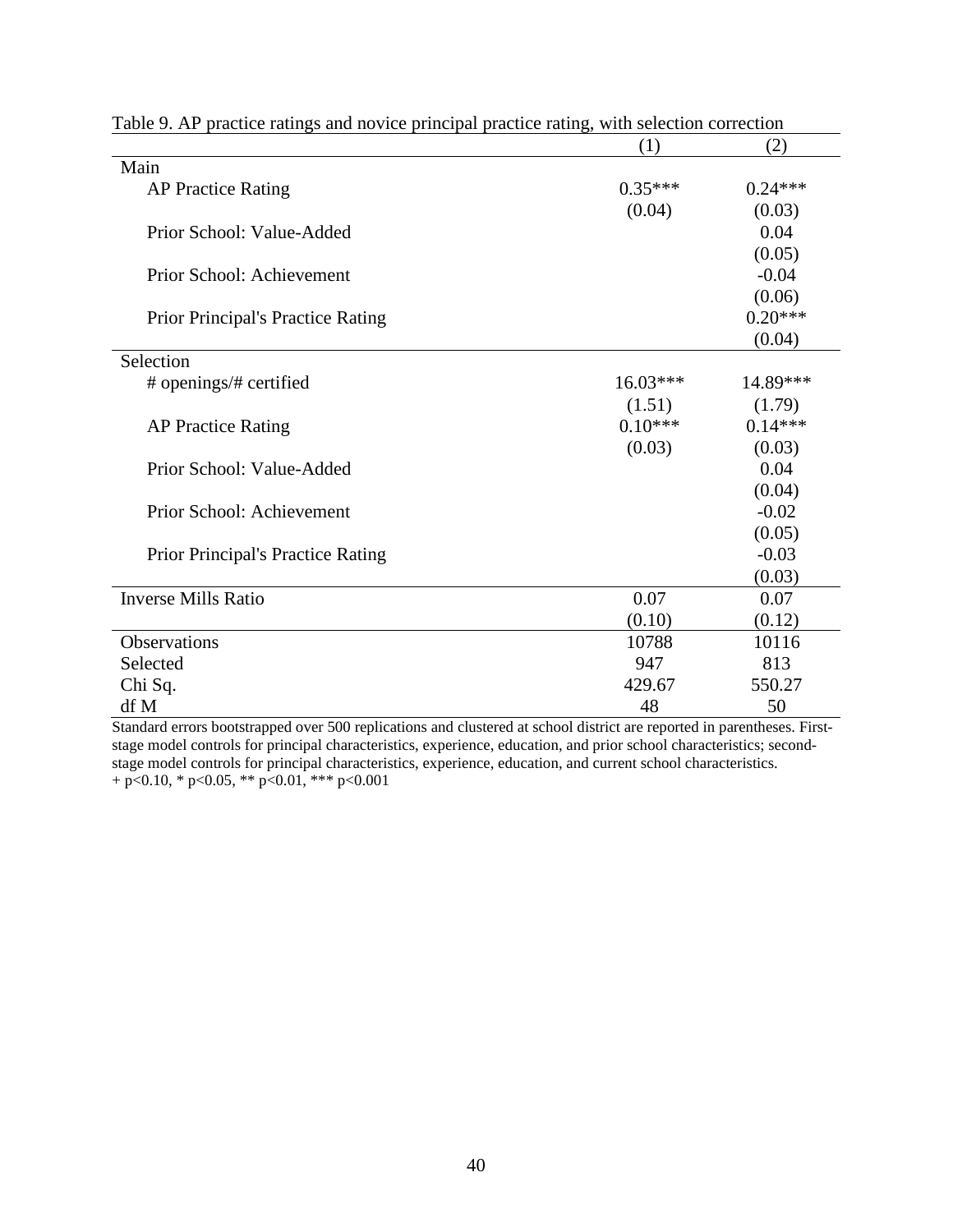# **APPENDIX**

| Appendix Table 1. Frior fob experiences and novice principal performance |        |        |         |         |  |  |  |  |  |
|--------------------------------------------------------------------------|--------|--------|---------|---------|--|--|--|--|--|
|                                                                          | (1)    | (2)    | (3)     | (4)     |  |  |  |  |  |
| Prior Job: AP                                                            | 0.05   | 0.07   |         |         |  |  |  |  |  |
|                                                                          | (0.09) | (0.09) |         |         |  |  |  |  |  |
| Prior Job: Student services                                              | 0.16   | 0.04   |         |         |  |  |  |  |  |
|                                                                          | (0.12) | (0.13) |         |         |  |  |  |  |  |
| Prior Job: Central office                                                | 0.12   | 0.22   |         |         |  |  |  |  |  |
|                                                                          | (0.23) | (0.22) |         |         |  |  |  |  |  |
| AP for 1 year                                                            |        |        | 0.03    | 0.04    |  |  |  |  |  |
|                                                                          |        |        | (0.10)  | (0.10)  |  |  |  |  |  |
| AP for 2 year                                                            |        |        | 0.00    | 0.05    |  |  |  |  |  |
|                                                                          |        |        | (0.11)  | (0.09)  |  |  |  |  |  |
| AP for 3 year                                                            |        |        | $-0.08$ | $-0.07$ |  |  |  |  |  |
|                                                                          |        |        | (0.10)  | (0.09)  |  |  |  |  |  |
| AP for 4-5 years                                                         |        |        | $-0.02$ | 0.04    |  |  |  |  |  |
|                                                                          |        |        | (0.10)  | (0.09)  |  |  |  |  |  |
| AP for 6-7 years                                                         |        |        | 0.07    | 0.08    |  |  |  |  |  |

AP for 8 or more years 0.08

Teacher for 4-5 years 0.04

Teacher for 6-10 years 0.05

Teacher for 11-15 years 0.08

Teacher for 16 or more years -0.02

Years in any other TN education job 0.01

(0.07)

 $(0.05)$ 

(0.03)

(0.00)

(0.25)

(0.50)

(0.23)

-0.19\*\*  $(0.07)$ 

-0.16\*\*  $(0.05)$ 

 $-0.11***$  $(0.03)$ 

 $0.00***$ (0.00)

> -0.23 (0.19)

> 0.66 (0.41)

> 0.09 (0.22)

Black  $-0.19**$ 

Male  $-0.14*$ 

Age  $-0.08**$ 

Age Squared 0.00\*

Proportion FRPL -0.09

Proportion Black 1.14\*

Proportion Hispanic 0.03

(0.11)

(0.12)

(0.11)

(0.09)

(0.12)

(0.13)

(0.01)

-0.19\*\* (0.07)

-0.14\* (0.06)

-0.09\*\* (0.03)

0.00\*\* (0.00)

-0.11 (0.24)

1.11\* (0.49)

-0.00 (0.23) (0.12)

-0.01 (0.12)

0.11  $(0.09)$ 

0.06 (0.07)

0.10 (0.10)

0.01 (0.10)

0.01 (0.01)

-0.19\*\*  $(0.07)$ 

 $-0.15**$  $(0.05)$ 

 $-0.12***$  $(0.03)$ 

0.00\*\*\* (0.00)

> -0.27 (0.18)

> 0.64 (0.40)

> 0.08 (0.24)

Appendix Table 1. Prior job experiences and novice principal performance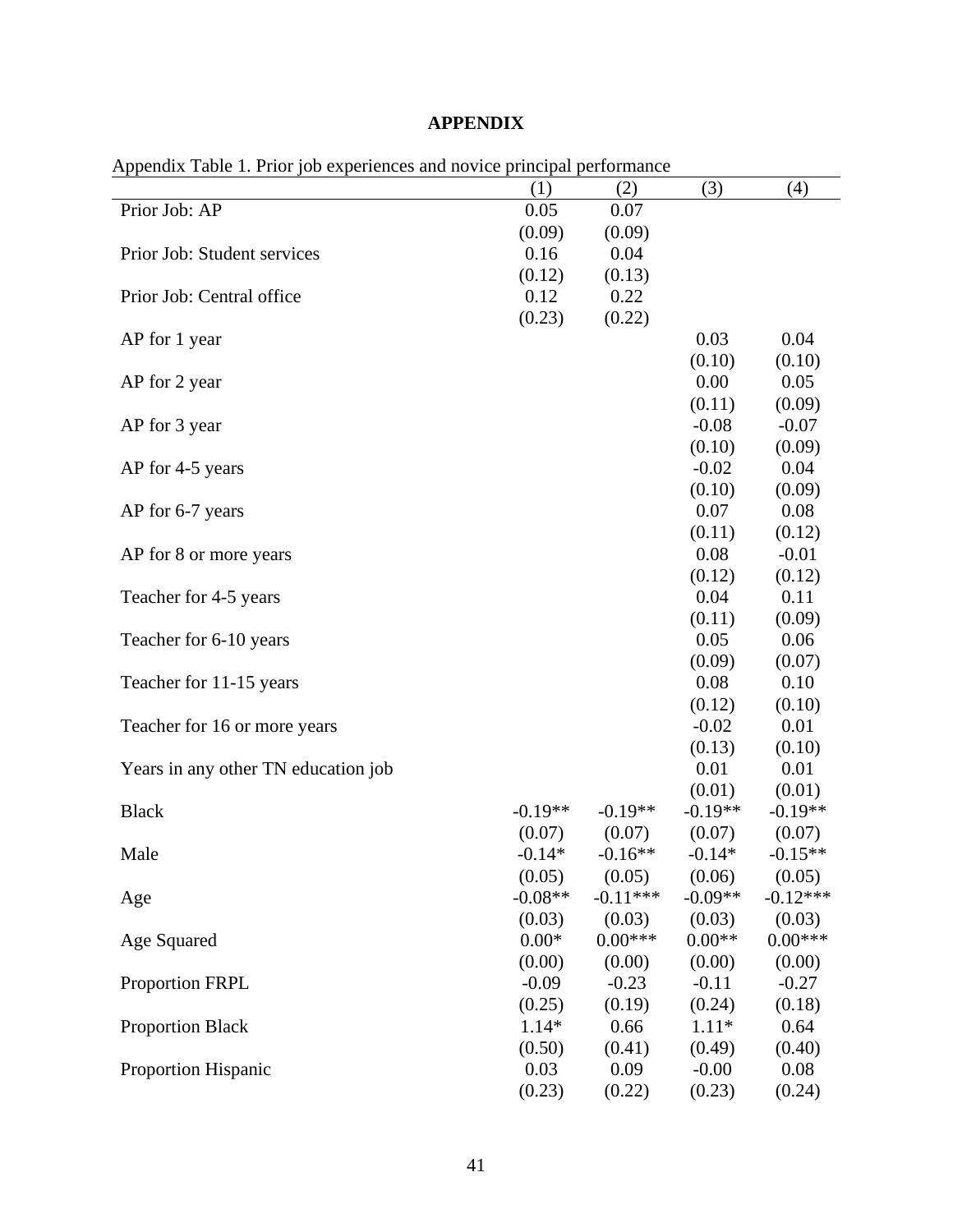| Achievement Index               | $-0.28$   | 0.08    | $-0.28$   | 0.11    |
|---------------------------------|-----------|---------|-----------|---------|
|                                 | (0.38)    | (0.31)  | (0.39)    | (0.32)  |
| School Size in 100s             | $0.24***$ | $0.13*$ | $0.23***$ | $0.13*$ |
|                                 | (0.05)    | (0.06)  | (0.05)    | (0.06)  |
| Middle School                   | 0.01      | 0.00    | 0.00      | 0.00    |
|                                 | (0.01)    | (0.01)  | (0.01)    | (0.01)  |
| High School                     | $-0.07$   | 0.02    | $-0.07$   | 0.02    |
|                                 | (0.08)    | (0.08)  | (0.09)    | (0.08)  |
| Suburban                        | $-0.01$   | 0.01    | $-0.02$   | 0.00    |
|                                 | (0.08)    | (0.07)  | (0.09)    | (0.08)  |
| Rural                           | 0.11      | 0.04    | 0.10      | 0.02    |
|                                 | (0.15)    | (0.11)  | (0.15)    | (0.12)  |
| Town                            | $-0.03$   | 0.01    | $-0.04$   | $-0.01$ |
|                                 | (0.14)    | (0.09)  | (0.14)    | (0.09)  |
| Includes district fixed effects |           | X       |           | X       |
| <b>Observations</b>             | 1266      | 1266    | 1266      | 1266    |
| Adjusted $R^2$                  | 0.10      | 0.38    | 0.10      | 0.38    |

Standard errors clustered at school district are reported in parentheses. All models include year fixed effects.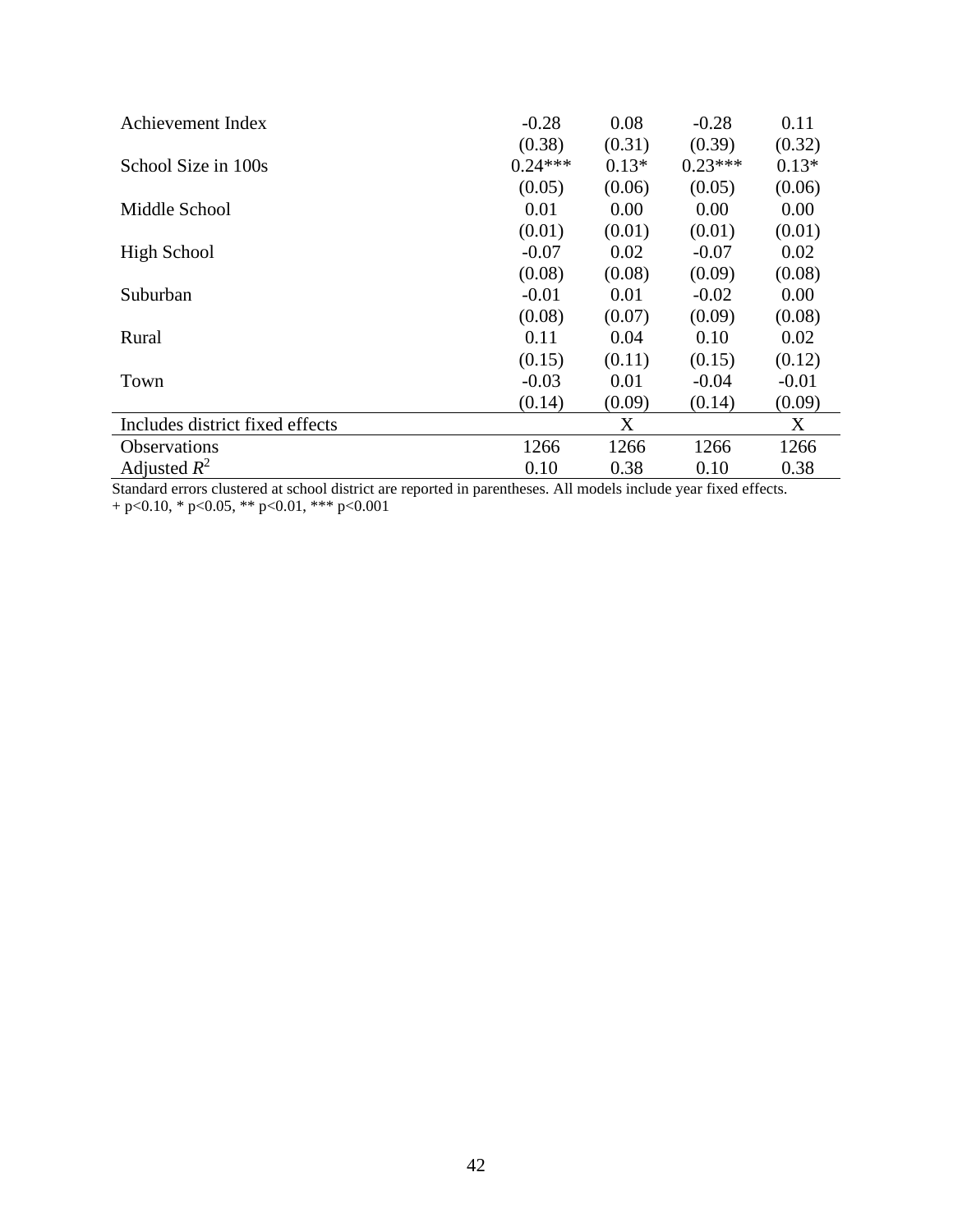| Panel A: Quartiles                               | (1)    | (2)         | (3)    | (4)                       | (5)    | (6)                       | (7)    | (8)         | (9)    | (10)    |
|--------------------------------------------------|--------|-------------|--------|---------------------------|--------|---------------------------|--------|-------------|--------|---------|
| Any experience in similarly sized school         | 0.02   | 0.02        |        |                           |        |                           |        |             |        |         |
|                                                  | (0.08) | (0.08)      |        |                           |        |                           |        |             |        |         |
| Years of similarly sized school experience       |        |             | 0.00   | 0.00                      |        |                           |        |             |        |         |
|                                                  |        |             | (0.01) | (0.01)                    |        |                           |        |             |        |         |
| Any AP experience in similarly sized school      |        |             |        |                           | 0.07   | 0.02                      |        |             |        |         |
|                                                  |        |             |        |                           | (0.08) | (0.08)                    |        |             |        |         |
| Years of AP experience in similarly sized school |        |             |        |                           |        |                           | 0.01   | 0.00        |        |         |
|                                                  |        |             |        |                           |        |                           | (0.01) | (0.01)      |        |         |
| Prior school: similar size                       |        |             |        |                           |        |                           |        |             | 0.07   | 0.01    |
|                                                  |        |             |        |                           |        |                           |        |             | (0.08) | (0.08)  |
| District fixed effects                           |        | $\mathbf X$ |        | $\mathbf X$               |        | $\mathbf X$               |        | X           |        | X       |
| Observations                                     | 1215   | 1215        | 1215   | 1215                      | 1215   | 1215                      | 1215   | 1215        | 1215   | 1215    |
| Adjusted $R^2$                                   | 0.10   | 0.39        | 0.10   | 0.39                      | 0.10   | 0.39                      | 0.10   | 0.39        | 0.10   | 0.39    |
| Panel B: Quintiles                               | (1)    | (2)         | (3)    | (4)                       | (5)    | (6)                       | (7)    | (8)         | (9)    | (10)    |
| Any experience in similarly sized school         | 0.01   | 0.02        |        |                           |        |                           |        |             |        |         |
|                                                  | (0.09) | (0.07)      |        |                           |        |                           |        |             |        |         |
| Years of similarly sized school experience       |        |             | 0.01   | 0.01                      |        |                           |        |             |        |         |
|                                                  |        |             | (0.01) | (0.01)                    |        |                           |        |             |        |         |
| Any AP experience in similarly sized school      |        |             |        |                           | 0.07   | 0.04                      |        |             |        |         |
|                                                  |        |             |        |                           | (0.08) | (0.07)                    |        |             |        |         |
| Years of AP experience in similarly sized school |        |             |        |                           |        |                           | 0.01   | 0.01        |        |         |
|                                                  |        |             |        |                           |        |                           | (0.01) | (0.01)      |        |         |
| Prior school: similar size                       |        |             |        |                           |        |                           |        |             | 0.02   | $-0.01$ |
|                                                  |        |             |        |                           |        |                           |        |             | (0.07) | (0.07)  |
| District fixed effects                           |        | X           |        | $\boldsymbol{\mathrm{X}}$ |        | $\boldsymbol{\mathrm{X}}$ |        | $\mathbf X$ |        | X       |
| Observations                                     | 1215   | 1215        | 1215   | 1215                      | 1215   | 1215                      | 1215   | 1215        | 1215   | 1215    |
| Adjusted R2                                      | 0.10   | 0.39        | 0.10   | 0.39                      | 0.10   | 0.39                      | 0.10   | 0.39        | 0.10   | 0.39    |

Appendix Table 2. Experience at the same size and novice principal performance

Standard errors clustered at school district are reported in parentheses. All models control for demographic and school characteristics. Schools in the smallest quartile of schools have less than 385 students, and schools in the largest quartile of schools have more than 782 students. Schools in the smallest quintile of schools have less than 348 students, and schools in the largest quintile of schools have more than 855 students.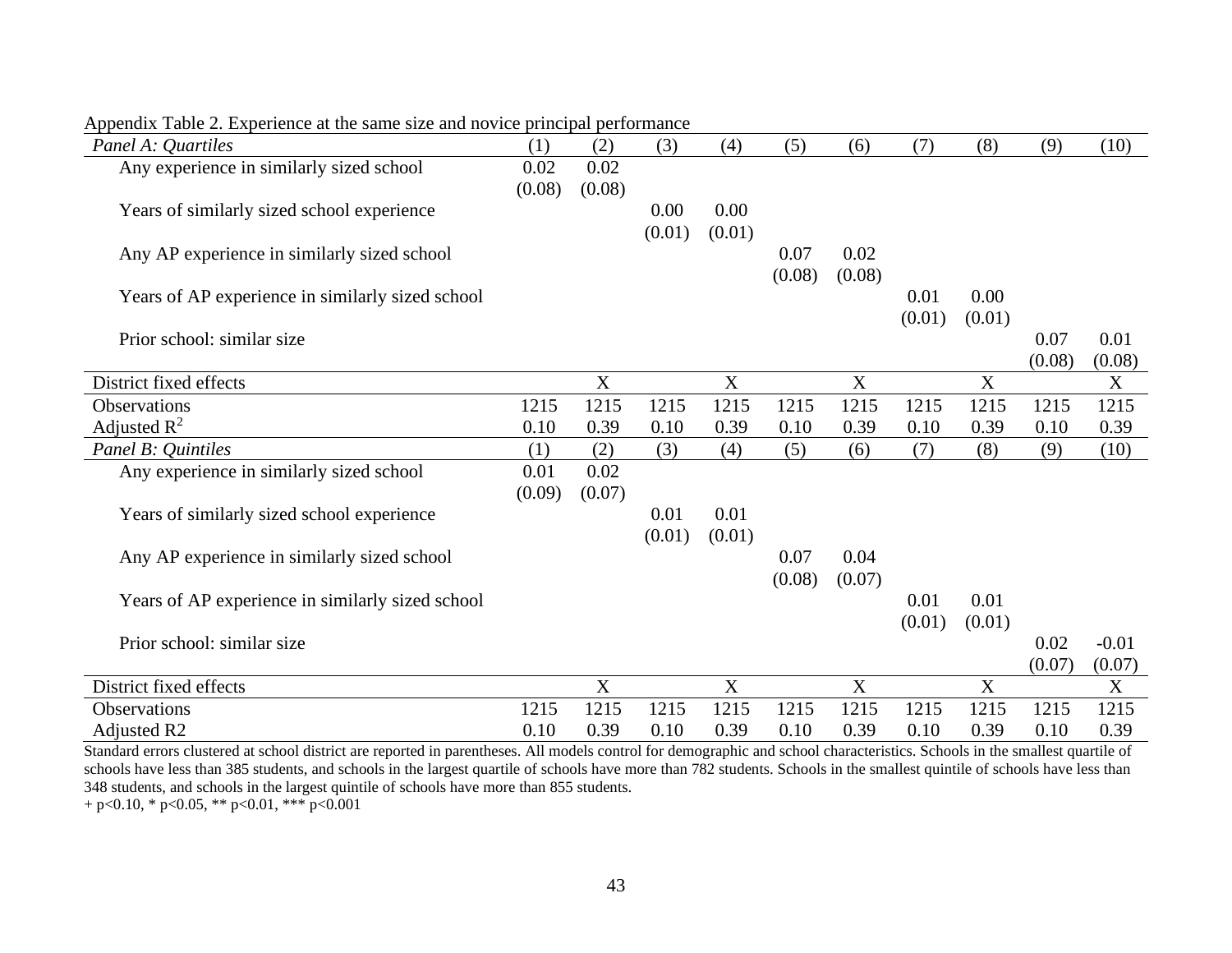| Appendix Table 3. Prior school's performance and novice principal practice rating |         |         |         |             |           |              |           |           |
|-----------------------------------------------------------------------------------|---------|---------|---------|-------------|-----------|--------------|-----------|-----------|
| Panel A: APs                                                                      | (1)     | (2)     | (3)     | (4)         | (5)       | (6)          | (7)       | (8)       |
| Prior School:                                                                     | $0.12*$ | $0.08*$ |         |             |           |              | 0.03      | 0.05      |
| Value-Added                                                                       | (0.05)  | (0.04)  |         |             |           |              | (0.05)    | (0.05)    |
| Prior School:                                                                     |         |         | $0.09*$ | 0.01        |           |              | $-0.00$   | $-0.04$   |
| Achievement                                                                       |         |         |         |             |           |              |           |           |
|                                                                                   |         |         | (0.04)  | (0.04)      |           |              | (0.06)    | (0.06)    |
| Prior Principal's                                                                 |         |         |         |             | $0.30***$ | $0.15***$    | $0.28***$ | $0.14***$ |
| <b>Practice Rating</b>                                                            |         |         |         |             | (0.04)    | (0.03)       | (0.05)    | (0.04)    |
| District fixed                                                                    |         | X       |         | $\mathbf X$ |           | X            |           | X         |
| effects                                                                           |         |         |         |             |           |              |           |           |
| Observations                                                                      | 1013    | 1013    | 1037    | 1037        | 900       | 900          | 878       | 878       |
| Adjusted $R^2$                                                                    | 0.14    | 0.41    | 0.13    | 0.40        | 0.25      | 0.43         | 0.26      | 0.44      |
| Panel B: Teachers                                                                 | (1)     | (2)     | (3)     | (4)         | (5)       | (6)          | (7)       | (8)       |
| Prior School:                                                                     | 0.19    | 0.10    |         |             |           |              | 0.13      | 0.04      |
| Value-Added                                                                       | (0.13)  | (0.24)  |         |             |           |              | (0.15)    | (0.32)    |
|                                                                                   |         |         |         |             |           |              |           |           |
| Prior School:                                                                     |         |         | $-0.05$ | 0.04        |           |              | $-0.29$   | $-0.10$   |
| Achievement                                                                       |         |         | (0.20)  | (0.27)      |           |              | (0.24)    | (0.42)    |
|                                                                                   |         |         |         |             |           |              |           |           |
| Prior Principal's                                                                 |         |         |         |             | $0.26*$   | 0.19         | $0.25*$   | 0.20      |
| <b>Practice Rating</b>                                                            |         |         |         |             | (0.11)    | (0.22)       | (0.10)    | (0.28)    |
| District fixed                                                                    |         | X       |         | X           |           | $\mathbf{X}$ |           | X         |
| effects                                                                           |         |         |         |             |           |              |           |           |
| Observations                                                                      | 134     | 134     | 137     | 137         | 129       | 129          | 126       | 126       |
| Adjusted $R^2$                                                                    | 0.06    | 0.39    | $-0.01$ | 0.39        | 0.07      | 0.38         | 0.12      | 0.34      |

Appendix Table 3. Prior school's performance and novice principal practice rating

Standard errors bootstrapped over 500 replications and clustered at school district are reported in parentheses. All models control for demographic and school characteristics.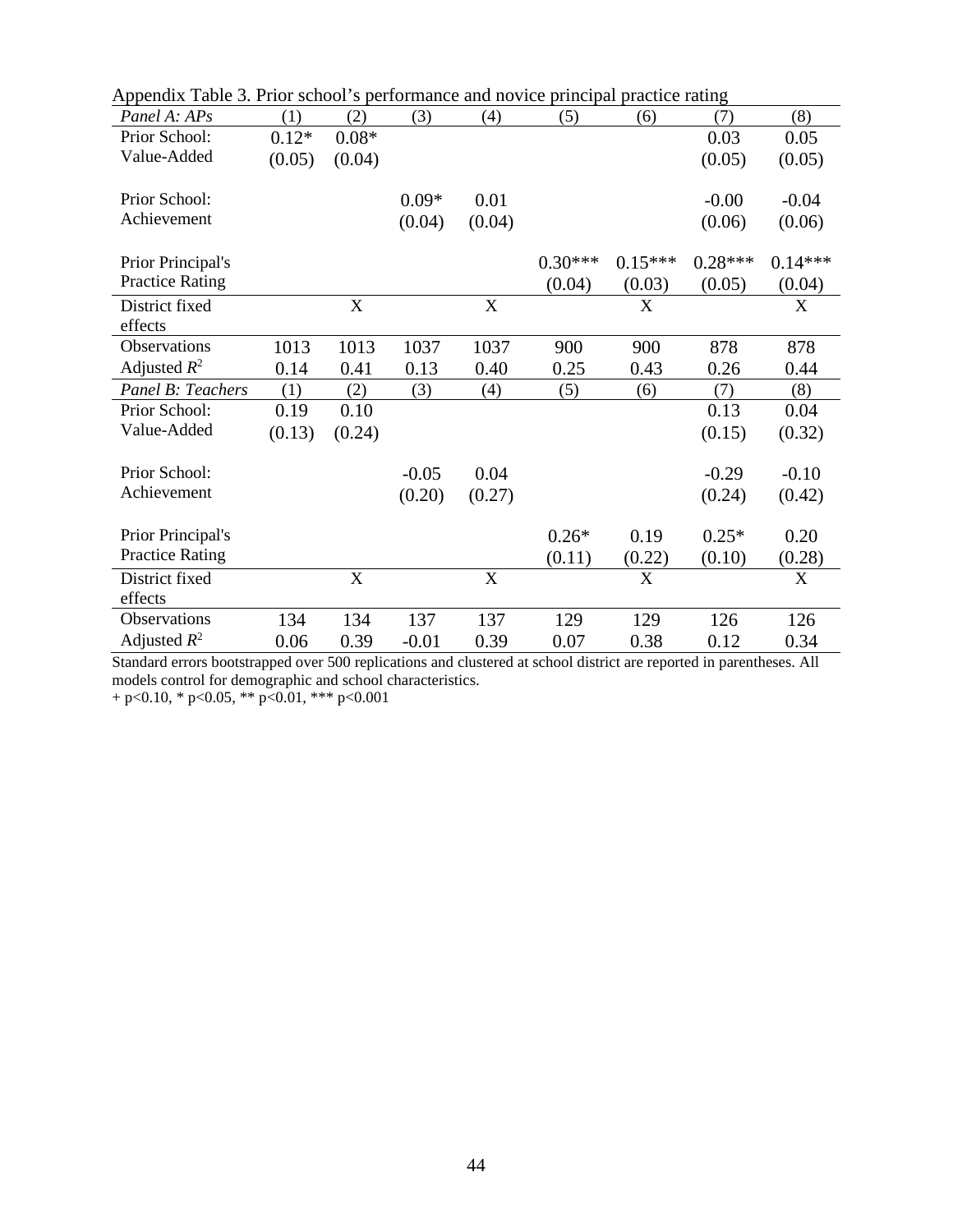|                                  | pinnenpun<br>(1) |        | (2)       |          |
|----------------------------------|------------------|--------|-----------|----------|
|                                  | Selection        | Main   | Selection | Main     |
| Openings per certified personnel | 10.29***         |        | 10.19***  |          |
|                                  | (0.42)           |        | (0.42)    |          |
| Prior Job: AP                    | $1.40***$        | 0.15   |           |          |
|                                  | (0.03)           | (0.14) |           |          |
| Prior Job: Student Service       | $0.22***$        | 0.18   |           |          |
|                                  | (0.06)           | (0.14) |           |          |
| Prior Job: Central Office        | $0.42***$        | 0.15   |           |          |
|                                  | (0.09)           | (0.21) |           |          |
| AP for 1 year                    |                  |        | $1.05***$ | 0.10     |
|                                  |                  |        | (0.05)    | (0.14)   |
| AP for 2 year                    |                  |        | $1.24***$ | 0.08     |
|                                  |                  |        | (0.05)    | (0.14)   |
| AP for 3 year                    |                  |        | $1.41***$ | 0.01     |
|                                  |                  |        | (0.05)    | (0.15)   |
| AP for 4-5 years                 |                  |        | $1.45***$ | 0.08     |
|                                  |                  |        | (0.04)    | (0.15)   |
| AP for 6-7 years                 |                  |        | $1.35***$ | 0.16     |
|                                  |                  |        | (0.05)    | (0.16)   |
| AP for 8 or more years           |                  |        | $1.23***$ | 0.16     |
|                                  |                  |        | (0.05)    | (0.15)   |
| Teacher for 4-5 years            |                  |        | 0.05      | 0.04     |
|                                  |                  |        | (0.07)    | (0.13)   |
| Teacher for 6-10 years           |                  |        | $-0.05$   | 0.04     |
|                                  |                  |        | (0.06)    | (0.11)   |
| Teacher for 11-15 years          |                  |        | $-0.10$   | 0.07     |
|                                  |                  |        | (0.07)    | (0.12)   |
| Teacher for 16 or more years     |                  |        | $-0.14*$  | $-0.03$  |
|                                  |                  |        | (0.07)    | (0.13)   |
| Years in other education roles   |                  |        | $-0.00$   | 0.01     |
|                                  |                  |        | (0.01)    | (0.01)   |
| Inverse Mills Ratio              |                  | 0.09   |           | $0.08\,$ |
|                                  |                  | (0.15) |           | (0.11)   |
| Observations                     |                  | 66760  |           | 66760    |
| Selected                         |                  | 1266   |           | 1266     |
| Chi Sq.                          |                  | 173.97 |           | 179.99   |
| df M                             |                  | 24     |           | 32       |

Appendix Table 4. Prior job experiences and novice principal performance (selection-corrected)

Standard errors clustered at school district are reported in parentheses. First stage models control for principal characteristics; second-stage model controls for principal and current school characteristics.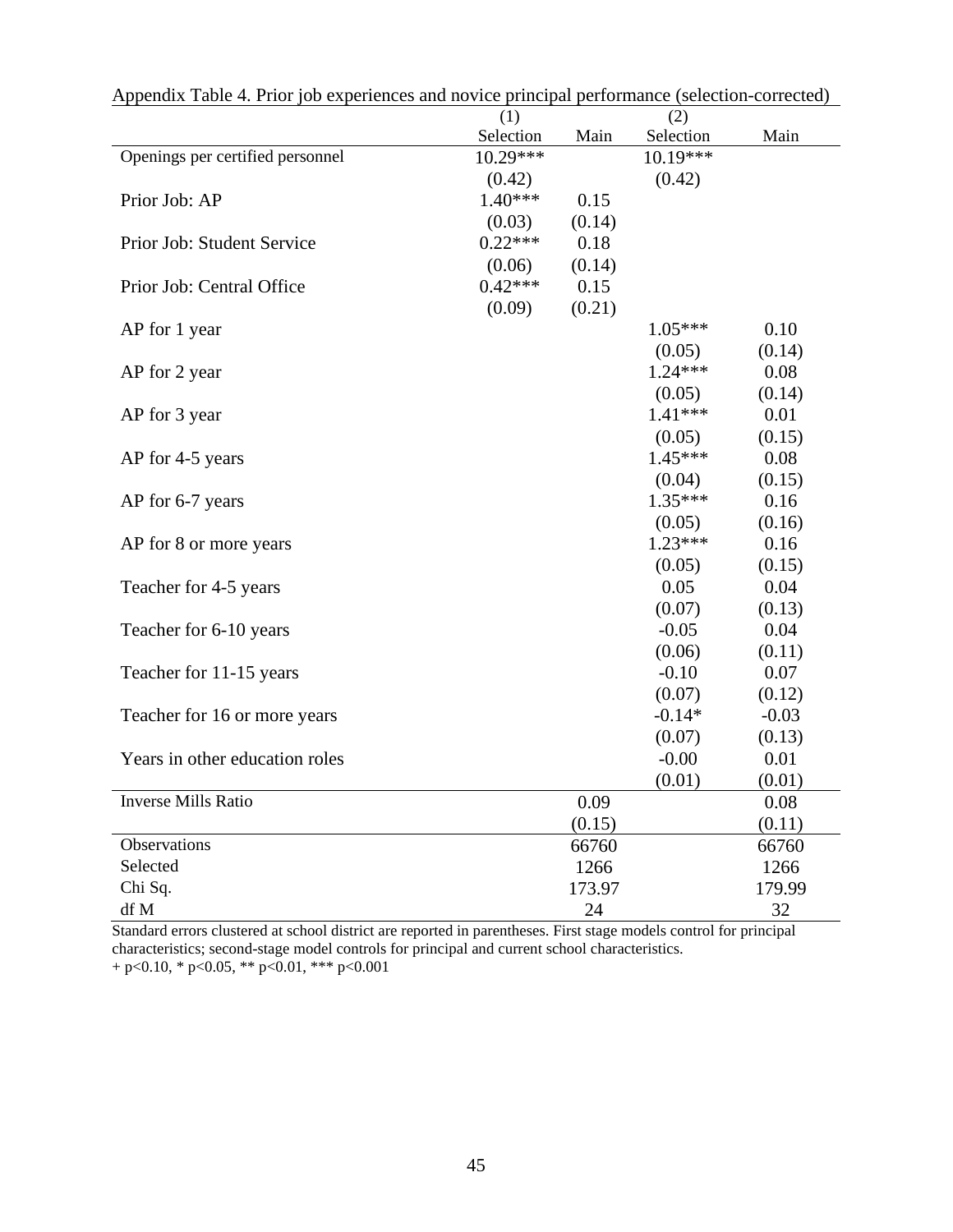|                                       | Selection | Main     |
|---------------------------------------|-----------|----------|
| Openings per certified personnel      | 9.86***   |          |
|                                       | (0.50)    |          |
| Highest degree is MA                  | 0.02      | 0.13     |
|                                       | (0.05)    | (0.10)   |
| Highest degree is EdS or doctorate    | $0.16**$  | 0.10     |
|                                       | (0.05)    | (0.10)   |
| Preparation program 1                 | 0.10      | $-0.16$  |
|                                       | (0.11)    | (0.22)   |
| Preparation program 2                 | $0.45***$ | $0.35+$  |
|                                       | (0.10)    | (0.18)   |
| Preparation program 3                 | 0.00      | 0.01     |
|                                       | (0.10)    | (0.18)   |
| Preparation program 4                 | $-0.06$   | 0.03     |
|                                       | (0.05)    | (0.10)   |
| Preparation program 5                 | 0.08      | 0.32     |
|                                       | (0.12)    | (0.22)   |
| Preparation program 6                 | 0.06      | $0.40**$ |
|                                       | (0.06)    | (0.12)   |
| Preparation program 7                 | 0.09      | $0.32*$  |
|                                       | (0.08)    | (0.14)   |
| Preparation program 8                 | Ref.      | Ref.     |
| Preparation program 9                 | $0.20***$ | $0.21+$  |
|                                       | (0.06)    | (0.11)   |
| Preparation program 10                | $-0.17*$  | 0.23     |
|                                       | (0.08)    | (0.15)   |
| Preparation program 11                | $0.26**$  | $-0.13$  |
|                                       | (0.10)    | (0.18)   |
| Preparation program 12                | $-0.08$   | 0.07     |
|                                       | (0.10)    | (0.20)   |
| Small preparation programs (combined) | $-0.05$   | $0.24*$  |
|                                       | (0.06)    | (0.11)   |
| Out-of-state programs (combined)      | 0.04      | 0.08     |
|                                       | (0.07)    | (0.13)   |
| <b>Inverse Mills Ratio</b>            |           | 0.21     |
|                                       |           | (0.16)   |
| Joint significance of prep programs   |           | < 0.001  |
| Observations                          |           | 34809    |
| Selected                              |           | 901      |
| Chi Sq.                               |           | 152.82   |
| df M                                  |           | 35       |

Appendix Table 5. Educational attainment and novice principal performance (selectioncorrected)

Standard errors clustered at school district are reported in parentheses. First-stage model controls for principal and prior school characteristics; second-stage model controls for principal and current school characteristics. + p<0.10, \* p<0.05, \*\* p<0.01, \*\*\* p<0.001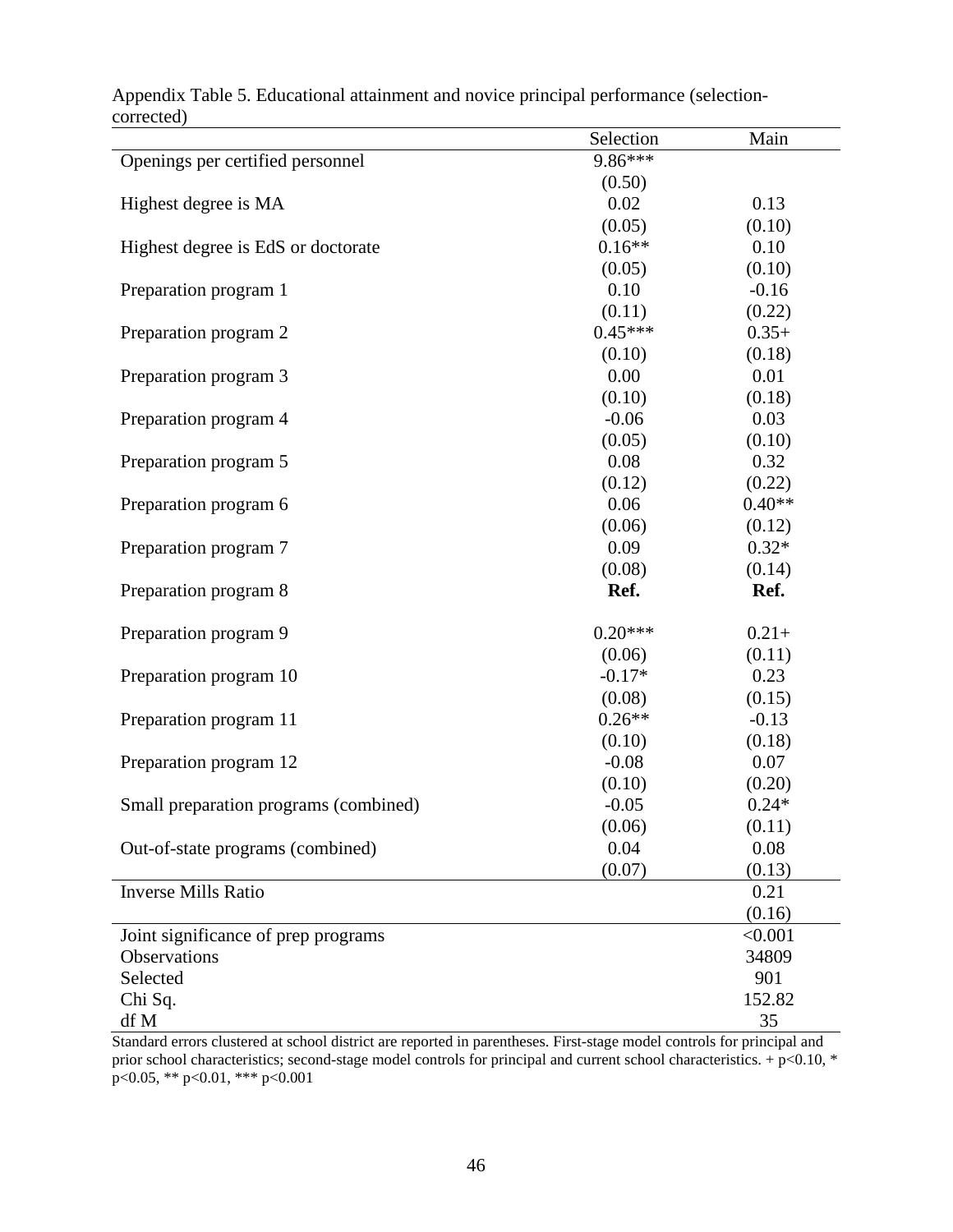|                                          | (1)        | (2)        | (3)        | (4)       | (5)        |
|------------------------------------------|------------|------------|------------|-----------|------------|
| Main                                     |            |            |            |           |            |
| Any experience at the same level         | $-0.08$    |            |            |           |            |
|                                          | (0.15)     |            |            |           |            |
| Years of experience at the same level    |            | 0.00       |            |           |            |
|                                          |            | (0.01)     |            |           |            |
| Any AP experience at the same level      |            |            | 0.16       |           |            |
|                                          |            |            | (0.18)     |           |            |
| Years of AP experience at the same level |            |            |            | 0.03      |            |
|                                          |            |            |            | (0.02)    |            |
| Prior school: Same Level                 |            |            |            |           | $-0.03$    |
|                                          |            |            |            |           | (0.14)     |
| Selection                                |            |            |            |           |            |
| # openings/# certified                   | $9.04***$  | $9.32***$  | $10.31***$ | 9.79***   | $8.96***$  |
|                                          | (1.36)     | (1.36)     | (1.39)     | (1.36)    | (1.37)     |
| Any experience at the same level         | $-0.66***$ |            |            |           |            |
|                                          | (0.05)     | $-0.03***$ |            |           |            |
| Years of experience at the same level    |            |            |            |           |            |
|                                          |            | (0.00)     | $1.00***$  |           |            |
| Any AP experience at the same level      |            |            | (0.05)     |           |            |
| Years of AP experience at the same level |            |            |            | $0.11***$ |            |
|                                          |            |            |            | (0.01)    |            |
| Prior school: Same Level                 |            |            |            |           | $-0.69***$ |
|                                          |            |            |            |           | (0.05)     |
| <b>Inverse Mills</b>                     | 0.19       | 0.18       | 0.15       | 0.16      | 0.19       |
|                                          | (0.21)     | (0.21)     | (0.19)     | (0.20)    | (0.21)     |
| Observations                             | 57871      | 57871      | 57871      | 57871     | 57871      |
| Selected                                 | 1162       | 1162       | 1162       | 1162      | 1162       |
| Chi Sq.                                  | 162.80     | 159.55     | 154.78     | 157.25    | 162.21     |
| df M                                     | 22         | 22         | 22         | 22        | 22         |

Appendix Table 6. Experience at the same grade level and novice principal performance (selection-corrected)

Standard errors clustered at school district are reported in parentheses. First-stage model controls for principal characteristics, experience, education, and prior school characteristics; second-stage model controls for principal characteristics, experience, education, and current school characteristics. + p<0.10, \* p<0.05, \*\* p<0.01, \*\*\* p<0.001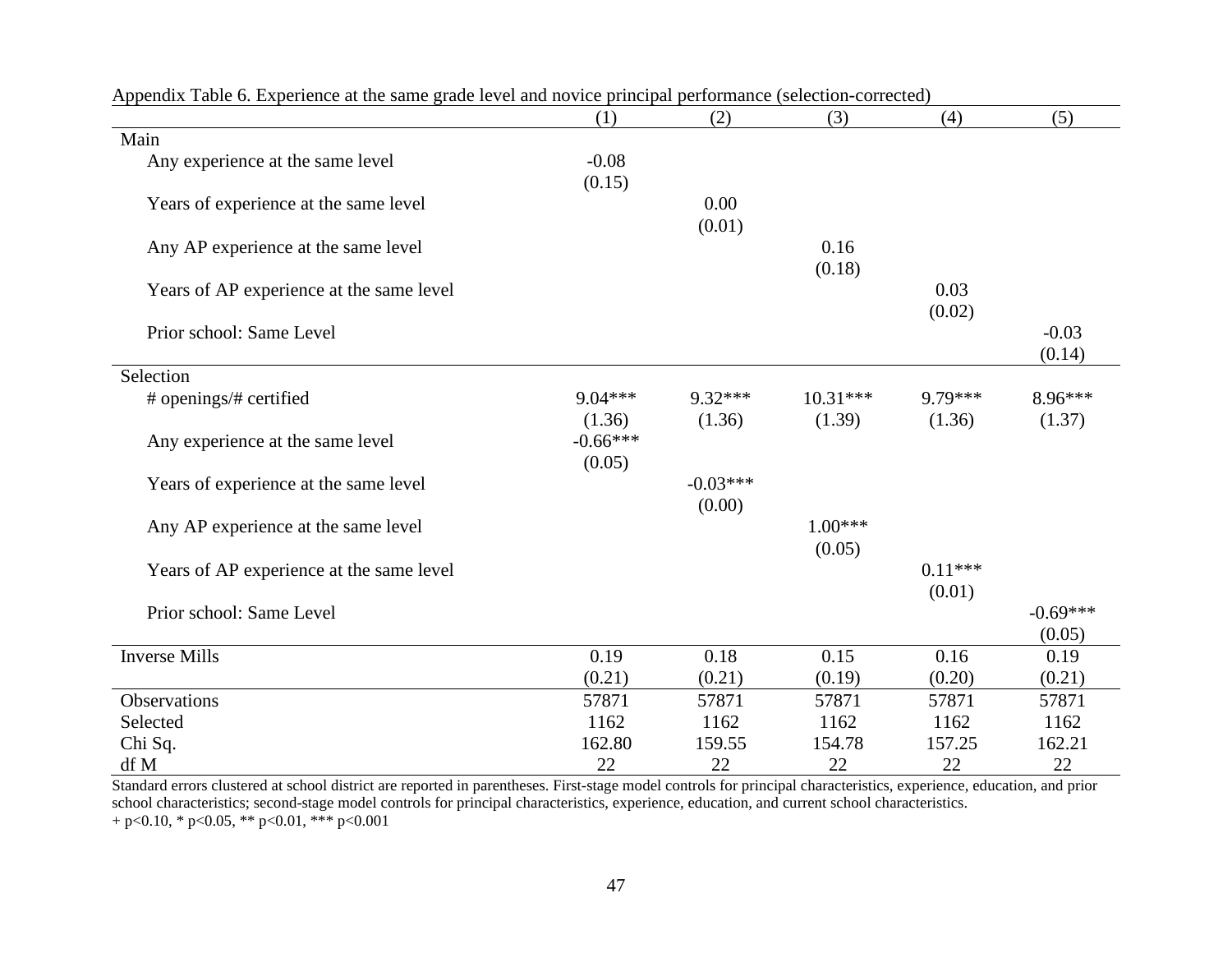| террения табы 7. Елрененсе нгзиннаггу зілей зенобіз ани почісе ринератреногитансе (тегенся) (зенесной-сонески) | (1)        | (2)        | (3)       | (4)       | (5)        |
|----------------------------------------------------------------------------------------------------------------|------------|------------|-----------|-----------|------------|
| Main                                                                                                           |            |            |           |           |            |
| Any experience in similarly sized school                                                                       | $-0.06$    |            |           |           |            |
|                                                                                                                | (0.13)     |            |           |           |            |
| Years of similarly sized school experience                                                                     |            | 0.01       |           |           |            |
|                                                                                                                |            | (0.01)     |           |           |            |
| Any AP experience in similarly sized school                                                                    |            |            | 0.18      |           |            |
|                                                                                                                |            |            | (0.16)    |           |            |
| Years of AP experience in similarly sized school                                                               |            |            |           | $0.03+$   |            |
|                                                                                                                |            |            |           | (0.02)    |            |
| Prior school: similar size                                                                                     |            |            |           |           | 0.06       |
|                                                                                                                |            |            |           |           | (0.12)     |
| Selection                                                                                                      |            |            |           |           |            |
| # openings/# certified                                                                                         | $8.65***$  | 8.81 ***   | 9.33***   | $9.08***$ | $8.69***$  |
|                                                                                                                | (1.29)     | (1.31)     | (1.28)    | (1.29)    | (1.30)     |
| Any experience in similarly sized school                                                                       | $-0.62***$ |            |           |           |            |
|                                                                                                                | (0.05)     |            |           |           |            |
| Years of similarly sized school experience                                                                     |            | $-0.04***$ |           |           |            |
|                                                                                                                |            | (0.00)     |           |           |            |
| Any AP experience in similarly sized school                                                                    |            |            | $0.97***$ |           |            |
|                                                                                                                |            |            | (0.06)    |           |            |
| Years of AP experience in similarly sized school                                                               |            |            |           | $0.10***$ |            |
|                                                                                                                |            |            |           | (0.01)    |            |
| Prior school: similar size                                                                                     |            |            |           |           | $-0.60***$ |
|                                                                                                                |            |            |           |           | (0.04)     |
| <b>Inverse Mills</b>                                                                                           | 0.15       | 0.16       | 0.14      | 0.12      | 0.16       |
|                                                                                                                | (0.20)     | (0.20)     | (0.21)    | (0.20)    | (0.20)     |
| Observations                                                                                                   | 60600      | 60600      | 60600     | 60600     | 60600      |
| Selected                                                                                                       | 1215       | 1215       | 1215      | 1215      | 1215       |
| Chi Sq.                                                                                                        | 142.63     | 140.68     | 137.55    | 135.83    | 142.30     |
| df M                                                                                                           | 22         | 22         | 22        | 22        | 22         |

Appendix Table 7. Experience in similarly sized schools and novice principal performance (Terciles) (selection-corrected)

Standard errors clustered at school district are reported in parentheses. First-stage model controls for principal characteristics, experience, education, and prior school characteristics; second-stage model controls for principal characteristics, experience, education, and current school characteristics. + p<0.10, \* p<0.05, \*\* p<0.01, \*\*\* p<0.001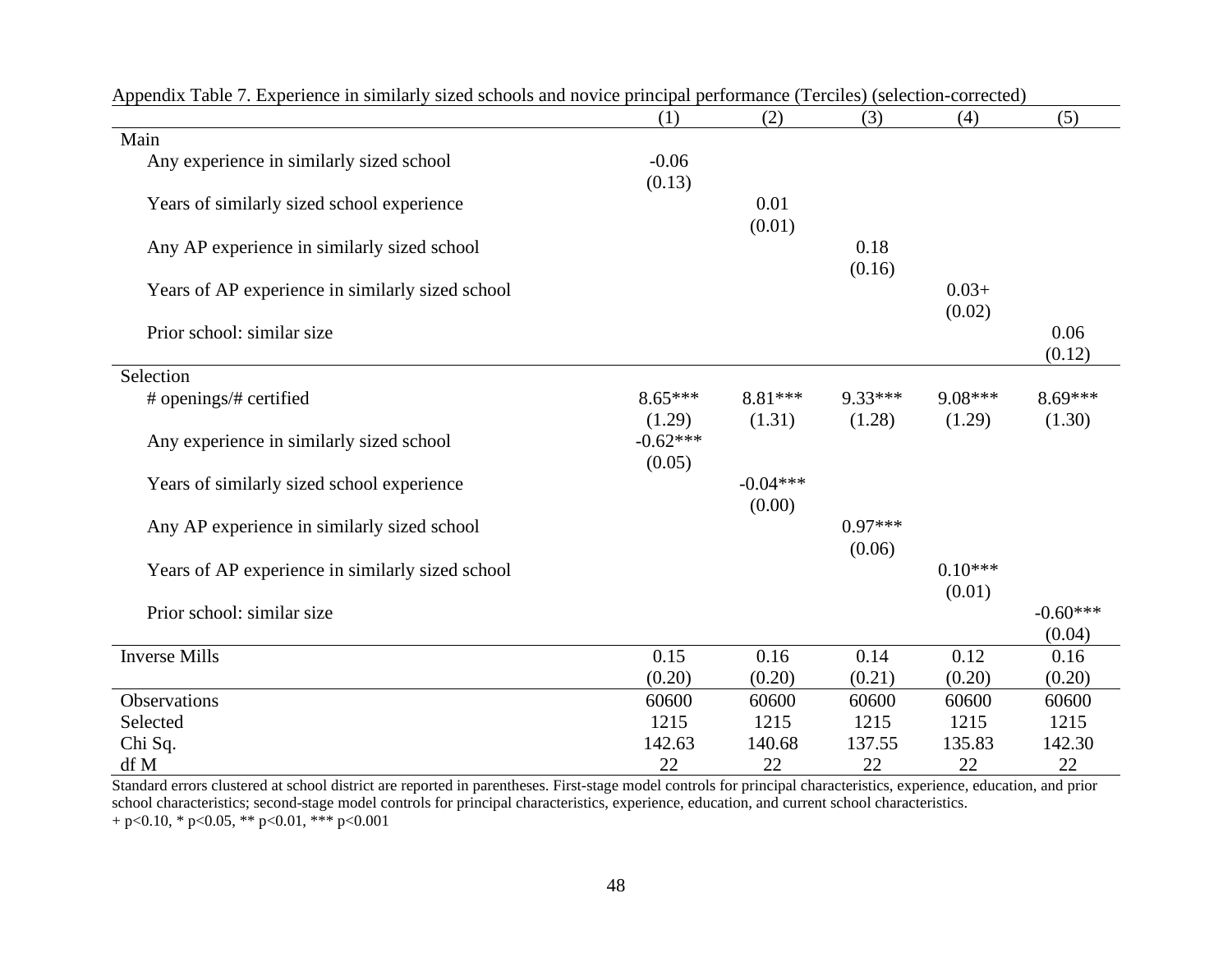|                                          |        | (1)       | (2)        | (3)        |
|------------------------------------------|--------|-----------|------------|------------|
|                                          | Sample | APs       | Teachers   | Combined   |
| Main                                     |        |           |            |            |
| Prior School: Value-Added                |        | 0.03      | 0.13       | 0.04       |
|                                          |        | (0.05)    | (0.16)     | (0.05)     |
| Prior School: Achievement                |        | $-0.00$   | $-0.31$    | $-0.01$    |
|                                          |        | (0.06)    | (0.24)     | (0.07)     |
| <b>Prior Principal's Practice Rating</b> |        | $0.28***$ | $0.25^*$   | $0.27***$  |
|                                          |        | (0.05)    | (0.10)     | (0.04)     |
| Prior Job: AP                            |        |           |            | 0.01       |
|                                          |        |           |            | (0.20)     |
| Selection                                |        |           |            |            |
| # openings/# certified                   |        | 14.19***  | $10.23***$ | $11.98***$ |
|                                          |        | (1.64)    | (0.93)     | (1.18)     |
| Prior School: Value-Added                |        | 0.04      | 0.09       | 0.05       |
|                                          |        | (0.04)    | (0.06)     | (0.03)     |
| Prior School: Achievement                |        | $-0.01$   | 0.09       | 0.01       |
|                                          |        | (0.05)    | (0.09)     | (0.04)     |
| <b>Prior Principal's Practice Rating</b> |        | 0.03      | $-0.04$    | 0.02       |
|                                          |        | (0.02)    | (0.04)     | (0.02)     |
| Prior Job: AP                            |        |           |            | $-1.42***$ |
|                                          |        |           |            | (0.06)     |
| <b>Inverse Mills Ratio</b>               |        | 0.11      | $-0.21$    | 0.03       |
|                                          |        | (0.22)    | (0.14)     | (0.18)     |
| <b>Observations</b>                      |        | 11177     | 39018      | 50195      |
| Selected                                 |        | 878       | 126        | 1004       |
| Chi Sq.                                  |        | 227.76    | 37.01      | 201.12     |
| df M                                     |        | 26        | 26         | 27         |

Appendix Table 8. Prior school's performance and novice principal ratings (selection-corrected)

Standard errors clustered at school district are reported in parentheses. First-stage model controls for principal characteristics, experience, education, and prior school characteristics; second-stage model controls for principal characteristics, experience, education, and current school characteristics.